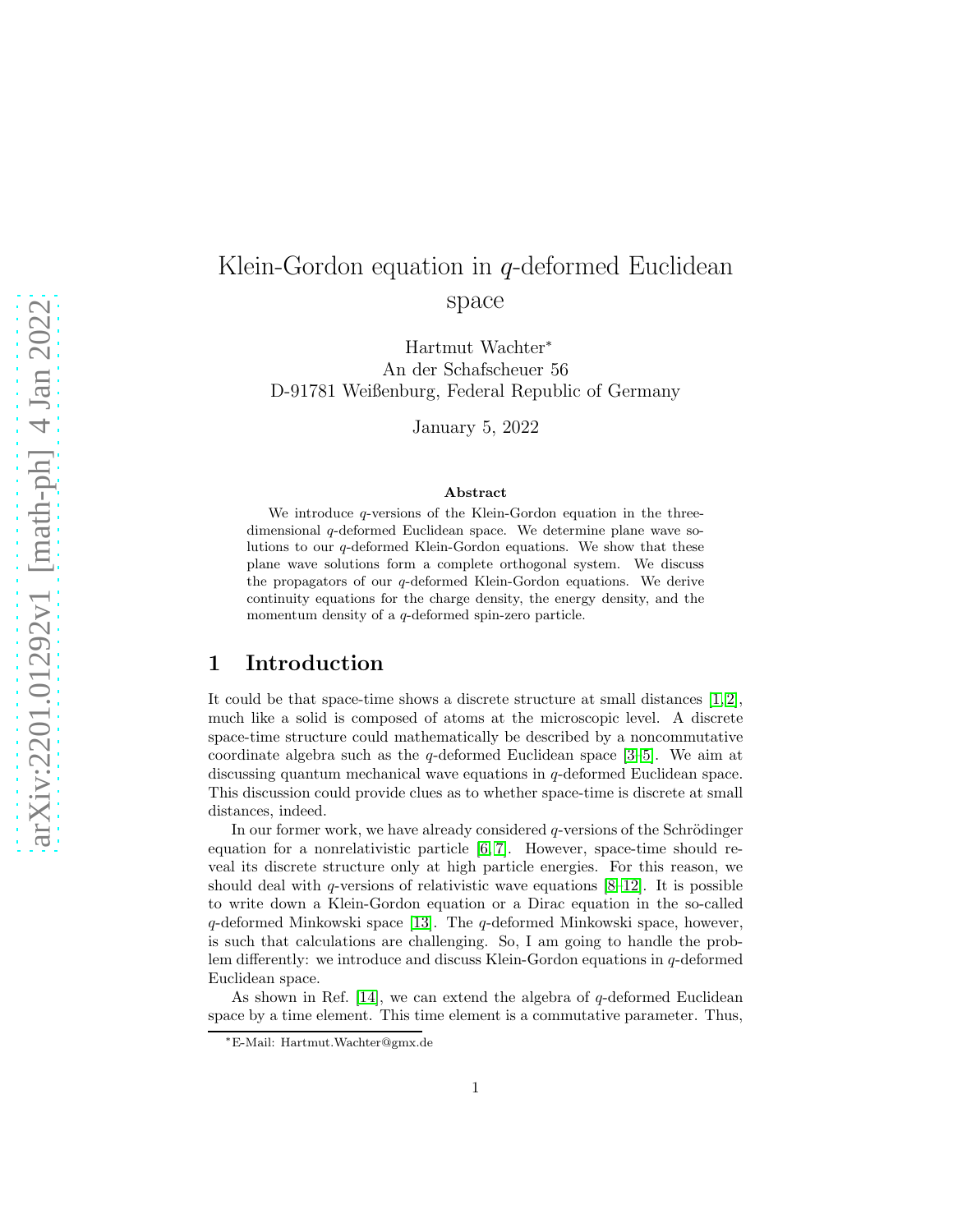we obtain Klein-Gordon equations in  $q$ -deformed Euclidean space from the wellknown Klein-Gordon equation if we only replace the usual Laplace operator with its q-analog in q-deformed Euclidean space. These q-versions of the Klein-Gordon equation do not fit with the  $q$ -deformed Poincaré symmetry [\[15\]](#page-41-7). Nevertheless, their discussion can give us an idea of what we might get if we describe space-time by a q-deformed quantum space.

We know from Ref. [\[16\]](#page-41-8) that  $q$ -deformed partial derivatives can act on wave functions in different ways. Thus, there is more than one  $q$ -deformed Klein-Gordon equation in the q-deformed Euclidean space, as shown in Chap. [2.](#page-1-0) In Chap. [3,](#page-5-0) we derive plane wave solutions for our  $q$ -deformed Klein-Gordon equations. We also show that these solutions form a complete system of orthogonal functions. This fact enables us to write down q-versions of the propagator for a spin-zero particle in Chap. [4.](#page-12-0) In the subsequent chapters, we derive  $q$ -deformed continuity equations for the probability density, the energy density, and the momentum density of a spin-zero particle. Our reasonings also include a q-deformed spin-zero particle interacting with an electromagnetic field. The appendix contains some information about mathematical tools of analysis on q-deformed Euclidean space. It will help the reader who is not familiar with our formalism.

### <span id="page-1-0"></span>2  $q$ -Deformed Klein-Gordon equations

A q-analog of the Klein-Gordon equation should be invariant under actions of the Hopf algebra  $\mathcal{U}_q(su_2)$  (cf. App. [D\)](#page-38-0). We assume that for q-deformed particles with zero spin and rest mass  $m$ , the following q-version of the Klein-Gordon equation holds:

<span id="page-1-1"></span>
$$
c^{-2}\partial_t^2 \triangleright \varphi_R - \nabla_q^2 \triangleright \varphi_R + (mc)^2 \varphi_R = 0. \tag{1}
$$

The q-deformed Laplace operator  $\nabla_q^2$  depends on the metric of the three-dimensional q-deformed Euclidean space [also see Eq.  $(169)$  of App. [A\]](#page-27-1):

$$
\nabla_q^2 = \partial^A \partial_A = g^{AB} \partial_B \partial_A.
$$
 (2)

By conjugating Eq.  $(1)$ , we obtain another q-version of the Klein-Gordon equation [see Eq. [\(201\)](#page-31-0) in App. [B\]](#page-29-0):

<span id="page-1-2"></span>
$$
\varphi_L \,\bar{\triangleleft} \,\partial_t^2 c^{-2} - \varphi_L \,\bar{\triangleleft} \,\nabla_q^2 + \varphi_L \,(mc)^2 = 0. \tag{3}
$$

Accordingly, the wave function  $\varphi_R$  transforms into  $\varphi_L$  by conjugation [see Eq. [\(187\)](#page-29-1) in App. [A\]](#page-27-1):

<span id="page-1-3"></span>
$$
\overline{\varphi_R} = \varphi_L. \tag{4}
$$

There are two types of left-actions and two types of right-actions for  $q$ -deformed partial derivatives [see Eq. [\(195\)](#page-30-0) and Eq. [\(198\)](#page-31-1) in App. [B\]](#page-29-0). Thus, we get further q-versions of the Klein-Gordon equation by applying the following substitutions in Eq.  $(1)$  or Eq.  $(3)$ :

$$
\triangleright \leftrightarrow \bar{\triangleright}, \qquad \bar{\triangleleft} \leftrightarrow \triangleleft, \qquad \varphi_R \leftrightarrow \varphi_R^*, \qquad \varphi_L \leftrightarrow \varphi_L^*.
$$
 (5)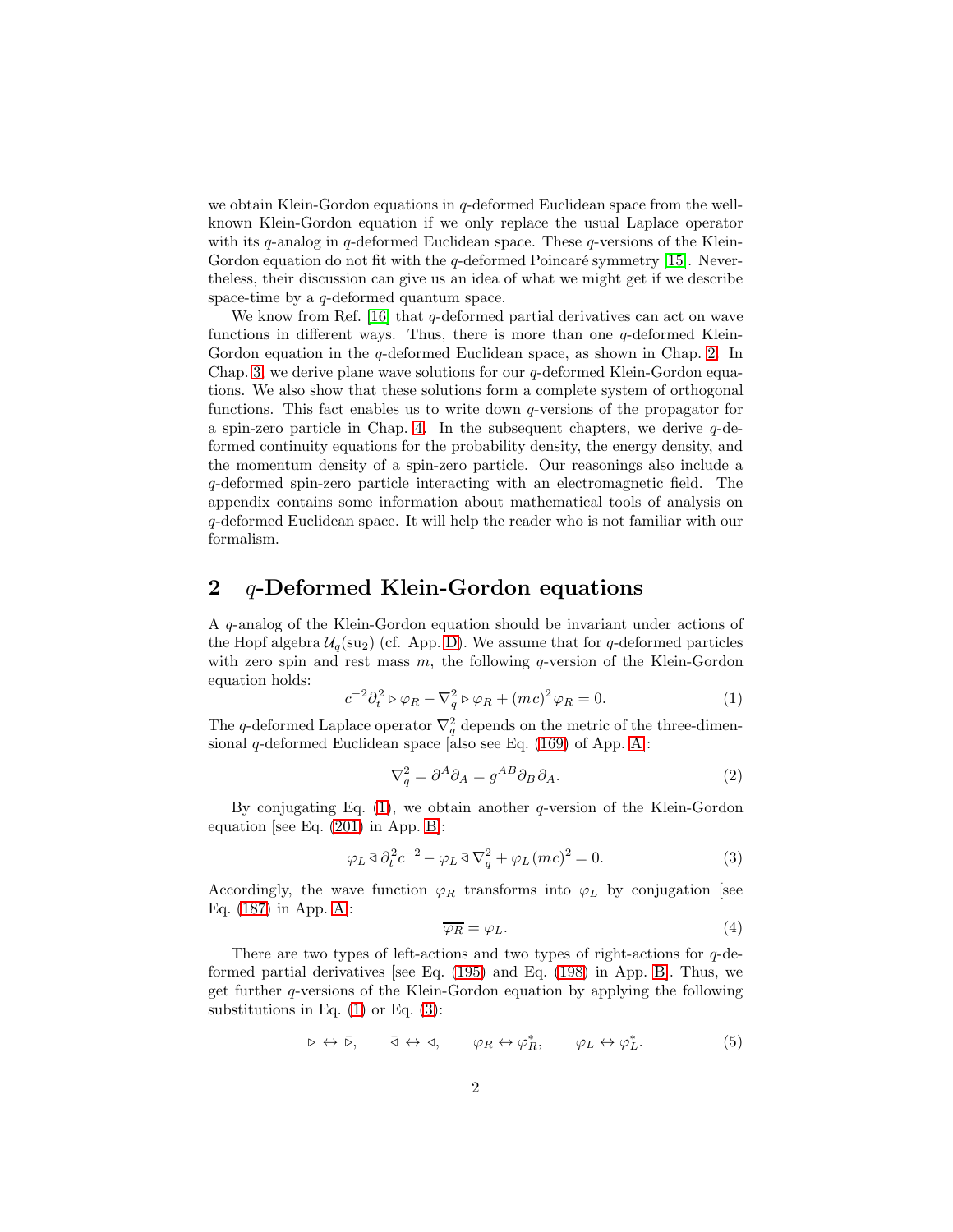This way, we have

$$
c^{-2}\partial_t^2 \bar{\triangleright} \varphi_R^* - \nabla_q^2 \bar{\triangleright} \varphi_R^* + (mc)^2 \varphi_R^* = 0,
$$
  

$$
\varphi_L^* \triangleleft \partial_t^2 c^{-2} - \varphi_L^* \triangleleft \nabla_q^2 + \varphi_L^* (mc)^2 = 0,
$$
 (6)

where  $\varphi_R^*$  transforms into  $\varphi_L^*$  by conjugation:

<span id="page-2-3"></span><span id="page-2-2"></span><span id="page-2-1"></span>
$$
\overline{\varphi_R^*} = \varphi_L^*.\tag{7}
$$

If we want to deal with a charged particle moving in the presence of an electromagnetic field, we have to apply the following substitutions to the  $q$ -deformed Klein-Gordon equations:

<span id="page-2-4"></span>
$$
\partial_t \to D^0 = \partial_t + i e A^0, \qquad \partial^C \to D^C = \partial^C - i e c^{-1} A^C. \tag{8}
$$

Thus, the q-deformed Klein-Gordon equations for a charged particle read

$$
c^{-2}D^{0}D^{0} \triangleright \varphi_{R} = D^{C}D_{C} \triangleright \varphi_{R} - (mc)^{2} \varphi_{R},
$$
  
\n
$$
\varphi_{L} \triangleleft D^{0}D^{0}c^{-2} = \varphi_{L} \triangleleft D^{C}D_{C} - \varphi_{L}(mc)^{2},
$$
\n(9)

and

<span id="page-2-0"></span>
$$
c^{-2}D^{0}D^{0}\bar{\triangleright}\varphi_{R}^{*} = D^{C}D_{C}\bar{\triangleright}\varphi_{R}^{*} - (mc)^{2}\varphi_{R}^{*},
$$
  

$$
\varphi_{L}^{*} \triangleleft D^{0}D^{0}c^{-2} = \varphi_{L}^{*} \triangleleft D^{C}D_{C} - \varphi_{L}^{*}(mc)^{2},
$$
 (10)

where the 'action' of the potentials on the wave functions is defined by the star-product [see App. [A\]](#page-27-1):

$$
A^{0} \triangleright \varphi_{R} = A^{0} \circledast \varphi_{R}, \qquad A^{C} \triangleright \varphi_{R} = A^{C} \circledast \varphi, \n\varphi_{L}^{*} \triangleleft A^{0} = \varphi_{L}^{*} \circledast A^{0}, \qquad \varphi_{L}^{*} \triangleleft A^{C} = \varphi_{L}^{*} \circledast A^{C}.
$$
\n(11)

The q-deformed Klein-Gordon equation for  $\varphi_R$  again transforms into the q-deformed Klein-Gordon equation for  $\varphi_L$  if the potentials  $A^0$  and  $A^C$  behave as follows under conjugation:

$$
\overline{A^0} = A_0, \qquad \overline{A^C} = A_C. \tag{12}
$$

The same holds for the q-deformed Klein-Gordon equations in Eq. [\(10\)](#page-2-0).

In the following, we show that the  $q$ -deformed Klein-Gordon equations in Eqs. [\(9\)](#page-2-1) and [\(10\)](#page-2-0) are invariant under the gauge transformations

$$
e\tilde{A}^C = eA^C + \partial^C \triangleright e\chi = eA^C - e\chi \triangleleft \partial^C,
$$
  
\n
$$
e\tilde{A}^0 = eA^0 - \partial_t \triangleright e\chi = eA^0 + e\chi \triangleleft \partial_t,
$$
\n(13)

and

$$
\tilde{\varphi}_R(\mathbf{x}, t) = \exp(ie c^{-1} \chi) \circledast \varphi_R(\mathbf{x}, t), \n\tilde{\varphi}_L^*(\mathbf{x}, t) = \varphi_L^*(\mathbf{x}, t) \circledast \exp(-ie c^{-1} \chi).
$$
\n(14)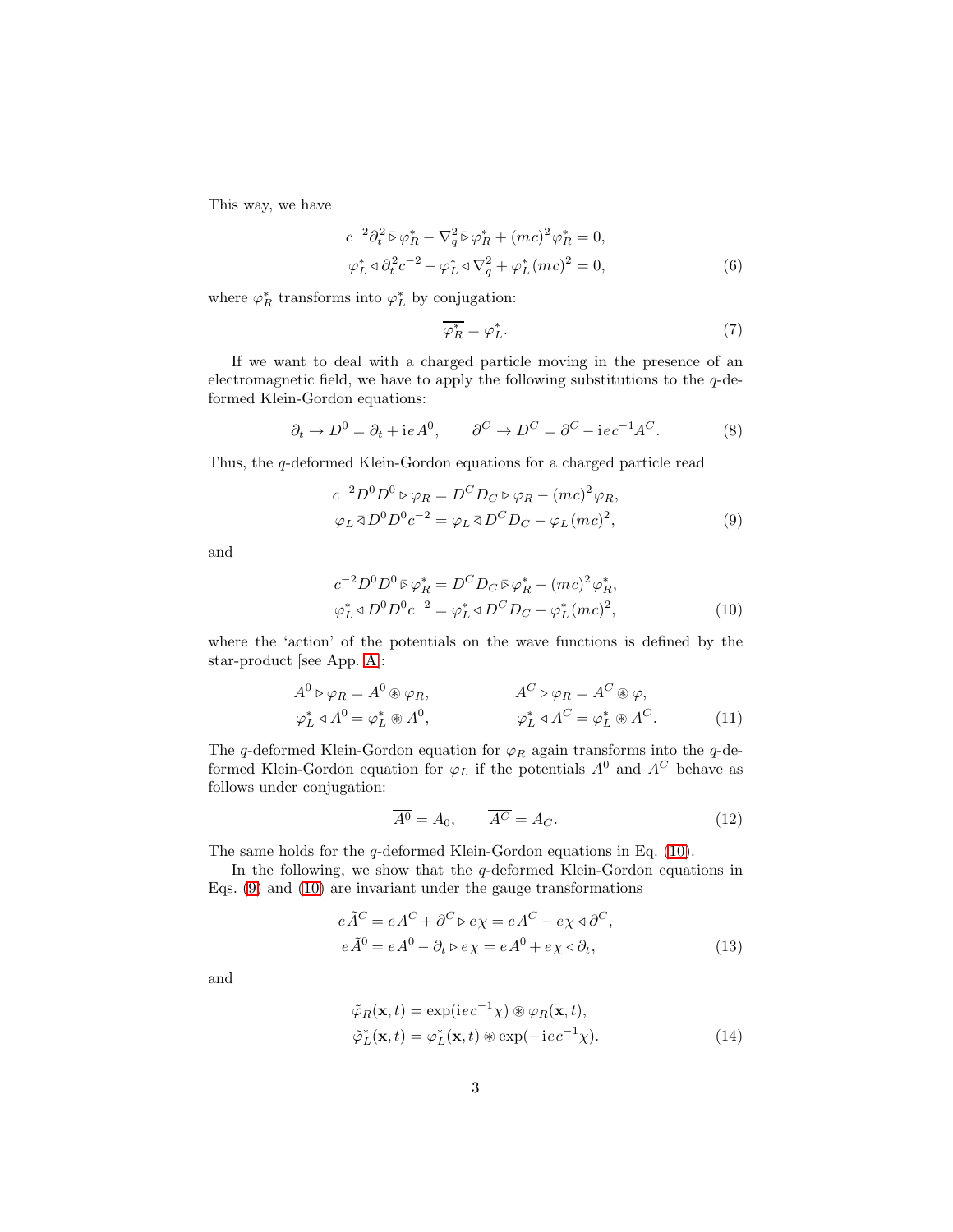Note that  $\chi$  has to be a central element of the algebra of position space. Additionally,  $\chi$  shows trivial braiding [cf. Eq. [\(245\)](#page-39-0) in App. [D\]](#page-38-0).

That the q-deformed Klein-Gordon equation for  $\varphi_R$  [cf. Eq. [\(9\)](#page-2-1)] is invariant under the above gauge transformations is a direct consequence of the following identities:

<span id="page-3-2"></span><span id="page-3-1"></span>
$$
\tilde{D}^C \triangleright \tilde{\varphi}_R = \exp(iec^{-1}\chi) \circledast D^C \triangleright \varphi_R, \n\tilde{D}^0 \triangleright \tilde{\varphi}_R = \exp(iec^{-1}\chi) \circledast D^0 \triangleright \varphi_R.
$$
\n(15)

To prove the first identity, we do the following calculation [\[7\]](#page-41-2):

$$
\tilde{D}^C \triangleright \tilde{\varphi}_R = \partial^C \triangleright (\exp(iec^{-1}\chi) \circledast \varphi_R) \n- (iec^{-1}A^C + i\partial^C \triangleright ec^{-1}\chi) \circledast \exp(iec^{-1}\chi) \circledast \varphi_R \n= \partial^C \triangleright \exp(iec^{-1}\chi) \circledast \varphi_R + \exp(iec^{-1}\chi) \circledast \partial^C \triangleright \varphi_R \n- (ieA^C + i\partial^C \triangleright ec^{-1}\chi) \circledast \exp(iec^{-1}\chi) \circledast \varphi_R.
$$
\n(16)

The last step follows from the Leibniz rules of the  $q$ -deformed partial derivatives and the trivial braiding of  $\chi$ . For the same reasons, we have

$$
\partial^C \triangleright (ec^{-1}\chi)^n = \sum_{j=0}^{n-1} (ec^{-1}\chi)^j \circledast (\partial^C \triangleright ec^{-1}\chi) \circledast (ec^{-1}\chi)^{n-1-j}
$$

$$
= n(\partial^C \triangleright ec^{-1}\chi) \circledast (ec^{-1}\chi)^{n-1}
$$
(17)

with

<span id="page-3-0"></span>
$$
(ec^{-1}\chi)^n = \underbrace{ec^{-1}\chi \circledast \dots \circledast ec^{-1}\chi}_{n\text{-times}}.
$$
 (18)

From Eq. [\(17\)](#page-3-0) follows:

$$
\partial^{C} \triangleright \exp(iec^{-1}\chi) = \sum_{n=0}^{\infty} \frac{i^{n}}{n!} \partial^{C} \triangleright (ec^{-1}\chi)^{n}
$$

$$
= \sum_{n=1}^{\infty} \frac{i^{n}}{(n-1)!} (\partial^{C} \triangleright ec^{-1}\chi) \circledast (ec^{-1}\chi)^{n-1}
$$

$$
= i \partial^{C} \triangleright ec^{-1}\chi \circledast \sum_{n=0}^{\infty} \frac{i^{n}}{n!} (ec^{-1}\chi)^{n}
$$

$$
= i \partial^{C} \triangleright ec^{-1}\chi \circledast \exp(iec^{-1}\chi).
$$
(19)

If we insert this result into Eq. [\(16\)](#page-3-1), we finally get:

$$
\tilde{D}^C \triangleright \tilde{\varphi}_R = \partial^C \triangleright \exp(iec^{-1}\chi) \circledast \varphi_R + \exp(iec^{-1}\chi) \circledast \partial^C \triangleright \varphi_R \n- (iec^{-1}A^C + i\partial^C \triangleright ec^{-1}\chi) \circledast \exp(iec^{-1}\chi) \circledast \varphi_R \n= \exp(iec^{-1}\chi) \circledast \partial^C \triangleright \varphi_R - \exp(iec^{-1}\chi) \circledast ie^{-1}A^C \circledast \varphi_R \n= \exp(iec^{-1}\chi) \circledast D^C \triangleright \varphi_R.
$$
\n(20)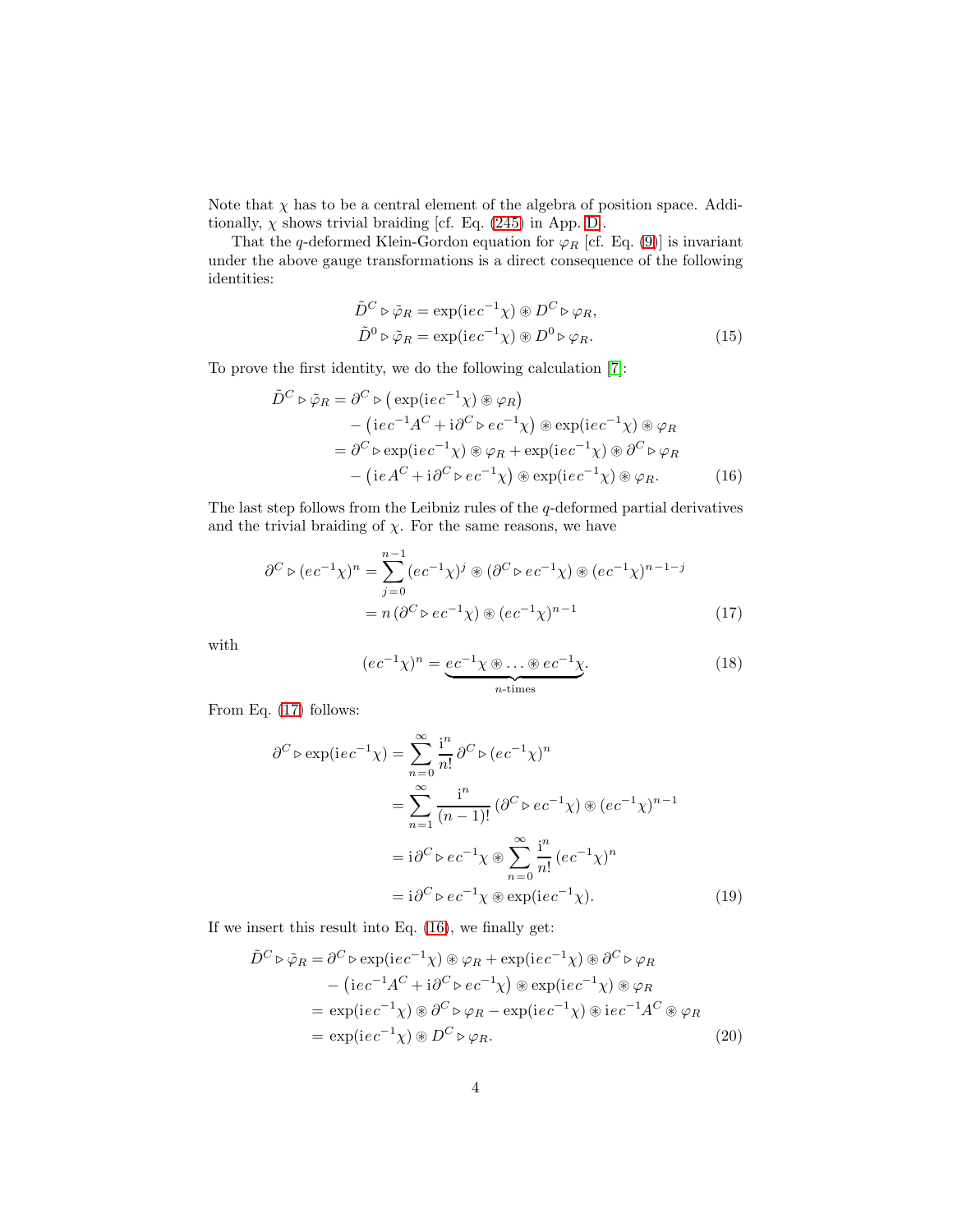We can prove the second identity in Eq.  $(15)$  with similar reasonings:

$$
\tilde{D}^0 \triangleright \tilde{\varphi}_R = \partial_t \triangleright (\exp(ie c^{-1}\chi) \circledast \varphi_R) + ie A^0 \circledast \exp(ie c^{-1}\chi) \circledast \varphi_R \n- i\partial_t \triangleright ec^{-1}\chi \circledast \exp(ie c^{-1}\chi) \circledast \varphi_R \n= \partial_t \triangleright \exp(ie c^{-1}\chi) \circledast \varphi_R + \exp(ie c^{-1}\chi) \circledast \partial_t \triangleright \varphi_R \n+ ie A^0 \circledast \exp(ie c^{-1}\chi) \circledast \varphi_R - i\partial_t \triangleright ec^{-1}\chi \circledast \exp(ie c^{-1}\chi) \circledast \varphi_R \n= \exp(ie c^{-1}\chi) \circledast D^0 \triangleright \varphi_R.
$$
\n(21)

In the last step of the calculation above, we have taken the definition of  $D^0$  and the following identity into account:

$$
\partial_t \triangleright \exp(\mathrm{i}ec^{-1}\chi) = \mathrm{i}\partial_t \triangleright ec^{-1}\chi \circledast \exp(\mathrm{i}ec^{-1}\chi),\tag{22}
$$

In the same manner, we can prove the following identities:

$$
\tilde{\varphi}_L^* \triangleleft \tilde{D}^0 = \varphi_L^* \triangleleft D^0 \circledast \exp(-iec^{-1}\chi), \n\tilde{\varphi}_L^* \triangleleft \tilde{D}^C = \varphi_L^* \triangleleft D^C \circledast \exp(-iec^{-1}\chi).
$$
\n(23)

These identities imply that the q-deformed Klein-Gordon equation for  $\varphi_L^*$  [cf. Eq. [\(10\)](#page-2-0)] is also invariant under gauge transformations.

Finally, we will show that our q-deformed Klein-Gordon equations become  $q$ -deformed Schrödinger equations if the kinetic energy is small compared to the rest energy. Our reasonings are in complete analogy to the undeformed case. Accordingly, we separate a phase factor depending on the rest energy  $mc^2$ .

$$
\varphi_R = \psi_R \exp(-imc^2t), \qquad \varphi_L = \psi_L \exp(imc^2t), \n\varphi_R^* = \psi_R^* \exp(-imc^2t), \qquad \varphi_L^* = \psi_L^* \exp(imc^2t).
$$
\n(24)

In the nonrelativistic limit, the total energy  $E$  of a particle is slightly different from its rest energy. Thus, we have

$$
|i\partial_t \triangleright \psi_R| \approx |\psi_R(E - mc^2)| \ll |\psi_R mc^2|,
$$
  

$$
|\psi_L^* \triangleleft \partial_t i| \approx |(E - mc^2) \psi_L^*| \ll |mc^2 \psi_L^*|,
$$
 (25)

and

<span id="page-4-1"></span><span id="page-4-0"></span>
$$
|e A^{0} \circledast \psi_{R}| \ll |mc^{2} \psi_{R}|,
$$
  

$$
|\psi_{L}^{*} \circledast e A^{0}| \ll |\psi_{L}^{*} mc^{2}|.
$$
 (26)

Similar approximations hold for  $\psi_R^*$  and  $\psi_L$ , so we can restrict ourselves to the wave functions  $\psi_R$  and  $\psi_L^*$ . Due to the conditions in Eqs. [\(25\)](#page-4-0) and [\(26\)](#page-4-1), we can make the following approximation:

$$
(\partial_t + i e A^0)(\partial_t + i e A^0) \triangleright \varphi_R =
$$
  
= 
$$
[\underline{\partial_t \partial_t \triangleright \psi_R} - 2i \partial_t \triangleright \psi_R mc^2 - \psi_R (mc^2)^2 + i \partial_t \triangleright e A^0 \circledast \psi_R
$$
  
+ 
$$
\underline{2ie A^0 \circledast \partial_t \triangleright \psi_R} + 2 A^0 \circledast \psi_R mc^2 - \underline{e A^0 \circledast e A^0 \circledast \psi_R} \operatorname{exp}(-\mathrm{i}mc^2 t)
$$
  

$$
\approx [-2i \partial_t \triangleright \psi_R mc^2 - \psi_R (mc^2)^2 + i \partial_t \triangleright e A^0 \circledast \psi_R
$$
  
+ 
$$
2e A^0 \circledast \psi_R mc^2 \operatorname{exp}(-\mathrm{i}mc^2 t).
$$
 (27)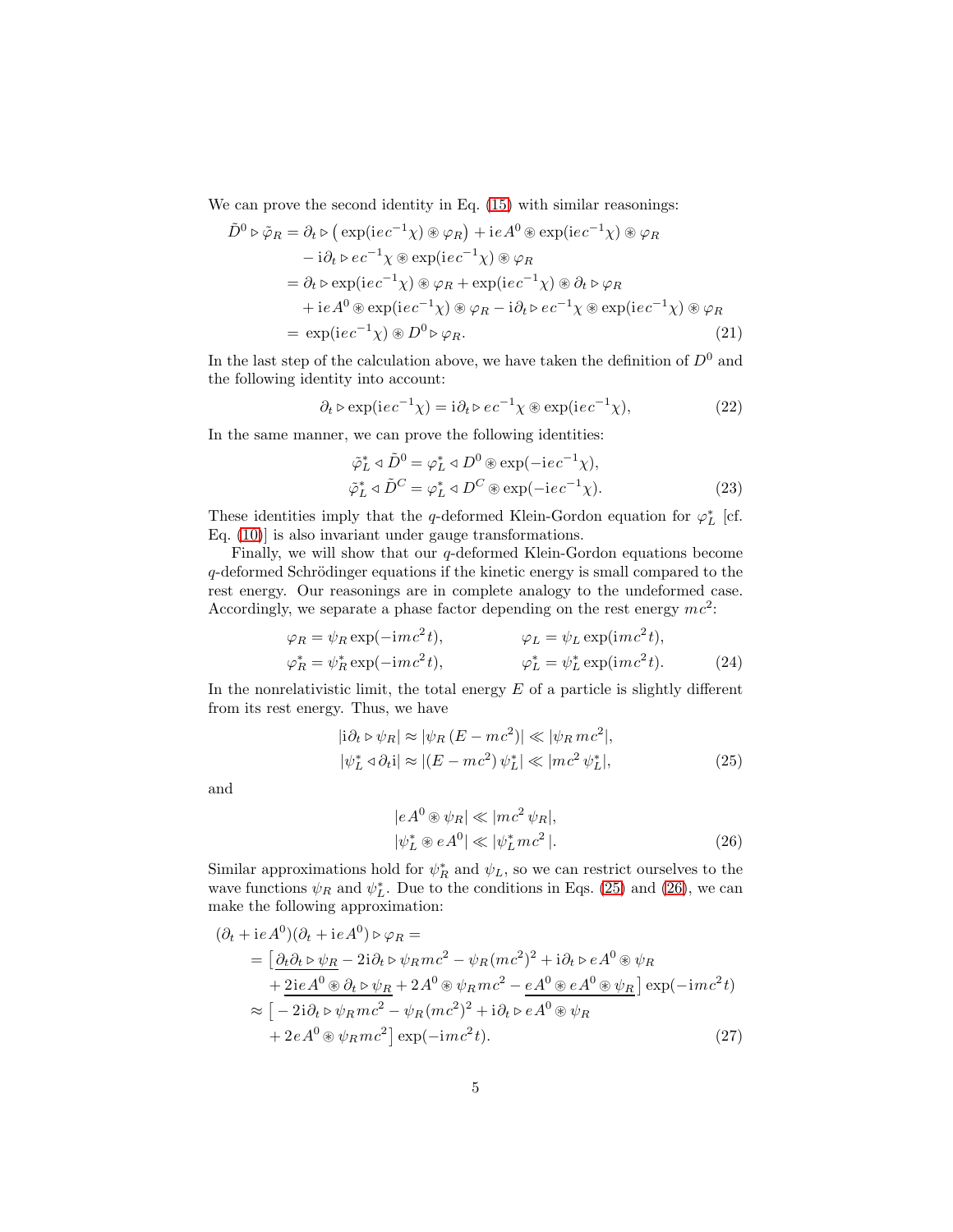Note that we have ignored the underlined terms in the last step. Using the approximation above, we get a q-deformed Schrödinger equation for  $\psi_R$  from the q-deformed Klein-Gordon equation for  $\varphi_R$  [cf. Eq. [\(1\)](#page-1-1)]:

$$
i\partial_t \triangleright \psi_R = -(2m)^{-1} (\partial^C - ie^{-1}A^C)(\partial_C - ie^{-1}A_C) \triangleright \psi_R + eA^0 \circ \psi_R + (2mc^2)^{-1} (i\partial_t \triangleright eA^0) \circ \psi_R.
$$
 (28)

Similar reasonings lead us to a  $q$ -deformed Schrödinger equation for the wave function  $\psi_L^*$ :

$$
\psi_L^* \triangleleft \partial_t i = -(2m)^{-1} \psi_L^* \triangleleft (\partial^C - ie^{-1} A^C) (\partial_C - ie^{-1} A_C) + \psi_L^* \otimes e A^0 + (2mc^2)^{-1} \psi_L^* \otimes (e A^0 \triangleleft \partial_t i).
$$
 (29)

These  $q$ -deformed Schrödinger equations are of the same form as those given in Ref. [\[6\]](#page-41-1).

### <span id="page-5-0"></span>3 Plane wave solutions

In Ref.  $[17]$ , we have introduced q-deformed momentum eigenfunctions (also see App. [C\)](#page-33-0):

$$
u_{\mathbf{p}}(\mathbf{x}) = \text{vol}^{-1/2} \exp_{q}(\mathbf{x}|\text{ip}), \qquad u^{\mathbf{p}}(\mathbf{x}) = \text{vol}^{-1/2} \exp_{q}(\mathbf{i}^{-1}\mathbf{p}|\mathbf{x}),
$$
  

$$
\bar{u}_{\mathbf{p}}(\mathbf{x}) = \text{vol}^{-1/2} \overline{\exp}_{q}(\mathbf{x}|\text{ip}), \qquad \bar{u}^{\mathbf{p}}(\mathbf{x}) = \text{vol}^{-1/2} \overline{\exp}_{q}(\mathbf{i}^{-1}\mathbf{p}|\mathbf{x}). \tag{30}
$$

The volume element is defined by [also see Eq. [\(208\)](#page-32-0) in App. [B\]](#page-29-0)

<span id="page-5-3"></span><span id="page-5-1"></span>
$$
\text{vol} = \int \mathrm{d}_q^3 p \int \mathrm{d}_q^3 x \exp_q(\mathbf{i}^{-1} \mathbf{p} | \mathbf{x}).\tag{31}
$$

The q-deformed momentum eigenfunctions are subject to the following eigenvalue equations [cf. Eq. [\(213\)](#page-33-1) of App. [C\]](#page-33-0):

$$
i^{-1}\partial^A \triangleright u_{\mathbf{p}}(\mathbf{x}) = u_{\mathbf{p}}(\mathbf{x}) \circledast p^A, \qquad u^{\mathbf{p}}(\mathbf{x}) \bar{\triangleleft} \partial^A i^{-1} = p^A \circledast u^{\mathbf{p}}(\mathbf{x}),
$$
  
\n
$$
i^{-1}\hat{\partial}^A \bar{\triangleright} \bar{u}_{\mathbf{p}}(\mathbf{x}) = \bar{u}_{\mathbf{p}}(\mathbf{x}) \circledast p^A, \qquad \bar{u}^{\mathbf{p}}(\mathbf{x}) \triangleleft \hat{\partial}^A i^{-1} = p^A \circledast \bar{u}^{\mathbf{p}}(\mathbf{x}). \tag{32}
$$

We can also introduce 'dual' momentum eigenfunctions [also see Eq. [\(235\)](#page-37-0) of App. [C\]](#page-33-0):

$$
(u^*)_{\mathbf{p}}(\mathbf{x}) = \text{vol}^{-1/2} \exp_q^*(i\mathbf{p}|\mathbf{x}), \qquad (u^*)^{\mathbf{p}}(\mathbf{x}) = \text{vol}^{-1/2} \exp_q^*(\mathbf{x}|i^{-1}\mathbf{p}),
$$
  

$$
(\bar{u}^*)_{\mathbf{p}}(\mathbf{x}) = \text{vol}^{-1/2} \overline{\exp}_q^*(i\mathbf{p}|\mathbf{x}), \qquad (\bar{u}^*)^{\mathbf{p}}(\mathbf{x}) = \text{vol}^{-1/2} \overline{\exp}_q^*(\mathbf{x}|i^{-1}\mathbf{p}).
$$
 (33)

The corresponding eigenvalue equations are given by [cf. Eq. [\(236\)](#page-37-1) of App. [C\]](#page-33-0)

<span id="page-5-2"></span>
$$
(u^*)_{\mathbf{p}}(\mathbf{x}) \triangleleft \partial^A \mathbf{i}^{-1} = p^A \circledast (u^*)_{\mathbf{p}}(\mathbf{x}),
$$
  
\n
$$
\mathbf{i}^{-1} \partial^A \bar{\triangleright} (u^*)^{\mathbf{p}}(\mathbf{x}) = (u^*)^{\mathbf{p}}(\mathbf{x}) \circledast p^A,
$$
\n(34)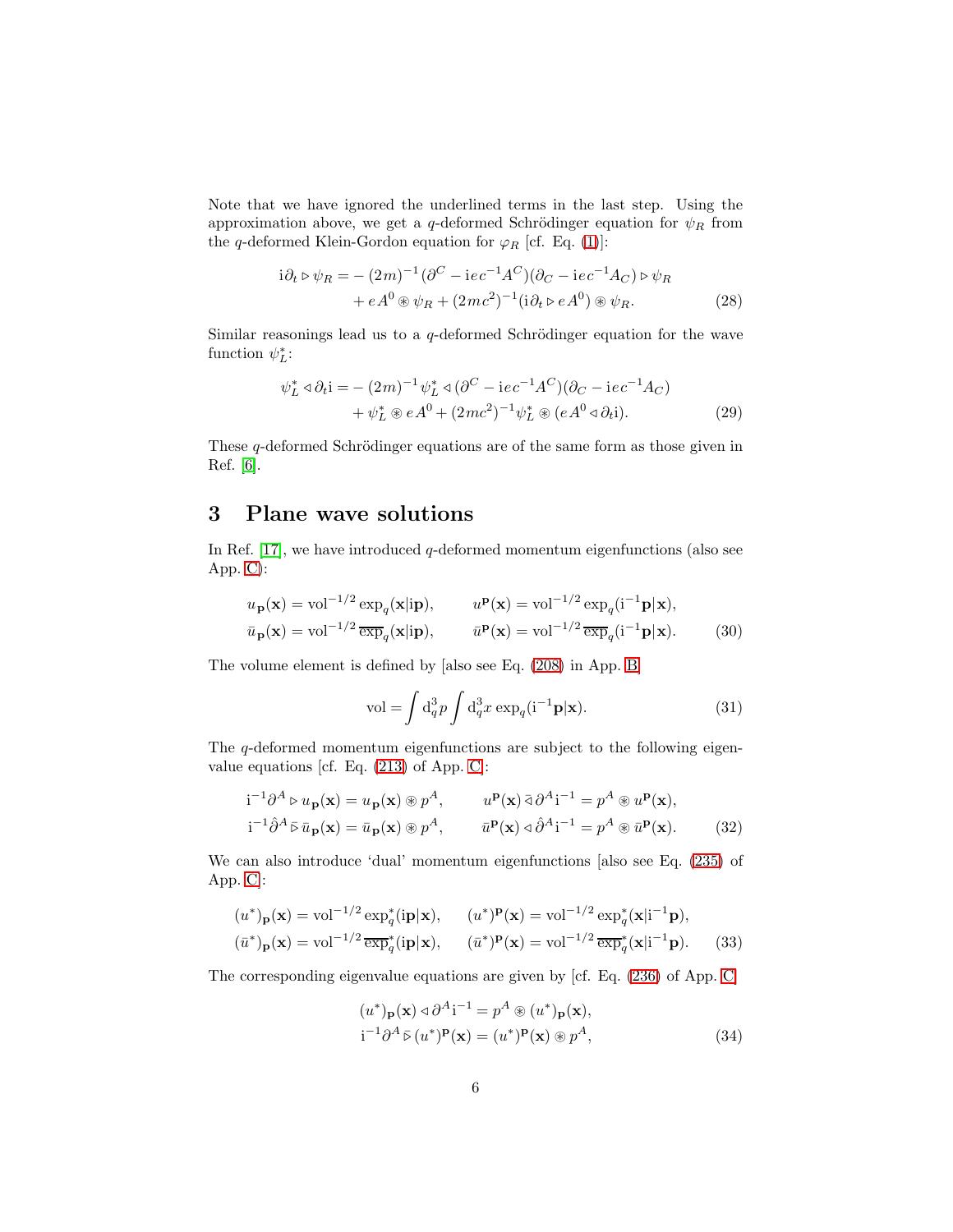or

$$
(\bar{u}^*)_{\mathbf{p}}(\mathbf{x}) \bar{\partial}^A \mathbf{i}^{-1} = p^A \circledast (\bar{u}^*)_{\mathbf{p}}(\mathbf{x}),
$$
  
\n
$$
\mathbf{i}^{-1} \hat{\partial}^A \triangleright (\bar{u}^*)^{\mathbf{p}}(\mathbf{x}) = (\bar{u}^*)^{\mathbf{p}}(\mathbf{x}) \circledast p^A.
$$
 (35)

To obtain the various expressions and identities for the momentum eigenfunction with a bar, we apply the following substitutions:

$$
\triangleright \leftrightarrow \bar{\triangleright}, \quad \triangleleft \leftrightarrow \bar{\triangleleft}, \quad \partial^A \leftrightarrow \hat{\partial}^A, \quad u \leftrightarrow \bar{u}, + \leftrightarrow -, \quad q \leftrightarrow q^{-1}.
$$
 (36)

For this reason, we need not consider the momentum eigenfunctions  $\bar{u}_{\textbf{p}}$  and  $(\bar{u}^*)_{\mathbf{p}}$  or  $\bar{u}^{\mathbf{p}}$  and  $(\bar{u}^*)^{\mathbf{p}}$  in the following.

We first examine whether the  $q$ -deformed Klein-Gordon equations given in Eqs. [\(1\)](#page-1-1) and [\(3\)](#page-1-2) of the previous chapter have plane wave solutions. To this end, we consider the functions

$$
\varphi_{\mathbf{p}}(\mathbf{x},t) = \frac{c}{\sqrt{2}} u_{\mathbf{p}}(\mathbf{x}) \circledast \exp(-\mathrm{i}tE_{\mathbf{p}}) \circledast E_{\mathbf{p}}^{-1/2},
$$
  

$$
\varphi_{\mathbf{p}}(\mathbf{x},t) = \frac{c}{\sqrt{2}} E_{\mathbf{p}}^{-1/2} \circledast \exp(\mathrm{i}tE_{\mathbf{p}}) \circledast u^{\mathbf{p}}(\mathbf{x}), \tag{37}
$$

with the time-dependent phase factors

<span id="page-6-3"></span><span id="page-6-0"></span>
$$
\exp(\pm itE_{\mathbf{p}}) = \sum_{n=0}^{\infty} \frac{(\pm itE_{\mathbf{p}})^n}{n!}.
$$
\n(38)

Note that  $\varphi_{\mathbf{p}}$  and  $\varphi^{\mathbf{p}}$  are subject to the following identities:

$$
\mathbf{i}^{-1}\partial^A \triangleright \varphi_{\mathbf{p}}(\mathbf{x},t) = \varphi_{\mathbf{p}}(\mathbf{x},t) \circledast p^A, \quad \varphi^{\mathbf{p}}(\mathbf{x},t) \bar{\triangleleft} \partial^A \mathbf{i}^{-1} = p^A \circledast \varphi^{\mathbf{p}}(\mathbf{x},t),
$$
  
\n
$$
\mathbf{i}\partial_t \triangleright \varphi_{\mathbf{p}}(\mathbf{x},t) = \varphi_{\mathbf{p}}(\mathbf{x},t) \circledast E_{\mathbf{p}}, \qquad \varphi^{\mathbf{p}}(\mathbf{x},t) \bar{\triangleleft} \partial_t \mathbf{i} = E_{\mathbf{p}} \circledast \varphi^{\mathbf{p}}(\mathbf{x},t). \tag{39}
$$

Inserting the functions  $\varphi_{\mathbf{p}}$  or  $\varphi^{\mathbf{p}}$  into our q-deformed Klein-Gordon equations, we obtain

<span id="page-6-2"></span>
$$
0 = c^{-2} \partial_t^2 \triangleright \varphi_{\mathbf{p}} - \nabla_q^2 \triangleright \varphi_{\mathbf{p}} + (mc)^2 \varphi_{\mathbf{p}}
$$
  
=  $\varphi_{\mathbf{p}} \circledast (p^B \circledast p_B - c^{-2} E_{\mathbf{p}} \circledast E_{\mathbf{p}} + (mc)^2)$  (40)

or

$$
0 = \varphi^{\mathbf{P}} \bar{\triangleleft} \partial_t^2 c^{-2} - \varphi^{\mathbf{P}} \bar{\triangleleft} \nabla_q^2 + \varphi^{\mathbf{P}} (mc)^2
$$
  
= 
$$
(p^B \circledast p_B - c^{-2} E_{\mathbf{P}} \circledast E_{\mathbf{P}} + (mc)^2) \circledast \varphi^{\mathbf{P}}.
$$
 (41)

The plane waves in Eq.  $(37)$  are solutions to the q-deformed Klein-Gordon equations if the following energy-momentum relation holds:

<span id="page-6-1"></span>
$$
c^{-2}E_{\mathbf{p}} \otimes E_{\mathbf{p}} = p^B \otimes p_B + (mc)^2.
$$
 (42)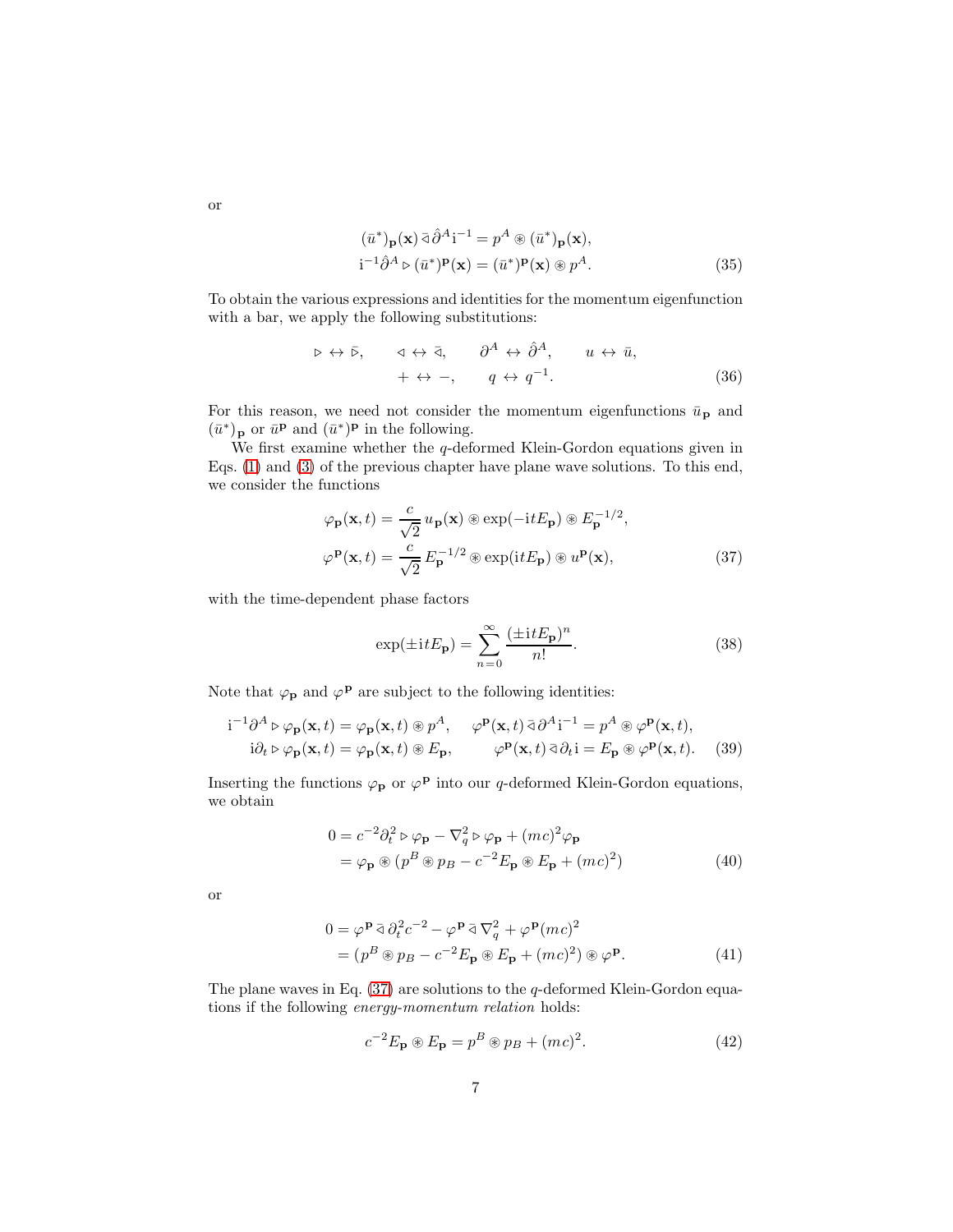Since square mass  $m^2$  commutes with square momentum  $\mathbf{p}^2 (= p^B \otimes p_B)$ , we can formally solve the energy-momentum relation for  $E_{\textbf{p}}$ . This way, we get an infinite series:<br> $\real^1$  $\real^1$ 

$$
E_{\mathbf{p}} = c(\mathbf{p}^2 + (mc)^2)^{1/2} = c \sum_{k=0}^{\infty} {1/2 \choose k} \mathbf{p}^{2k} (mc)^{1-2k}.
$$
 (43)

This result can be generalized as follows ( $\alpha \in \mathbb{Q}$ ):

$$
E_{\mathbf{p}}^{2\alpha} = c^{2\alpha} \sum_{k=0}^{\infty} \binom{\alpha}{k} \mathbf{p}^{2k} (mc)^{2(\alpha-k)}.
$$
 (44)

In the formula above, we have to substitute powers of  $p^2$  by their normal-ordered expressions [\[6\]](#page-41-1):

<span id="page-7-2"></span>
$$
\mathbf{p}^{2k} = \overbrace{\mathbf{p}^2 \circledast \cdots \circledast \mathbf{p}^2}^{k-\text{times}} = \sum_{l=0}^{k} q^{-2l} (-q - q^{-1})^{k-l} {k \brack l}_{q^4} (p_{-})^{k-l} (p_3)^{2l} (p_{+})^{k-l}.
$$
 (45)

Note that the  $q$ -deformed binomial coefficients are defined in complete analogy to the undeformed case [also see Eq. [\(185\)](#page-29-2) in App. [A\]](#page-27-1):

<span id="page-7-1"></span>
$$
\begin{bmatrix} n \\ k \end{bmatrix}_q = \frac{[[n]]_q!}{[[n-k]]_q![[k]]_q!}.
$$
\n(46)

The q-deformed momentum eigenfunctions form a complete orthogonal system of functions [\[17,](#page-41-9) [18\]](#page-41-10). In the following, we will show that the same applies to the plane wave solutions of our  $q$ -deformed Klein-Gordon equations.

We recall that the  $q$ -deformed momentum eigenfunctions in Eqs. [\(30\)](#page-5-1) and [\(33\)](#page-5-2) fulfill the orthogonality relation [\[17\]](#page-41-9)

$$
\int d_q^3 x (u^*)_{\mathbf{p}}(\mathbf{x}) \circledast u_{\mathbf{p'}}(\mathbf{x}) = \text{vol}^{-1} \int d_q^3 x \exp_q^*(i\mathbf{p}|\mathbf{x}) \circledast \exp_q(\mathbf{x}|\mathbf{ip'})
$$
  
=  $\text{vol}^{-1} \delta_q^3((\ominus \kappa^{-1}\mathbf{p}) \oplus \mathbf{p'})$  (47)

or

$$
\int d_q^3 x \, u^{\mathbf{p}}(\mathbf{x}) \circledast (u^*)^{\mathbf{p}'}(\mathbf{x}) = \text{vol}^{-1} \int d_q^3 x \, \exp_q(\mathbf{i}^{-1} \mathbf{p}|\mathbf{x}) \circledast \exp_q^*(\mathbf{x}|\mathbf{i}^{-1} \mathbf{p}')
$$
  
=  $\text{vol}^{-1} \delta_q^3(\mathbf{p} \oplus (\ominus \kappa^{-1} \mathbf{p}')).$  (48)

Here  $\delta_q^3(\mathbf{p})$  denotes a q-deformed version of the three-dimensional delta function:

<span id="page-7-3"></span>
$$
\delta_q^3(\mathbf{p}) = \int \mathrm{d}_q^3 x \exp_q(\mathbf{i}^{-1} \mathbf{p} | \mathbf{x}) = \int \mathrm{d}_q^3 x \exp_q^*(\mathbf{x} | \mathbf{i}^{-1} \mathbf{p}). \tag{49}
$$

<span id="page-7-0"></span><sup>1</sup>We do not discuss conditions for the convergence of this series.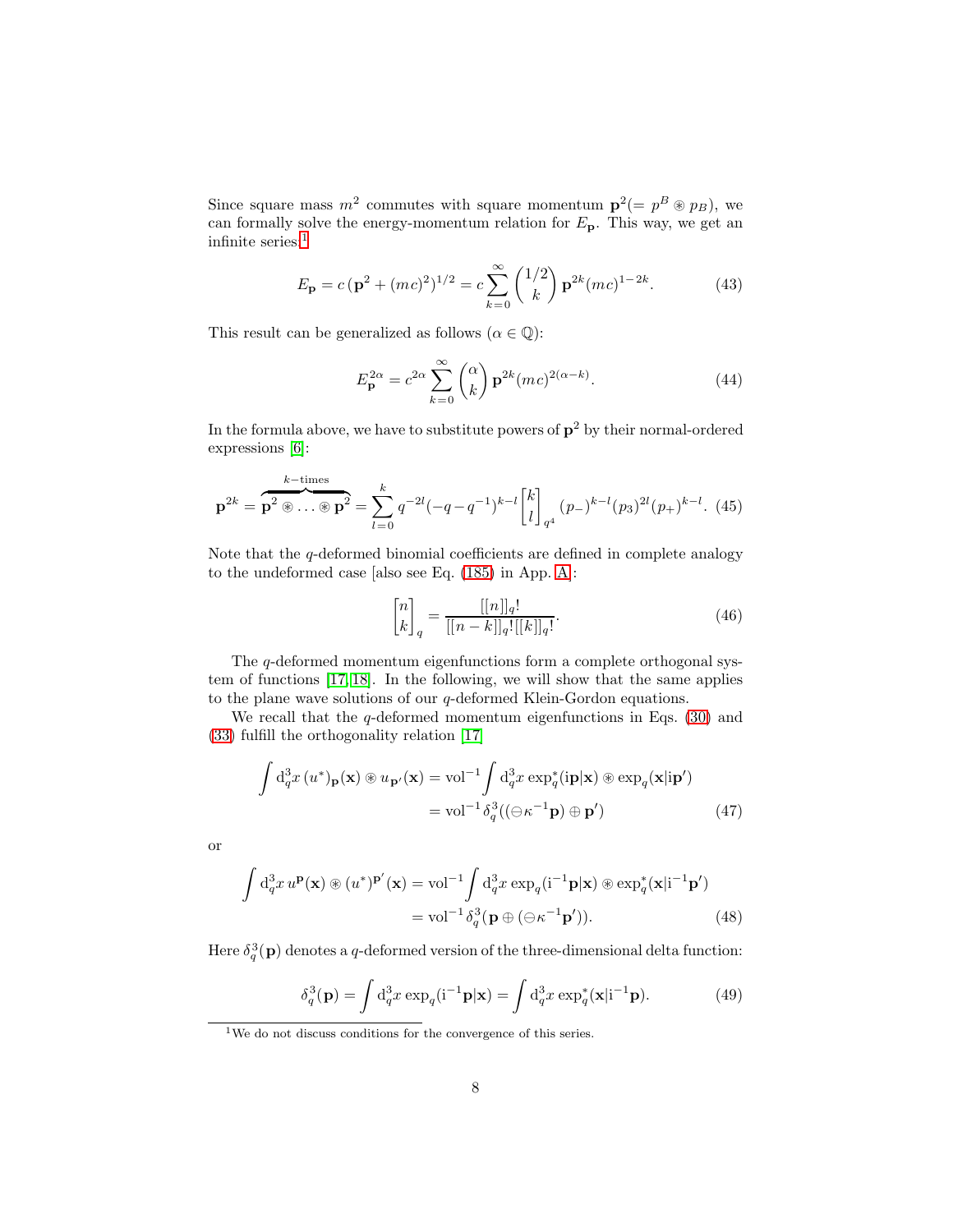In analogy to their undeformed counterpart, the q-deformed delta function is subject to the following identities:<sup>[2](#page-8-0)</sup>

$$
f(\mathbf{y}) = \text{vol}^{-1} \int_{-\infty}^{+\infty} d_q^3 x \, \delta_q^3 (\mathbf{y} \oplus (\ominus \kappa^{-1} \mathbf{x})) \circledast f(\mathbf{x})
$$
  
\n
$$
= \text{vol}^{-1} \int_{-\infty}^{+\infty} d_q^3 x \, \delta_q^3 ((\ominus \kappa^{-1} \mathbf{y}) \oplus \mathbf{x}) \circledast f(\mathbf{x})
$$
  
\n
$$
= \text{vol}^{-1} \int_{-\infty}^{+\infty} d_q^3 x f(\mathbf{x}) \circledast \delta_q^3 ((\ominus \kappa^{-1} \mathbf{x}) \oplus \mathbf{y}))
$$
  
\n
$$
= \text{vol}^{-1} \int_{-\infty}^{+\infty} d_q^3 x f(\mathbf{x}) \circledast \delta_q^3 (\mathbf{x} \oplus (\ominus \kappa^{-1} \mathbf{y})). \tag{50}
$$

We can write down orthogonality relations for the plane wave solutions in Eq. [\(37\)](#page-6-0) if we introduce the following functions:

<span id="page-8-2"></span>
$$
(\varphi^*)_{\mathbf{p}}(\mathbf{x},t) = \frac{c}{\sqrt{2}} E_{\mathbf{p}}^{-1/2} \circledast \exp(itE_{\mathbf{p}}) \circledast (u^*)_{\mathbf{p}}(\mathbf{x}),
$$
  

$$
(\varphi^*)^{\mathbf{p}}(\mathbf{x},t) = \frac{c}{\sqrt{2}} (u^*)^{\mathbf{p}}(\mathbf{x}) \circledast \exp(-itE_{\mathbf{p}}) \circledast E_{\mathbf{p}}^{-1/2}.
$$
 (51)

The functions  $(\varphi^*)_{\mathbf{p}}$  or  $(\varphi^*)^{\mathbf{p}}$  are subject to the identities

<span id="page-8-4"></span><span id="page-8-1"></span>
$$
(\varphi^*)_{\mathbf{p}}(\mathbf{x},t) \triangleleft \partial^A \mathbf{i}^{-1} = p^A \circledast (\varphi^*)_{\mathbf{p}}(\mathbf{x},t),
$$
  

$$
(\varphi^*)_{\mathbf{p}}(\mathbf{x},t) \triangleleft \partial_t \mathbf{i} = E_{\mathbf{p}} \circledast (\varphi^*)_{\mathbf{p}}(\mathbf{x},t),
$$
 (52)

or

$$
i^{-1}\partial^{A}\bar{\triangleright}(\varphi^{*})\mathbf{P}(\mathbf{x},t) = (\varphi^{*})\mathbf{P}(\mathbf{x},t) \circledast p^{A},
$$
  
\n
$$
i\partial_{t}\bar{\triangleright}(\varphi^{*})\mathbf{P}(\mathbf{x},t) = (\varphi^{*})\mathbf{P}(\mathbf{x},t) \circledast E_{\mathbf{p}}.
$$
\n(53)

Moreover,  $(\varphi^*)_{\mathbf{p}}$  or  $(\varphi^*)^{\mathbf{p}}$  are plane wave solutions to the following q-versions of the Klein-Gordon equations:

$$
(\varphi^*)_{\mathbf{p}} \triangleleft \partial_t^2 c^{-2} - (\varphi^*)_{\mathbf{p}} \triangleleft \nabla_q^2 + (\varphi^*)_{\mathbf{p}} (mc)^2 = 0,
$$
  

$$
c^{-2} \partial_t^2 \triangleright (\varphi^*)^{\mathbf{p}} - \nabla_q^2 \triangleright (\varphi^*)^{\mathbf{p}} + (mc)^2 (\varphi^*)^{\mathbf{p}} = 0.
$$
 (54)

You can see this by inserting the expressions for  $(\varphi^*)_{\mathbf{p}}$  or  $(\varphi^*)_{\mathbf{p}}$  into the above q-deformed Klein-Gordon equations. Doing so, we regain the energy-momentum relation in Eq. [\(42\)](#page-6-1).

Taking the conjugation properties of  $q$ -deformed exponentials into account [cf. Eq.  $(240)$  in App. [C\]](#page-33-0), it follows from Eqs.  $(37)$  and  $(51)$  that our plane wave solutions behave under conjugation as follows:

<span id="page-8-3"></span>
$$
\overline{\varphi_{\mathbf{p}}} = \varphi^{\mathbf{p}}, \qquad \overline{(\varphi^*)_{\mathbf{p}}} = (\varphi^*)^{\mathbf{p}}.
$$
 (55)

<span id="page-8-0"></span><sup>&</sup>lt;sup>2</sup>The occurrence of  $\kappa^{-1} = q^{-6}$  indicates that the value of each spatial coordinate is multiplied by that constant.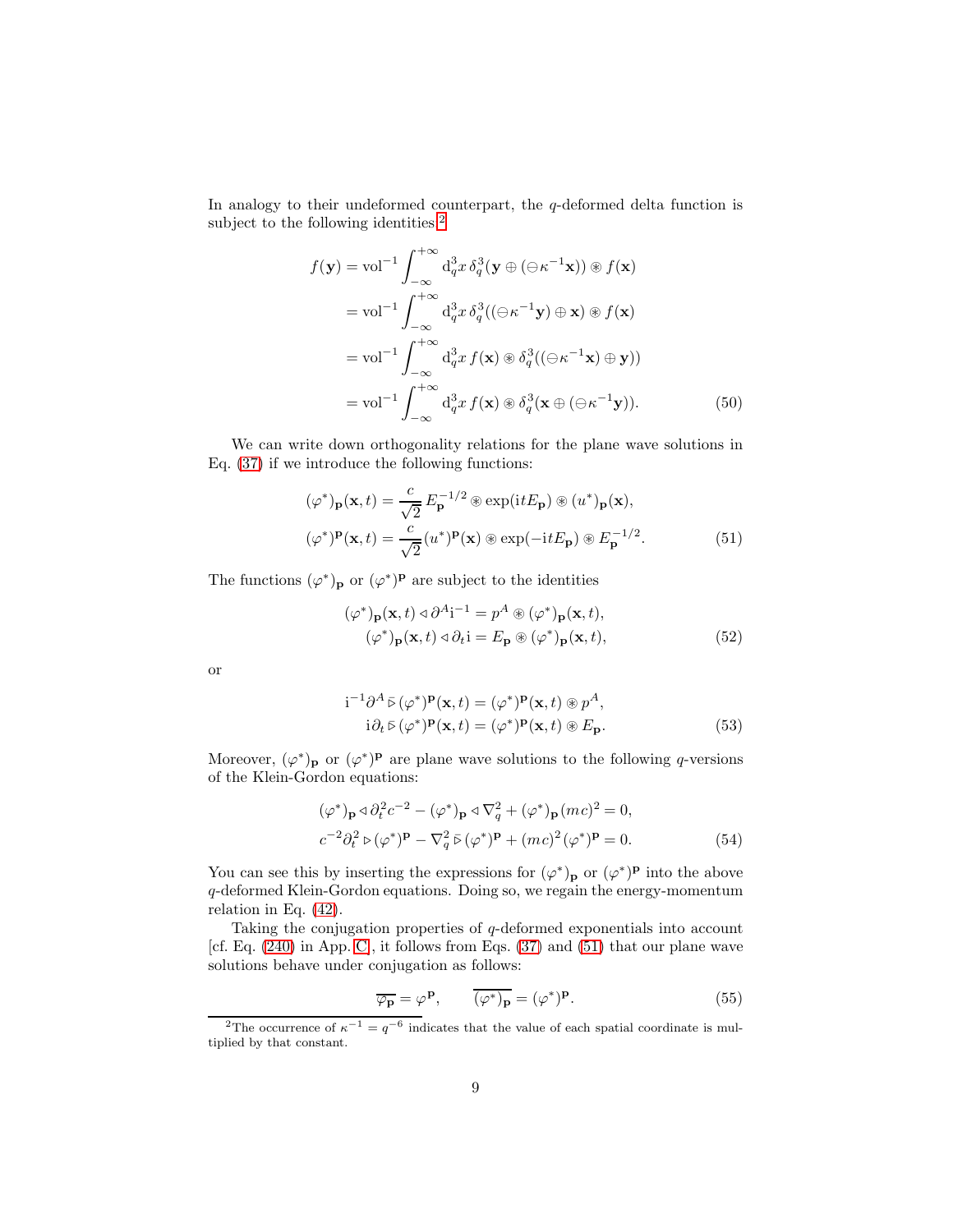The results so far enable us to write down orthogonality relations for the plane wave solutions of our q-deformed Klein-Gordon equations, i. e.

<span id="page-9-0"></span>
$$
ic^{-2} \int d_q^3 x (\varphi^*)_{\mathbf{p}}(\mathbf{x}, \pm t) \triangleleft \partial_t \circledast \varphi_{\mathbf{p}'}(\mathbf{x}, \pm t)
$$
  
+ 
$$
ic^{-2} \int d_q^3 x (\varphi^*)_{\mathbf{p}}(\mathbf{x}, \pm t) \circledast \partial_t \triangleright \varphi_{\mathbf{p}'}(\mathbf{x}, \pm t)
$$
  
= 
$$
\pm \text{vol}^{-1} \delta_q^3 ((\ominus \kappa^{-1} \mathbf{p}) \oplus \mathbf{p}')
$$
(56)

and

$$
ic^{-2} \int d_q^3 x \varphi^{\mathbf{p}}(\mathbf{x}, \pm t) \,\vec{\partial}_t \circledast (\varphi^*)^{\mathbf{p}'}(\mathbf{x}, \pm t)
$$
  
+ 
$$
+ ic^{-2} \int d_q^3 x \varphi^{\mathbf{p}}(\mathbf{x}, \pm t) \circledast \partial_t \bar{\triangleright} (\varphi^*)^{\mathbf{p}'}(\mathbf{x}, \pm t)
$$
  
= 
$$
\pm \text{vol}^{-1} \delta_q^3(\mathbf{p} \oplus (\ominus \kappa^{-1} \mathbf{p}')). \tag{57}
$$

If the signs of the time coordinates in the above expressions are different, the integrals will vanish, i. e.

$$
ic^{-2} \int d_q^3 x (\varphi^*)_{\mathbf{p}}(\mathbf{x}, \pm t) \triangleleft \partial_t \circledast \varphi_{\mathbf{p}'}(\mathbf{x}, \mp t)
$$
  
+ 
$$
+ ic^{-2} \int d_q^3 x (\varphi^*)_{\mathbf{p}}(\mathbf{x}, \pm t) \circledast \partial_t \triangleright \varphi_{\mathbf{p}'}(\mathbf{x}, \mp t) = 0
$$
 (58)

and

<span id="page-9-1"></span>
$$
ic^{-2} \int d_q^3 x \,\varphi^{\mathbf{p}}(\mathbf{x}, \pm t) \,\bar{\partial} \partial_t \circledast (\varphi^*)^{\mathbf{p}'}(\mathbf{x}, \mp t) + ic^{-2} \int d_q^3 x \,\varphi^{\mathbf{p}}(\mathbf{x}, \pm t) \circledast \partial_t \bar{\varphi}(\varphi^*)^{\mathbf{p}'}(\mathbf{x}, \mp t) = 0.
$$
 (59)

To prove the above orthogonality relation, you only need to evaluate the corresponding integrals. We show this by the following calculation:

$$
ic^{-2} \int d_q^3 x (\varphi^*)_p(\mathbf{x}, \pm t) \triangleleft \partial_t \circledast \varphi_{p'}(\mathbf{x}, \pm t) =
$$
  
\n
$$
= i2^{-1} E_p^{-1/2} \circledast \exp(\pm i t E_p) \triangleleft \partial_t
$$
  
\n
$$
\circledast \int d_q^3 x (u^*)_p(\mathbf{x}) \circledast u_{p'}(\mathbf{x}) \circledast \exp(\mp i t E_{p'}) \circledast E_{p'}^{-1/2}
$$
  
\n
$$
= \pm 2^{-1} E_p^{-1/2} \circledast E_p \circledast \exp(\pm i t E_p)
$$
  
\n
$$
\circledast \text{vol}^{-1} \delta_q^3((\ominus \kappa^{-1} \mathbf{p}) \oplus \mathbf{p'}) \circledast \exp(\mp i t E_{p'}) \circledast E_{p'}^{-1/2}
$$
  
\n
$$
= \pm 2^{-1} E_p^{1/2} \circledast \exp(\pm i t E_p) \circledast \exp(\mp i t E_p) \circledast E_p^{-1/2}
$$
  
\n
$$
\circledast \text{vol}^{-1} \delta_q^3((\ominus \kappa^{-1} \mathbf{p}) \oplus \mathbf{p'})
$$
  
\n
$$
= \pm 2^{-1} \text{vol}^{-1} \delta_q^3((\ominus \kappa^{-1} \mathbf{p}) \oplus \mathbf{p'}).
$$
 (60)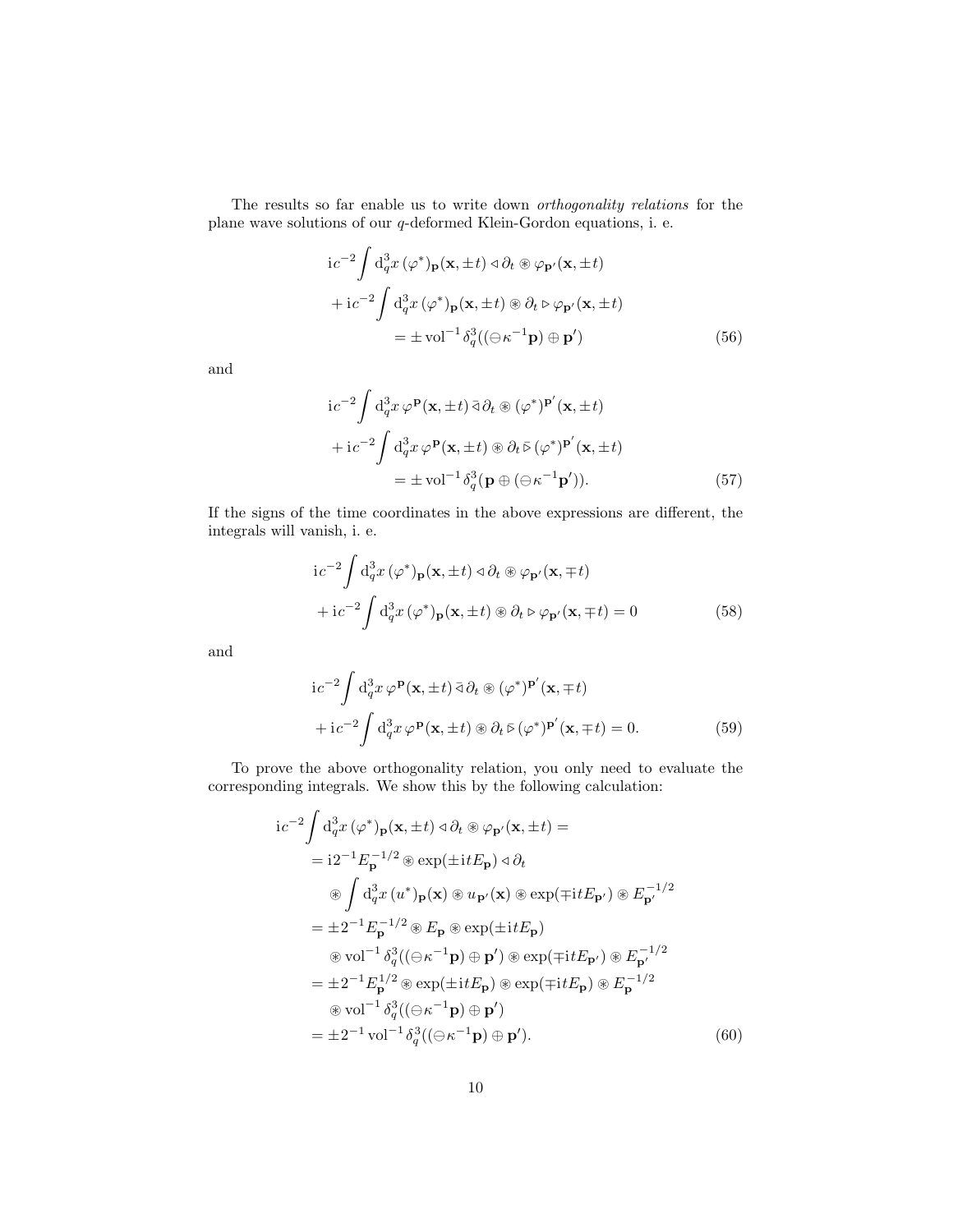First, we have inserted the expressions for  $(\varphi^*)_{\mathbf{p}}$  and  $\varphi_{\mathbf{p}'}$ . In the second step, we have calculated the time derivative and applied the orthogonality relation given in Eq. [\(47\)](#page-7-1). The second last step is a consequence of the identities in Eq. [\(50\)](#page-8-2).

As was shown in Ref.  $[17]$ , the q-deformed momentum eigenfunctions are also subject to the following completeness relations:

<span id="page-10-0"></span>
$$
\int d_q^3 p u_{\mathbf{p}}(\mathbf{x},t) \circledast (u^*)_{\mathbf{p}}(\mathbf{y},t) = \text{vol}^{-1} \delta_q^3(\mathbf{x} \oplus (\ominus \kappa^{-1} \mathbf{y})),
$$

$$
\int d_q^3 p (u^*)^{\mathbf{p}}(\mathbf{y},t) \circledast u^{\mathbf{p}}(\mathbf{x},t) = \text{vol}^{-1} \delta_q^3((\ominus \kappa^{-1} \mathbf{y}) \oplus \mathbf{x}). \tag{61}
$$

We can calculate completeness relations for the plane wave solutions of our q-deformed Klein-Gordon equations as well:

$$
\int d_q^3 p \varphi_{\mathbf{p}}(\mathbf{x},t) \circledast (\varphi^*)_{\mathbf{p}}(\mathbf{x}',t) = \frac{c^2}{2} \int d_q^3 p u_{\mathbf{p}}(\mathbf{x}) \circledast E_{\mathbf{p}}^{-1} \circledast (u^*)_{\mathbf{p}}(\mathbf{x}')
$$
  
\n
$$
= \frac{c}{2} \int d_q^3 p u_{\mathbf{p}}(\mathbf{x}) \circledast (\mathbf{p}^2 + (mc)^2)^{-1/2} \circledast (u^*)_{\mathbf{p}}(\mathbf{x}')
$$
  
\n
$$
= \frac{c}{2} (-\nabla_q^2 + (mc)^2)^{-1/2} \triangleright \int d_q^3 p u_{\mathbf{p}}(\mathbf{x}) \circledast (u^*)_{\mathbf{p}}(\mathbf{x}')
$$
  
\n
$$
= \frac{c}{2 \text{ vol}} (-\nabla_q^2 + (mc)^2)^{-1/2} \triangleright \delta_q^3(\mathbf{x} \oplus (\ominus \kappa^{-1} \mathbf{x}'))
$$
  
\n
$$
= \frac{c}{2 \text{ vol}} C_{-1/2}(\mathbf{x} \oplus (\ominus \kappa^{-1} \mathbf{x}')). \qquad (62)
$$

The second step in the above calculation is due to the energy-momentum relation in Eq. [\(42\)](#page-6-1), and the third step is a consequence of the eigenvalue equations in Eq. [\(32\)](#page-5-3). In the second last step, we applied the completeness relations for our q-deformed momentum eigenfunctions [cf. Eq. [\(61\)](#page-10-0)]. Finally, we introduced the following distribution:

$$
\mathcal{C}_{-1/2}(\mathbf{x} \oplus (\ominus \mathbf{x}')) = (-\nabla_q^2 + (mc)^2)^{-1/2} \triangleright \delta_q^3(\mathbf{x} \oplus (\ominus \mathbf{x}'))
$$
  
= 
$$
\sum_{k=0}^{\infty} {\binom{-1/2}{k}} (mc)^{-1-2k} (-\nabla_q^2)^k \triangleright \delta_q^3(\mathbf{x} \oplus (\ominus \mathbf{x}')).
$$
 (63)

By similar reasoning, we can show the identity

$$
\int d_q^3 p(\varphi^*)^{\mathbf{p}}(\mathbf{x}',t) \circledast \varphi^{\mathbf{p}}(\mathbf{x},t) = \frac{c}{2 \text{ vol}} \mathcal{C}_{-1/2}^*( (\ominus \kappa^{-1} \mathbf{x}') \oplus \mathbf{x}), \quad (64)
$$

with

$$
\mathcal{C}_{-1/2}^*( (\ominus \mathbf{x}') \oplus \mathbf{x}) = \delta_q^3 ((\ominus \mathbf{x}') \oplus \mathbf{x}) \, \bar{\triangleleft} \, (-\nabla_q^2 + (mc)^2)^{-1/2}
$$
\n
$$
= \sum_{k=0}^{\infty} {\binom{-1/2}{k}} \, \delta_q^3 ((\ominus \mathbf{x}') \oplus \mathbf{x}) \, \bar{\triangleleft} \, (-\nabla_q^2)^k (mc)^{-1-2k} . \tag{65}
$$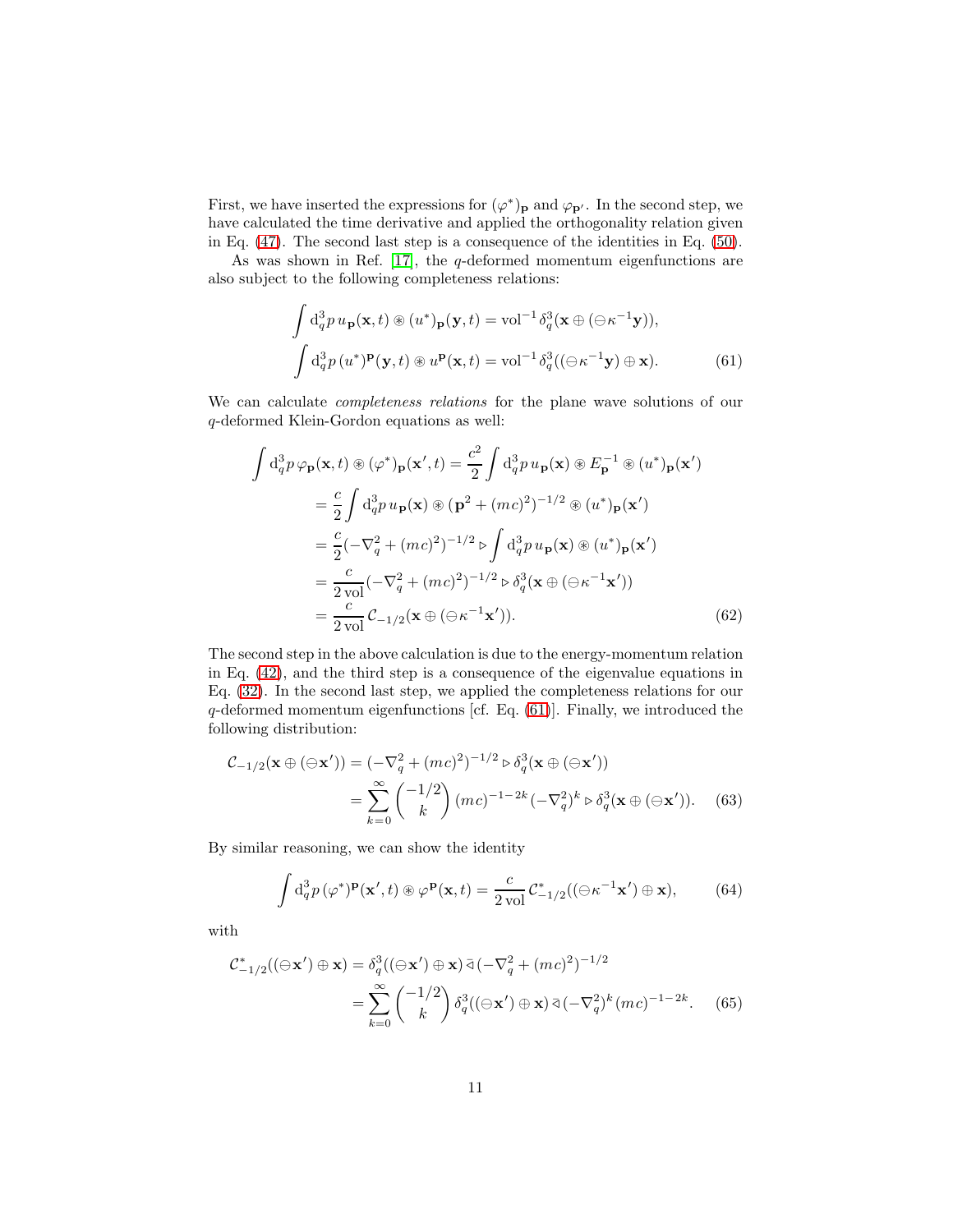Next, we consider the general solutions to the  $q$ -deformed Klein-Gordon equations in Eqs.  $(1)$ ,  $(3)$ , and  $(6)$  of the previous chapter. We can write these general solutions as expansions in terms of plane wave solutions:

$$
\varphi_R(\mathbf{x},t) = \int d_q^3 p \left( \varphi_\mathbf{p}(\mathbf{x},t) \circledast f_\mathbf{p}^{[+]} + \varphi_\mathbf{p}(-\mathbf{x},-t) \circledast f_\mathbf{p}^{[-]}\right),
$$
  

$$
\varphi_L(\mathbf{x},t) = \int d_q^3 p \left( f_{[+]}^{\mathbf{p}} \circledast \varphi^\mathbf{p}(\mathbf{x},t) + f_{[-]}^{\mathbf{p}} \circledast \varphi^\mathbf{p}(-\mathbf{x},-t) \right).
$$
 (66)

Likewise, we have

<span id="page-11-0"></span>
$$
\varphi_L^*(\mathbf{x}, t) = \sum_{\varepsilon = \pm} \int d_q^3 p \, h_{\mathbf{p}}^{[\varepsilon]} \circledast (\varphi^*)_{\mathbf{p}}(\varepsilon \mathbf{x}, \varepsilon t),
$$

$$
\varphi_R^*(\mathbf{x}, t) = \sum_{\varepsilon = \pm} \int d_q^3 p \, (\varphi^*)^{\mathbf{p}}(\varepsilon \mathbf{x}, \varepsilon t) \circledast h_{[\varepsilon]}^{\mathbf{p}},\tag{67}
$$

where

<span id="page-11-1"></span>
$$
\varphi_L^* \triangleleft \partial_t^2 c^{-2} - \varphi_L^* \triangleleft \nabla_q^2 + \varphi_L^* (mc)^2 = 0,
$$
  
\n
$$
c^{-2} \partial_t^2 \bar{\triangleright} \varphi_R^* - \nabla_q^2 \bar{\triangleright} \varphi_R^* + (mc)^2 \varphi_R^* = 0.
$$
\n(68)

We can calculate the coefficients in the above series expansions by the formulas

$$
\varepsilon h_{\mathbf{p}}^{[\varepsilon]} = i c^{-2} \int d_q^3 x \, \varphi_L^*(\mathbf{x}, t) \, \varphi \, \partial_t \otimes \varphi_{\mathbf{p}}(\varepsilon \mathbf{x}, \varepsilon t),
$$

$$
+ i c^{-2} \int d_q^3 x \, \varphi_L^*(\mathbf{x}, t) \otimes \partial_t \varphi_{\mathbf{p}}(\varepsilon \mathbf{x}, \varepsilon t), \tag{69}
$$

$$
\varepsilon h_{\left[\varepsilon\right]}^{\mathbf{p}} = i c^{-2} \int d_q^3 x \, \varphi^{\mathbf{p}}(\varepsilon \mathbf{x}, \varepsilon t) \, \bar{\varphi}_t(\mathbf{x}, t) \n+ i c^{-2} \int d_q^3 x \, \varphi^{\mathbf{p}}(\varepsilon \mathbf{x}, \varepsilon t) \circledast \partial_t \bar{\varphi}_t(\mathbf{x}, t),
$$
\n(70)

and

$$
\varepsilon f_{\mathbf{p}}^{[\varepsilon]} = i c^{-2} \int d_q^3 x \, (\varphi^*)_{\mathbf{p}} (\varepsilon \mathbf{x}, \varepsilon t) \triangleleft \partial_t \otimes \varphi_R(\mathbf{x}, t)
$$

$$
+ i c^{-2} \int d_q^3 x \, (\varphi^*)_{\mathbf{p}} (\varepsilon \mathbf{x}, \varepsilon t) \otimes \partial_t \triangleright \varphi_R(\mathbf{x}, t), \tag{71}
$$

$$
\varepsilon f_{\left[\varepsilon\right]}^{\mathbf{p}} = i c^{-2} \int d_q^3 x \, \varphi_L(\mathbf{x}, t) \, \bar{\vartheta}_t \otimes (\varphi^*)^{\mathbf{p}}(\varepsilon \mathbf{x}, \varepsilon t) + i c^{-2} \int d_q^3 x \, \varphi_L(\mathbf{x}, t) \otimes \partial_t \bar{\varphi} (\varphi^*)^{\mathbf{p}}(\varepsilon \mathbf{x}, \varepsilon t).
$$
 (72)

We briefly describe how to check the above formulas for the coefficients. First, you insert the expansions in terms of plane wave solutions [cf. Eq. [\(66\)](#page-11-0) and

L.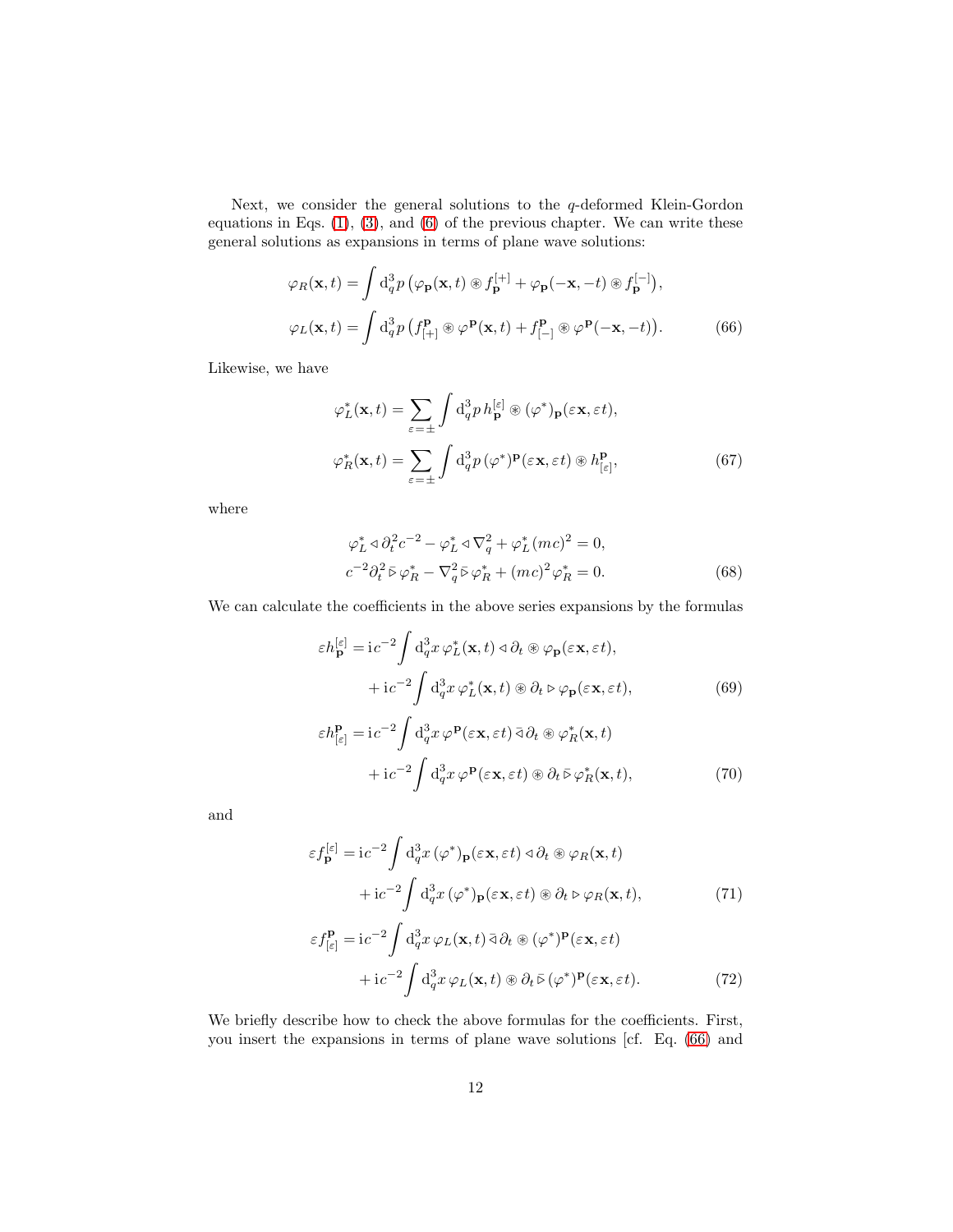Eq. [\(67\)](#page-11-1)]. This way, you can use the orthogonality relations given in Eqs. [\(56\)](#page-9-0)- [\(59\)](#page-9-1). Taking into account the identities in Eq. [\(50\)](#page-8-2) will finish the proof.

There is a bilinear form for solutions to our q-deformed Klein-Gordon equations. Concretely, we have

$$
i c^{-2} \int d_q^3 x \varphi_L^* (\mathbf{x}, t) \triangleleft \partial_t \otimes \varphi_R (\mathbf{x}, t)
$$
  
+ 
$$
i c^{-2} \int d_q^3 x \varphi_L^* (\mathbf{x}, t) \otimes \partial_t \triangleright \varphi_R (\mathbf{x}, t) =
$$
  
= 
$$
\int d_q^3 p \left( h_{\mathbf{p}}^{[+]} \otimes f_{\mathbf{p}}^{[+]} - h_{\mathbf{p}}^{[-]} \otimes f_{\mathbf{p}}^{[-]} \right)
$$
(73)

and

<span id="page-12-2"></span><span id="page-12-1"></span>
$$
ic^{-2} \int d_q^3 x \varphi_L(\mathbf{x}, t) \,\vec{\partial} \partial_t \otimes \varphi_R^*(\mathbf{x}, t)
$$
  
+ 
$$
ic^{-2} \int d_q^3 x \varphi_L(\mathbf{x}, t) \otimes \partial_t \vec{\partial} \varphi_R^*(\mathbf{x}, t) =
$$
  
= 
$$
\int d_q^3 p \left( f_{[+]}^{\mathbf{p}} \otimes h_{[+]}^{\mathbf{p}} - f_{[-]}^{\mathbf{p}} \otimes h_{[-]}^{\mathbf{p}} \right).
$$
 (74)

We briefly explain how we get the expressions in momentum space from those in position space. First, we write each wave function in position space as expansion in terms of plane wave solutions. This way, we can apply the orthogonality relations given in Eqs.  $(56)-(59)$  $(56)-(59)$ . By using the identities in Eq.  $(50)$ , we finally get the expression in momentum space. Note that the bilinear form in Eq. [\(73\)](#page-12-1) or Eq. [\(74\)](#page-12-2) vanishes if we require

<span id="page-12-3"></span>
$$
h_{\mathbf{p}}^{[+] } = h_{\mathbf{p}}^{[-]} , \quad f_{\mathbf{p}}^{[+]} = f_{\mathbf{p}}^{[-]} \qquad \text{or} \qquad h_{[+]}^{\mathbf{p}} = h_{[-]}^{\mathbf{p}} , \quad f_{[+]}^{\mathbf{p}} = f_{[-]}^{\mathbf{p}} . \tag{75}
$$

### <span id="page-12-0"></span>4 Free propagators

The series expansions in Eqs. [\(66\)](#page-11-0) and [\(67\)](#page-11-1) of the previous chapter show us that the solutions to our q-deformed Klein-Gordon equations consist of two parts with different signs of energy, i. e.

$$
\varphi_R = (\varphi_R)^{[+]} + (\varphi_R)^{[-]},
$$
  
\n
$$
\varphi_L = (\varphi_L)^{[+]} + (\varphi_L)^{[-]},
$$
\n(76)

and

$$
\varphi_R^* = (\varphi_R^*)^{[+]} + (\varphi_R^*)^{[-]},
$$
  
\n
$$
\varphi_L^* = (\varphi_L^*)^{[+]} + (\varphi_L^*)^{[-]}.
$$
\n(77)

The propagators for the Klein-Gordon equations should take a form so that the positive energy solution runs forward in time while the negative energy solution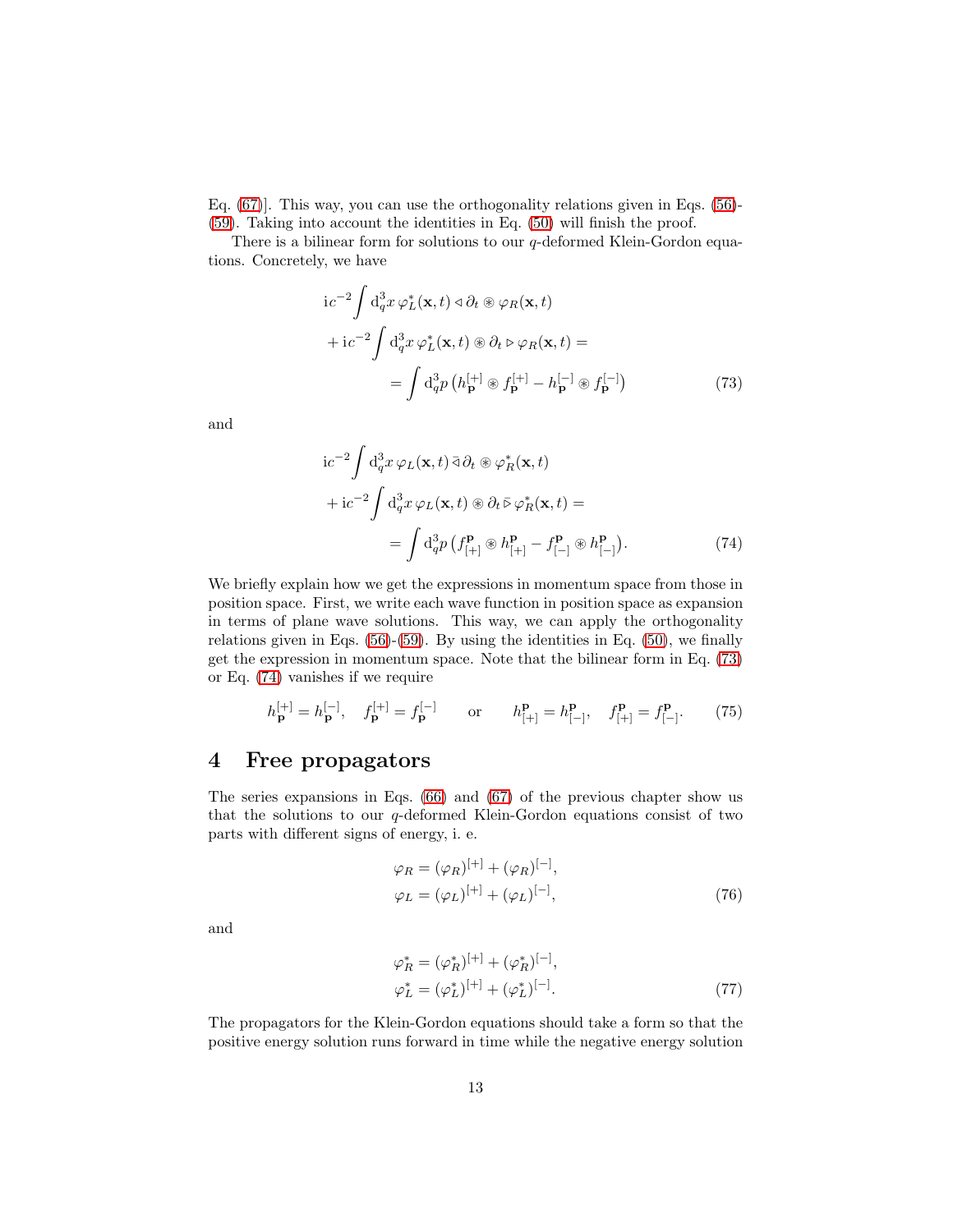runs backward in time. Hence, we seek propagators  $\Delta_R$  and  $\Delta_L$  that satisfy the identities<sup>[3](#page-13-0)</sup>

<span id="page-13-3"></span>
$$
ic^{-2} \int d_q^3 x \,\Delta_R(\mathbf{x}', t'; \mathbf{x}, t) \triangleleft \partial_t \circledast \varphi_R(\mathbf{x}, t)
$$
  
+ 
$$
ic^{-2} \int d_q^3 x \,\Delta_R(\mathbf{x}', t'; \mathbf{x}, t) \circledast \partial_t \triangleright \varphi_R(\mathbf{x}, t) =
$$
  
= 
$$
\theta(t'-t) (\varphi_R)^{[+]}(\mathbf{x}', t') - \theta(t-t') (\varphi_R)^{[-]}(\mathbf{x}', t')
$$
(78)

or

<span id="page-13-4"></span>
$$
i c^{-2} \int d_q^3 x \varphi_L(\mathbf{x}, t) \,\bar{\partial} \partial_t \otimes \Delta_L(\mathbf{x}, t; \mathbf{x}', t')
$$
  
+ 
$$
i c^{-2} \int d_q^3 x \varphi_L(\mathbf{x}, t) \otimes \partial_t \bar{\triangleright} \Delta_L(\mathbf{x}, t; \mathbf{x}', t') =
$$
  
= 
$$
\theta(t' - t) (\varphi_L)^{[+]}(\mathbf{x}', t') - \theta(t - t') (\varphi_L)^{[-]}(\mathbf{x}', t'). \tag{79}
$$

Propagators with these properties are given by

<span id="page-13-1"></span>
$$
\Delta_R(\mathbf{x}',t';\mathbf{x},t) = \theta(t'-t) \int d_q^3 p \, \varphi_\mathbf{p}(\mathbf{x}',t') \circledast (\varphi^*)_\mathbf{p}(\mathbf{x},t) + \theta(t-t') \int d_q^3 p \, \varphi_\mathbf{p}(\mathbf{x}',-t') \circledast (\varphi^*)_\mathbf{p}(\mathbf{x},-t)
$$
(80)

and

<span id="page-13-2"></span>
$$
\Delta_L(\mathbf{x}, t; \mathbf{x}', t') = \theta(t' - t) \int d_q^3 p(\varphi^*)^{\mathbf{p}}(\mathbf{x}, t) \circledast \varphi^{\mathbf{p}}(\mathbf{x}', t')
$$

$$
+ \theta(t - t') \int d_q^3 p(\varphi^*)^{\mathbf{p}}(\mathbf{x}, -t) \circledast \varphi^{\mathbf{p}}(\mathbf{x}', -t'). \tag{81}
$$

To show that the expression in Eq. [\(80\)](#page-13-1) or Eq. [\(81\)](#page-13-2) fulfills the identity in Eq. [\(78\)](#page-13-3) or Eq. [\(79\)](#page-13-4), we proceed as follows. First, we replace the propagator in Eq. [\(78\)](#page-13-3) or Eq. [\(79\)](#page-13-4) by its expression in Eq. [\(80\)](#page-13-1) or Eq. [\(81\)](#page-13-2). In the same way, we write the wave functions  $\varphi_R$  and  $\varphi_L$  as expansions in terms of plane wave solutions [cf. Eq. [\(66\)](#page-11-0) of the previous chapter]. Then, we can apply the orthogonality relations given in Eqs. [\(56\)](#page-9-0)-[\(59\)](#page-9-1) of Chap. [3.](#page-5-0) Using the identities in Eq. [\(50\)](#page-8-2) of Chap. [3,](#page-5-0) we regain the plane wave expansions. We have the additional factor  $\theta(t'-t)$  for the plane waves with positive energy. For the plane waves with negative energy, we have the factor  $-\theta(t-t')$ .

We can also introduce so-called 'dual' propagators

$$
\Delta_R^*(\mathbf{x}',t';\mathbf{x},t) = \theta(t'-t) \int d_q^3 p(\varphi^*)^{\mathbf{p}}(\mathbf{x}',t') \circledast \varphi^{\mathbf{p}}(\mathbf{x},t) + \theta(t-t') \int d_q^3 p(\varphi^*)^{\mathbf{p}}(\mathbf{x}',-t') \circledast \varphi^{\mathbf{p}}(\mathbf{x},-t)
$$
(82)

<span id="page-13-0"></span> $3\theta(t)$  stands for the Heaviside step function.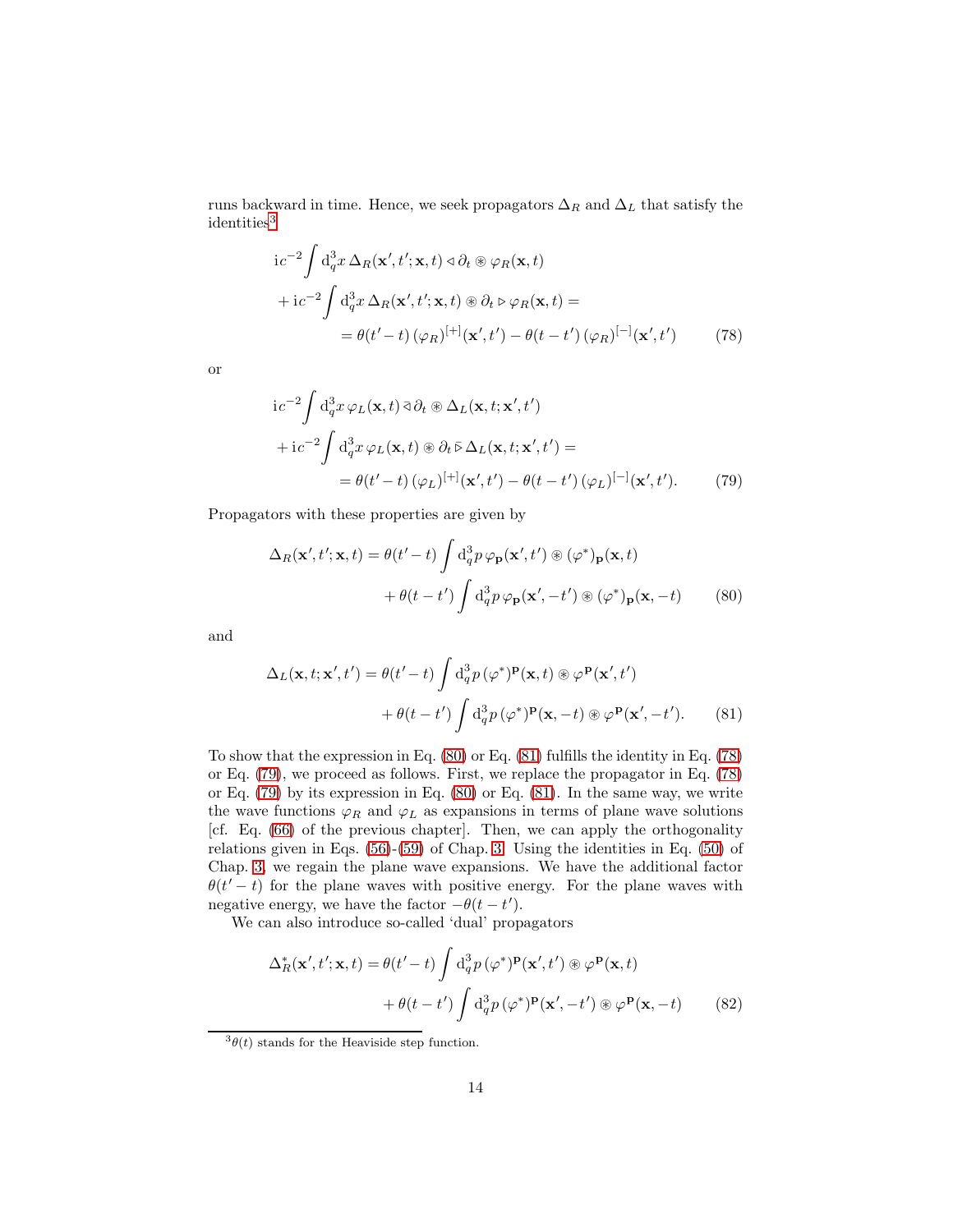and

$$
\Delta_L^*(\mathbf{x}, t; \mathbf{x}', t') = \theta(t' - t) \int d_q^3 p \, \varphi_\mathbf{p}(\mathbf{x}, t) \circledast (\varphi^*)_\mathbf{p}(\mathbf{x}', t')
$$

$$
+ \theta(t - t') \int d_q^3 p \, \varphi_\mathbf{p}(\mathbf{x}, -t) \circledast (\varphi^*)_\mathbf{p}(\mathbf{x}', -t'). \tag{83}
$$

These new propagators are subject to

<span id="page-14-0"></span>
$$
i c^{-2} \int d_q^3 x \, \varphi_L^*(\mathbf{x}, t) \, \varphi \, \partial_t \otimes \Delta_L^*(\mathbf{x}, t; \mathbf{x}', t')
$$
  
+ 
$$
i c^{-2} \int d_q^3 x \, \varphi_L^*(\mathbf{x}, t) \otimes \partial_t \varphi \, \Delta_L^*(\mathbf{x}, t; \mathbf{x}', t') =
$$
  
= 
$$
\theta(t' - t) \, (\varphi_L^*)^{[+]}(\mathbf{x}', t') - \theta(t - t') \, (\varphi_L^*)^{[-]}(\mathbf{x}', t')
$$
 (84)

or

$$
i c^{-2} \int d_q^3 x \, \Delta_R^*(\mathbf{x}', t'; \mathbf{x}, t) \, \overline{\partial}_t \otimes \varphi_R^*(\mathbf{x}, t)
$$
  
+ 
$$
i c^{-2} \int d_q^3 x \, \Delta_R^*(\mathbf{x}', t'; \mathbf{x}, t) \otimes \partial_t \overline{\varphi}_R(\mathbf{x}, t) =
$$
  
= 
$$
\theta(t'-t) \, (\varphi_R^*)^{[+]}(\mathbf{x}', t') - \theta(t-t') \, (\varphi_R^*)^{[-]}(\mathbf{x}', t'). \tag{85}
$$

Our q-deformed propagators transform into each other by conjugation:

<span id="page-14-1"></span>
$$
\overline{\Delta_R(\mathbf{x}',t';\mathbf{x},t)} = \Delta_L(\mathbf{x},t;\mathbf{x}',t'),
$$
  
\n
$$
\overline{\Delta_L^*(\mathbf{x}',t';\mathbf{x},t)} = \Delta_R^*(\mathbf{x},t;\mathbf{x}',t').
$$
\n(86)

These identities follow from Eqs. [\(80\)](#page-13-1)-[\(83\)](#page-14-0) if we consider the conjugation properties of q-deformed volume integrals and q-deformed plane wave solutions [also see Eq. [\(188\)](#page-29-3) in App. [A,](#page-27-1) Eq. [\(212\)](#page-33-2) in App. [B,](#page-29-0) and Eq. [\(55\)](#page-8-3) in Chap. [3\]](#page-5-0).

Our q-deformed propagators are also subject to the equations

$$
((mc)^2 + c^{-2}\partial_t^2 - \nabla_q^2) \triangleright \Delta_R(\mathbf{x}, t; \mathbf{x}', t') =
$$
  
= -*i* vol<sup>-1</sup>  $\delta(t - t') \delta_q^3(\mathbf{x} \oplus (\ominus \kappa^{-1} \mathbf{x}')),$  (87)

<span id="page-14-2"></span>
$$
\Delta_L(\mathbf{x}',t';\mathbf{x},t) \,\bar{\triangleleft} \, (\partial_t^2 c^{-2} - \nabla_q^2 + (mc)^2) =
$$
  
=  $i \text{ vol}^{-1} \delta_q^3 ((\ominus \kappa^{-1} \mathbf{x}') \oplus \mathbf{x}) \, \delta(t'-t),$  (88)

or

$$
\Delta_L^*(\mathbf{x}',t';\mathbf{x},t) \bar{\triangleleft} (\partial_t^2 c^{-2} - \nabla_q^2 + (mc)^2) =
$$
  
=  $i \operatorname{vol}^{-1} \delta_q^3 ((\ominus \kappa^{-1} \mathbf{x}') \oplus \mathbf{x}) \delta(t'-t),$  (89)

$$
((mc)^2 + c^{-2}\partial_t^2 - \nabla_q^2) \triangleright \Delta_R^*(\mathbf{x}, t; \mathbf{x}', t') =
$$
  
= -*i* vol<sup>-1</sup>  $\delta(t - t') \delta_q^3(\mathbf{x} \oplus (\ominus \kappa^{-1} \mathbf{x}'))$ . (90)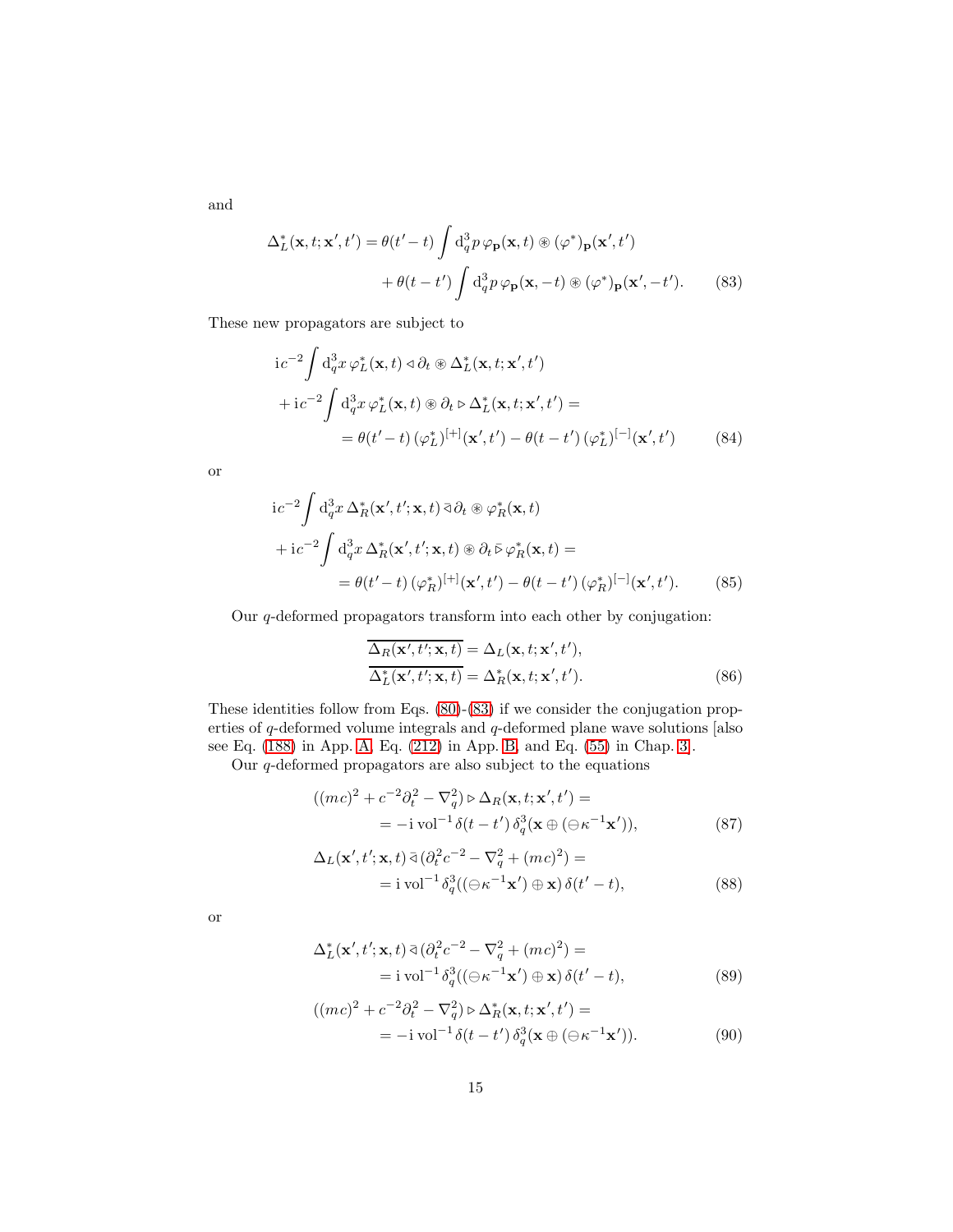We show how the above identities are derived using Eq. [\(87\)](#page-14-1) as an example. To this end, we write the propagator  $\Delta_R$  as

<span id="page-15-4"></span>
$$
\Delta_R(\mathbf{x}, t; \mathbf{x}', t') = \theta(t - t') D_R(\mathbf{x}, t; \mathbf{x}', t') + \theta(t' - t) D_R(\mathbf{x}, -t; \mathbf{x}', -t') \tag{91}
$$

with

<span id="page-15-0"></span>
$$
D_R(\mathbf{x}, t; \mathbf{x}', t') = \int d_q^3 p \, \varphi_\mathbf{p}(\mathbf{x}, t) \circledast (\varphi^*)_\mathbf{p}(\mathbf{x}', t'). \tag{92}
$$

Using the identity

$$
\partial_t \triangleright \theta(t - t') = \delta(t - t') = \delta(t' - t),\tag{93}
$$

we can do the following calculation:

$$
\partial_t^2 \triangleright \Delta_R(\mathbf{x}, t; \mathbf{x}', t') =
$$
\n
$$
= [\partial_t \triangleright \delta(t - t')] [D_R(\mathbf{x}, t; \mathbf{x}', t') - D_R(\mathbf{x}, -t; \mathbf{x}', -t')]
$$
\n
$$
+ 2\delta(t - t') \partial_t \triangleright [D_R(\mathbf{x}, t; \mathbf{x}', t') - D_R(\mathbf{x}, -t; \mathbf{x}', -t')]
$$
\n
$$
+ \theta(t - t') \partial_t^2 \triangleright D_R(\mathbf{x}, t; \mathbf{x}', t')
$$
\n
$$
+ \theta(t' - t) \partial_t^2 \triangleright D_R(\mathbf{x}, -t; \mathbf{x}', -t').
$$
\n(94)

With the identities

<span id="page-15-3"></span><span id="page-15-1"></span>
$$
[\partial_t \triangleright \delta(t)] f(t) = f(t) [-\partial_t \triangleright f(t)] \tag{95}
$$

and [cf. Eq. [\(40\)](#page-6-2) of the previous chapter and Eq. [\(92\)](#page-15-0)]

$$
c^{-2}\partial_t^2 \triangleright D_R(\mathbf{x}, t; \mathbf{x}', t') = (\Delta_q - (mc)^2) \triangleright D_R(\mathbf{x}, t; \mathbf{x}', t'),\tag{96}
$$

we can write the result of Eq. [\(94\)](#page-15-1) as follows:

$$
c^{-2}\partial_t^2 \triangleright \Delta_R(\mathbf{x}, t; \mathbf{x}', t') =
$$
  
=  $c^{-2}\delta(t - t')\partial_t \triangleright [D_R(\mathbf{x}, t; \mathbf{x}', t') - D_R(\mathbf{x}, -t; \mathbf{x}', -t')]$   
+  $\theta(t - t')(\Delta_q - (mc)^2) \triangleright D_R(\mathbf{x}, t; \mathbf{x}', t')$   
+  $\theta(t' - t)(\Delta_q - (mc)^2) \triangleright D_R(\mathbf{x}, -t; \mathbf{x}', -t').$  (97)

If we consider Eq. [\(92\)](#page-15-0), we can also rewrite the expressions depending on the time derivative:

<span id="page-15-2"></span>
$$
c^{-2}\delta(t - t')\partial_t \triangleright D_R(\mathbf{x}, \pm t; \mathbf{x}', \pm t') =
$$
  
\n
$$
= c^{-2}\delta(t - t') \int d_q^3 p \varphi_\mathbf{p}(\mathbf{x}, \pm t) \circledast (\mp iE_\mathbf{p}) \circledast (\varphi^*)_p(\mathbf{x}', \pm t')
$$
  
\n
$$
= \mp \frac{i}{2}\delta(t - t') \int d_q^3 p u_\mathbf{p}(\mathbf{x}) \circledast (u^*)_p(\mathbf{x}')
$$
  
\n
$$
= \mp \frac{i}{2 \text{ vol}} \delta(t - t') \delta_q^3(\mathbf{x} \oplus (\ominus \kappa^{-1} \mathbf{x}')). \qquad (98)
$$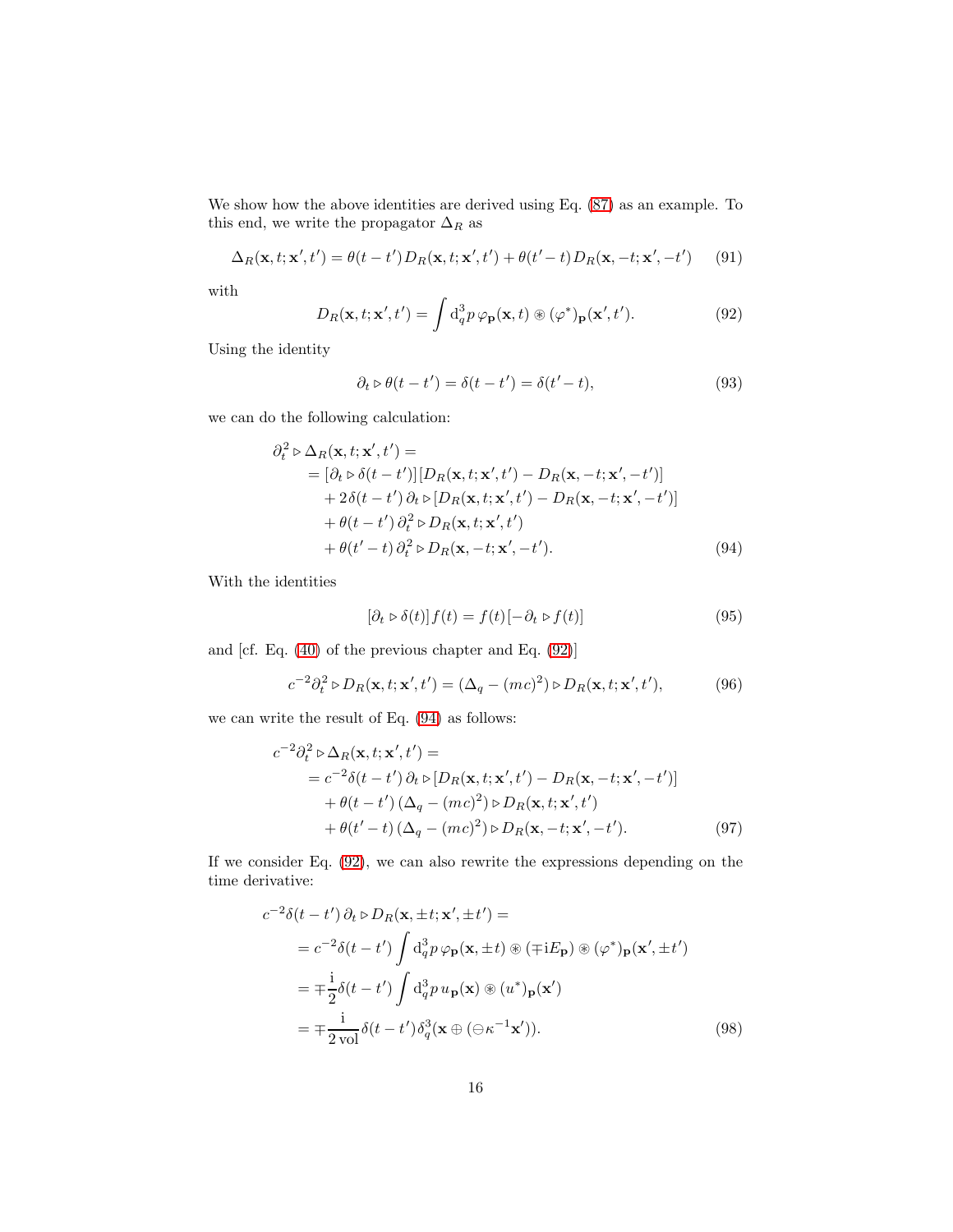We briefly describe the above calculation. The action of the time derivative on the wave function  $\varphi_{\mathbf{p}}$  gives the factor  $\mp iE_{\mathbf{p}}$ . Moreover, it holds  $t = t'$  due to the delta function  $\delta(t-t')$ . For this reason, the time-dependent phase factors in the wave functions  $\varphi_{\mathbf{p}}$  and  $(\varphi^*)_{\mathbf{p}}$  cancel each other out. In the last step, we applied the completeness relations for our  $q$ -deformed momentum eigenfunctions [cf. Eq. [\(61\)](#page-10-0) of the previous chapter]. Plugging the result of Eq. [\(98\)](#page-15-2) into Eq. [\(97\)](#page-15-3), we finally get:

$$
c^{-2}\partial_t^2 \triangleright \Delta_R(\mathbf{x}, t; \mathbf{x}', t') =
$$
  
= - $\text{ivol}^{-1}\delta(t - t')\delta_q^3(\mathbf{x} \oplus (\ominus \kappa^{-1}\mathbf{x}'))$   
+  $\Delta_q \triangleright \Delta_R(\mathbf{x}, t; \mathbf{x}', t') - (mc)^2 \Delta_R(\mathbf{x}, t; \mathbf{x}', t').$  (99)

The identities in Eqs. [\(87\)](#page-14-1) and [\(88\)](#page-14-2) show that the functions

$$
\phi_R(\mathbf{x},t) = \varphi_R(\mathbf{x},t) + i \int d^3x' dt' \Delta_R(\mathbf{x},t;\mathbf{x}',t') \otimes \varrho(\mathbf{x}',t'),
$$
  

$$
\phi_L(\mathbf{x},t) = \varphi_L(\mathbf{x},t) - i \int d^3x' dt' \varrho(\mathbf{x}',t') \otimes \Delta_L(\mathbf{x}',t';\mathbf{x},t)
$$
 (100)

are solutions to the following q-deformed inhomogenous Klein-Gordon equations:

<span id="page-16-0"></span>
$$
c^{-2}\partial_t^2 \triangleright \phi_R - \nabla_q^2 \triangleright \phi_R + (mc)^2 \phi_R = \varrho.
$$
  
\n
$$
\phi_L \triangleleft \partial_t^2 c^{-2} - \phi_L \triangleleft \nabla_q^2 + \phi_L (mc)^2 = \varrho.
$$
\n(101)

Note that the functions  $\varphi_R$  and  $\varphi_L$  in Eq. [\(100\)](#page-16-0) are solutions to free q-deformed Klein-Gordon equations [cf. Eqs. [\(1\)](#page-1-1) and [\(3\)](#page-1-2) in Chap. [2\]](#page-1-0). Similarly, the functions

$$
\phi_R^*(\mathbf{x},t) = \varphi_R^*(\mathbf{x},t) + i \int d^3x' dt' \Delta_R^*(\mathbf{x},t;\mathbf{x}',t') \otimes \varrho(\mathbf{x}',t'),
$$
  

$$
\phi_L^*(\mathbf{x},t) = \varphi_L^*(\mathbf{x},t) - i \int d^3x' dt' \varrho(\mathbf{x}',t') \otimes \Delta_L^*(\mathbf{x}',t';\mathbf{x},t)
$$
(102)

satisfy the following q-deformed versions of the inhomogenous Klein-Gordon equation:

$$
\phi_L^* \triangleleft \partial_t^2 c^{-2} - \phi_L^* \triangleleft \Delta_q + \phi_L^* (mc)^2 = \varrho,
$$
  

$$
c^{-2} \partial_t^2 \bar{\triangleright} \phi_R^* - \Delta_q \bar{\triangleright} \phi_R^* + (mc)^2 \phi_R^* = \varrho.
$$
 (103)

Once again,  $\varphi_R^\ast$  and  $\varphi_L^\ast$  are solutions to free  $q$  -deformed Klein-Gordon equations [cf. Eq. [\(6\)](#page-2-2) in Chap. [2\]](#page-1-0).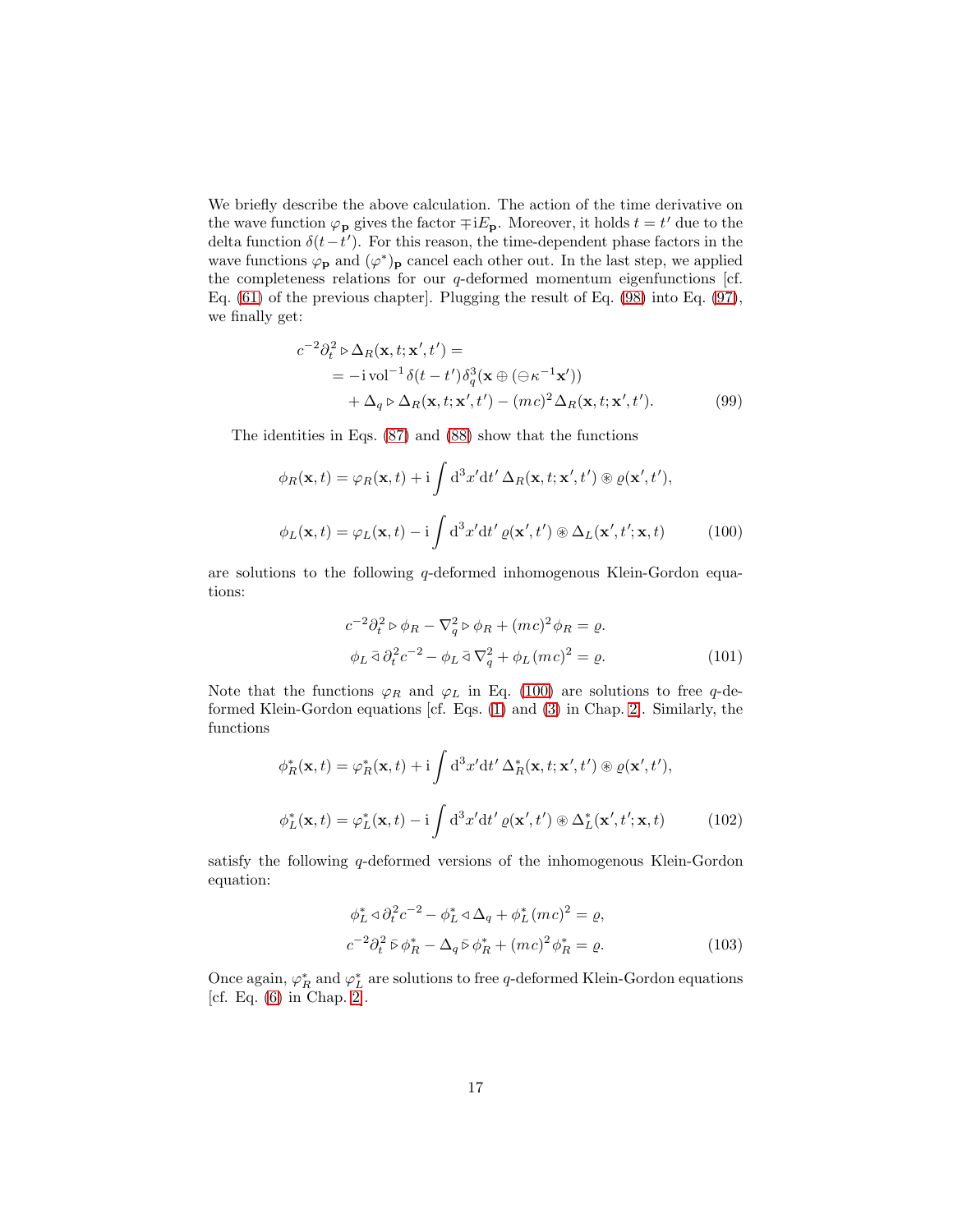We can write down a momentum space form of each  $q$ -deformed Klein-Gordon propagator. Concretely, we have

$$
\Delta_R(\mathbf{x}',t';\mathbf{x},t) = \int dE \, e^{-i(t'-t)E} \int d_q^3 p \, u_{\mathbf{p}}(\mathbf{x}') \otimes \Delta_R(E,\mathbf{p}) \otimes (u^*)_{\mathbf{p}}(\mathbf{x}),
$$

$$
\Delta_L(\mathbf{x},t;\mathbf{x}',t') = \int dE \, e^{-i(t'-t)E} \int d_q^3 p \, (u^*)^{\mathbf{p}}(\mathbf{x}) \otimes \Delta_L(E,\mathbf{p}) \otimes u^{\mathbf{p}}(\mathbf{x}') \tag{104}
$$

with

<span id="page-17-0"></span>
$$
\Delta_R(E, \mathbf{p}) = -\Delta_L(E, \mathbf{p}) = \frac{ic^2}{2\pi} (E^2 - E_\mathbf{p}^2 + i\varepsilon)^{-1}.
$$
 (105)

Note that we can write the expression in Eq. [\(105\)](#page-17-0) as a series in normal-ordered monomials of momentum coordinates. To get this expansion, we first write the fraction as a power series of  $p^2$  and then use the formula in Eq. [\(45\)](#page-7-2) of the previous chapter.

In the following, we show how to derive the momentum space form of the  $q$ deformed Klein-Gordon propagators. We demonstrate our considerations using the example of the propagator  $\Delta_R(\mathbf{x}', t'; \mathbf{x}, t)$ . First, we need the following identity for the Heaviside function:

<span id="page-17-1"></span>
$$
\theta(t) = \frac{1}{2\pi} \lim_{\varepsilon \to 0^+} \int dE \, \frac{e^{-itE}}{E + i\varepsilon}.
$$
\n(106)

With this identity, we can carry out the following calculation:

$$
\theta(t'-t) E_{\mathbf{p}}^{-1} \circledast \exp(-i(t'-t)E_{\mathbf{p}}) =
$$
\n
$$
= \frac{i}{2\pi} \lim_{\varepsilon \to 0^+} \int dE \frac{1}{E + i\varepsilon} E_{\mathbf{p}}^{-1} \circledast \exp(-i(t'-t)(E + E_{\mathbf{p}}))
$$
\n
$$
= \frac{i}{2\pi} \lim_{\varepsilon \to 0^+} \int dE e^{-i(t'-t)E} (E - E_{\mathbf{p}} + i\varepsilon)^{-1} \circledast E_{\mathbf{p}}^{-1}.
$$
\n(107)

As a final step of the above calculation, we have substituted  $E$  as the variable of integration by  $E + E_p$ . In the same way, we get:

<span id="page-17-2"></span>
$$
\theta(t - t') E_{\mathbf{p}}^{-1} \circledast \exp(i(t'-t)E_{\mathbf{p}}) =
$$
  
= 
$$
\frac{-i}{2\pi} \lim_{\varepsilon \to 0^{+}} \int dE \ e^{-i(t'-t)E} (E + E_{\mathbf{p}} - i\varepsilon)^{-1} \circledast E_{\mathbf{p}}^{-1}.
$$
 (108)

Due to the results in Eqs. [\(107\)](#page-17-1) and [\(108\)](#page-17-2), we can rewrite the expression for the propagator  $\Delta_R$  in Eq. [\(91\)](#page-15-4) as follows:

<span id="page-17-3"></span>
$$
\Delta_R(\mathbf{x}', t'; \mathbf{x}, t) =
$$
  
=  $\theta(t' - t) D_R(\mathbf{x}', t'; \mathbf{x}, t) + \theta(t - t') D_R(\mathbf{x}', -t'; \mathbf{x}, -t)$   
=  $\int d_q^3 p u_p(\mathbf{x}') \otimes \Delta_R(E, \mathbf{p}; t', t) \otimes (u^*)_p(\mathbf{x})$  (109)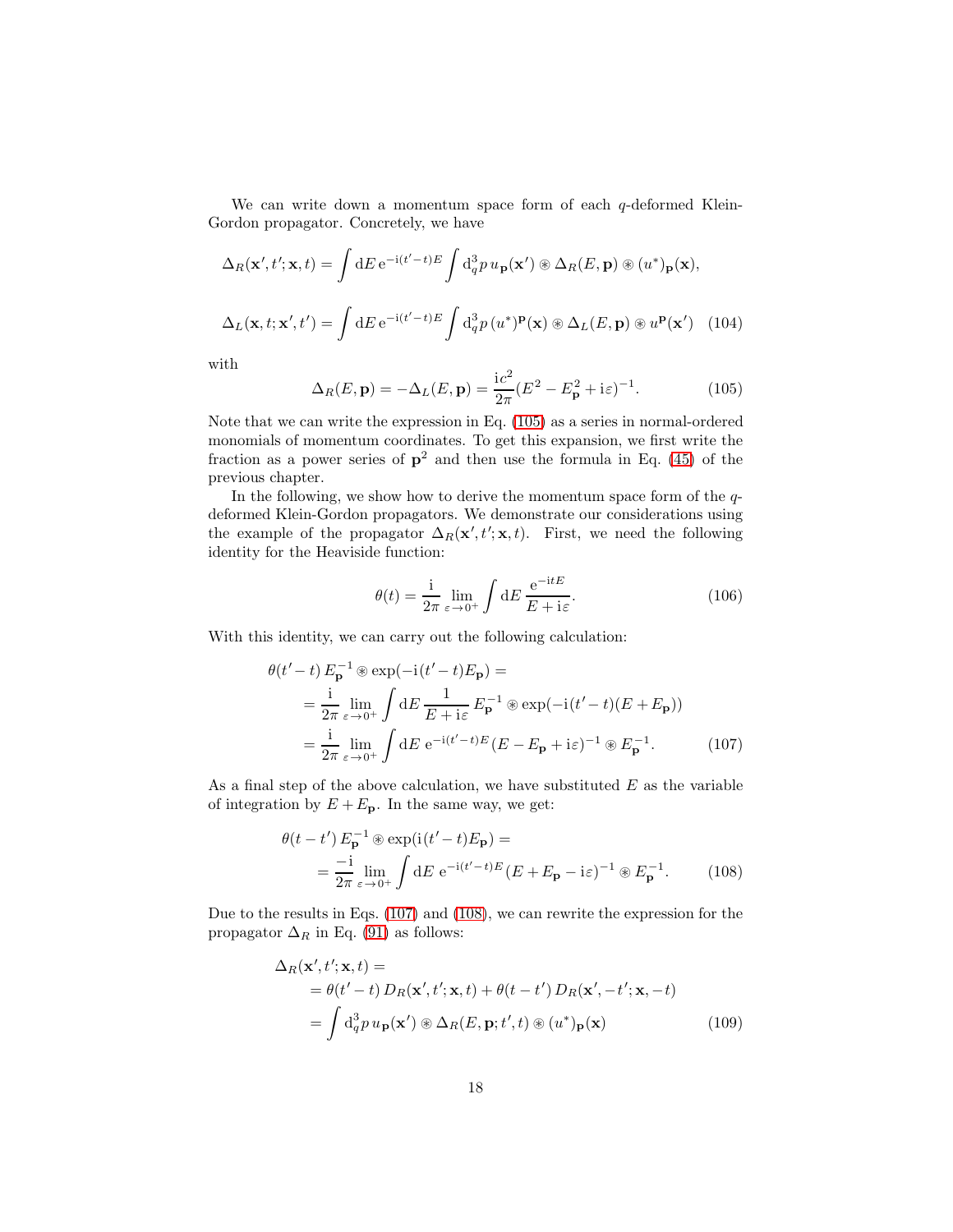with

$$
c^{-2} \Delta_R(E, \mathbf{p}; t', t) =
$$
  
=  $\frac{1}{2} \theta(t'-t) E_{\mathbf{p}}^{-1} \otimes \exp(-i(t'-t) E_{\mathbf{p}})$   
+  $\frac{1}{2} \theta(t-t') E_{\mathbf{p}}^{-1} \otimes \exp(i(t'-t) E_{\mathbf{p}})$   
=  $\frac{i}{4\pi} \lim_{\varepsilon \to 0^+} \int dE e^{-i(t'-t)E} [(E - E_{\mathbf{p}} + i\varepsilon)^{-1} - (E + E_{\mathbf{p}} - i\varepsilon)^{-1}] \otimes E_{\mathbf{p}}^{-1}.$  (110)

We can combine the two fractions in square brackets:

$$
\frac{1}{E - E_{\mathbf{p}} + i\varepsilon} - \frac{1}{E + E_{\mathbf{p}} - i\varepsilon} = \frac{E + E_{\mathbf{p}} - i\varepsilon - E + E_{\mathbf{p}} - i\varepsilon}{E^2 - (E_{\mathbf{p}} - i\varepsilon)^2}
$$

$$
= \frac{2E_{\mathbf{p}} - 2i\varepsilon}{E^2 - E_{\mathbf{p}}^2 + 2i\varepsilon E_{\mathbf{p}} - \varepsilon^2}.
$$
(111)

This way, we end up with the following expression:

$$
\Delta_R(E, \mathbf{p}; t', t) = \frac{i c^2}{2\pi} \lim_{\varepsilon \to 0^+} \int dE \, (E^2 - E_\mathbf{p}^2 + i\varepsilon)^{-1} e^{-i(t'-t)E} \,. \tag{112}
$$

If we substitute the expression above into Eq. [\(109\)](#page-17-3), we can finally read off the momentum space form of the q-deformed Klein-Gordon propagator  $\Delta_R$ .

### <span id="page-18-2"></span>5 Charge conservation

In this chapter, we derive continuity equations for our  $q$ -deformed Klein-Gordon equations. To this end, we first multiply the Klein-Gordon equation for  $\varphi_R$  [cf. Eq. [\(1\)](#page-1-1) in Chap. [2\]](#page-1-0) on the left by  $\varphi_L^*$  and the Klein-Gordon equation for  $\varphi_L^*$ [cf. Eq. [\(6\)](#page-2-2) in Chap. [2\]](#page-1-0) on the right by  $\varphi_R$ . Subtracting the two equations multiplied by  $\varphi_L^*$  or  $\varphi_R$ , we get the following identity:

<span id="page-18-0"></span>
$$
\varphi_L^* \otimes c^{-2} \partial_t^2 \rhd \varphi_R - \varphi_L^* \lhd \partial_t^2 c^{-2} \otimes \varphi_R - \varphi_L^* \otimes \nabla_q^2 \rhd \varphi_R + \varphi_L^* \lhd \nabla_q^2 \otimes \varphi_R = 0. \tag{113}
$$

We rewrite the expressions depending on time derivatives as follows:

<span id="page-18-1"></span>
$$
\varphi_L^* \otimes c^{-2} \partial_t^2 \rhd \varphi_R - \varphi_L^* \lhd \partial_t^2 c^{-2} \otimes \varphi_R =
$$
  
=  $\partial_t \rhd [\varphi_L^* \otimes c^{-2} \partial_t \rhd \varphi_R + \varphi_L^* \lhd \partial_t c^{-2} \otimes \varphi_R].$  (114)

To rewrite the expressions in Eq. [\(113\)](#page-18-0) depending on  $\nabla_q^2$ , we need q-versions of Green's theorem [\[7\]](#page-41-2), i. e.

$$
\psi \triangleleft \nabla_q^2 \circledast \phi - \psi \circledast \nabla_q^2 \triangleright \phi =
$$
  
= 
$$
-\partial^C \triangleright [q^{-2} \psi \triangleleft (\mathcal{L}_\partial)^A{}_C \partial^B \circledast \phi + \psi \triangleleft (\mathcal{L}_\partial)^A{}_C \circledast \partial^B \triangleright \phi] g_{AB}
$$
 (115)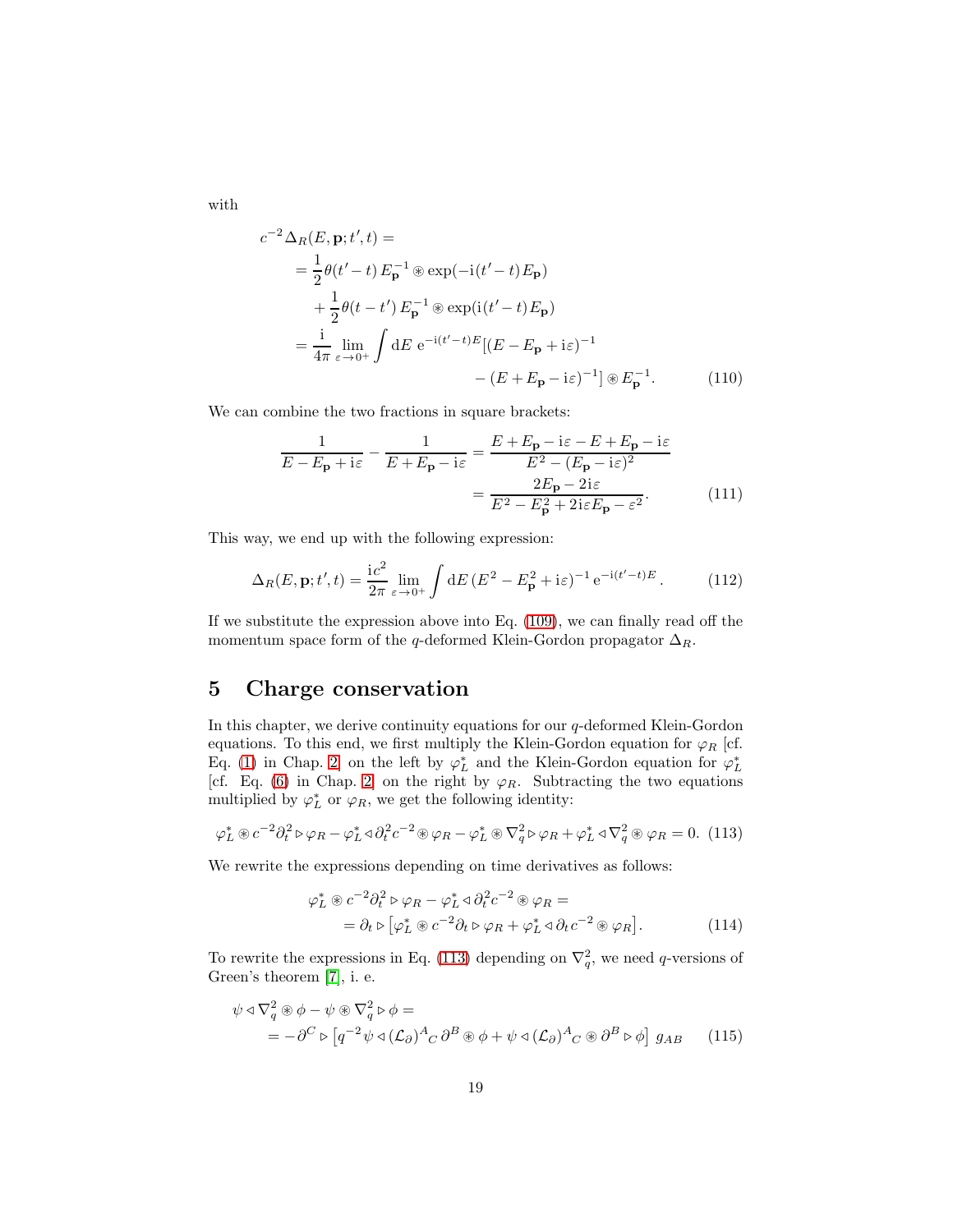and

$$
\psi \triangleleft \nabla_q^2 \circledast \phi - \psi \circledast \nabla_q^2 \triangleright \phi =
$$
  
=  $g_{AB} [\psi \triangleleft \partial^A \circledast (\mathcal{L}_{\partial})^B{}_C \triangleright \phi + q^2 \psi \circledast \partial^A (\mathcal{L}_{\partial})^B{}_C \triangleright \phi] \triangleleft \partial^C.$  (116)

Substituting  $\psi$  and  $\phi$  by  $\varphi_L^*$  or  $\varphi_R$ , we get:

$$
\varphi_L^* \otimes \nabla_q^2 \triangleright \varphi_R - \varphi_L^* \triangleleft \nabla_q^2 \otimes \varphi_R =
$$
  
=  $\partial^C \triangleright [q^{-2} \varphi_L^* \triangleleft (\mathcal{L}_\partial)^A{}_C \partial_A \otimes \varphi_R + \varphi_L^* \triangleleft (\mathcal{L}_\partial)^A{}_C \otimes \partial_A \triangleright \varphi_R].$  (117)

By combining this result with that of Eq. [\(114\)](#page-18-1), we finally get the continuity equation

<span id="page-19-3"></span><span id="page-19-0"></span>
$$
\partial_t \triangleright \rho(\mathbf{x}, t) + \partial^A \triangleright j_A(\mathbf{x}, t) = 0 \tag{118}
$$

with

$$
j_A(\mathbf{x},t) = -\frac{ie}{2m} \left[ q^{-2} \varphi_L^* \triangleleft (\mathcal{L}_\partial)^C{}_A \partial_C \otimes \varphi_R + \varphi_L^* \triangleleft (\mathcal{L}_\partial)^C{}_A \otimes \partial_C \varphi_R \right],
$$
  

$$
\rho(\mathbf{x},t) = \frac{ie}{2mc^2} \left[ \varphi_L^* \otimes \partial_t \varphi_R + \varphi_L^* \triangleleft \partial_t \otimes \varphi_R \right].
$$
 (119)

By conjugating Eq. [\(118\)](#page-19-0) [cf. Eq. [\(188\)](#page-29-3) in App. [A,](#page-27-1) Eq. [\(201\)](#page-31-0) in App. [B,](#page-29-0) Eq.  $(246)$  in App. [D](#page-38-0) as well as Eqs.  $(4)$  and  $(7)$  in Chap. [2\]](#page-1-0), we obtain the continuity equation for the other  $q$ -version of the Klein-Gordon equation, i. e.

<span id="page-19-2"></span><span id="page-19-1"></span>
$$
\rho^*(\mathbf{x}, t) \,\bar{\vartheta}_t + (j^*)^A(\mathbf{x}, t) \,\bar{\vartheta}_A = 0 \tag{120}
$$

with

$$
\overline{\rho(\mathbf{x},t)} = \rho^*(\mathbf{x},t) = \frac{ie}{2mc^2} \left[ \varphi_L \circledast \partial_t \bar{\triangleright} \varphi_R^* + \varphi_L \bar{\triangleleft} \partial_t \circledast \varphi_R^* \right],\tag{121}
$$

$$
\overline{j_A(\mathbf{x},t)} = (j^*)^A(\mathbf{x},t) = -\frac{ie}{2m} q^{-2} g_{CD} \varphi_L \circledast \partial^C (\overline{\mathcal{L}}_{\partial})^D{}_E \circ \varphi_R^* g^{EA}
$$

$$
-\frac{ie}{2m} g_{CD} \varphi_L \circledast \partial^C \circledast (\overline{\mathcal{L}}_{\partial})^D{}_E \circ \varphi_R^* g^{EA}.
$$
(122)

We get further continuity equations for our q-deformed Klein-Gordon equations by applying the following substitutions to the expressions in Eqs. [\(118\)](#page-19-0)- [\(121\)](#page-19-1):

<span id="page-19-4"></span>
$$
\triangleright \leftrightarrow \bar{\triangleright}, \qquad \triangleleft \leftrightarrow \bar{\triangle}, \qquad q \leftrightarrow q^{-1},
$$
  

$$
\bar{\mathcal{L}}_{\partial} \leftrightarrow \mathcal{L}_{\partial}, \qquad \varphi_R \leftrightarrow \varphi_R^*, \qquad \varphi_L \leftrightarrow \varphi_L^*.
$$
 (123)

In analogy to the undeformed case,  $\rho(\mathbf{x},t)$  or  $\rho^*(\mathbf{x},t)$  is the charge density of a q-deformed spin-zero particle, and  $j_A(\mathbf{x}, t)$  or  $j_A^*(\mathbf{x}, t)$  is the corresponding current density. By integrating  $\rho(\mathbf{x},t)$  or  $\rho^*(\mathbf{x},t)$  over all space, we regain the bilinear forms in Eq. [\(73\)](#page-12-1) or Eq. [\(74\)](#page-12-2) of Chap. [3.](#page-5-0) In this respect, the condition in Eq. [\(75\)](#page-12-3) of Chap. [3](#page-5-0) describes a q-deformed spin-zero particle without any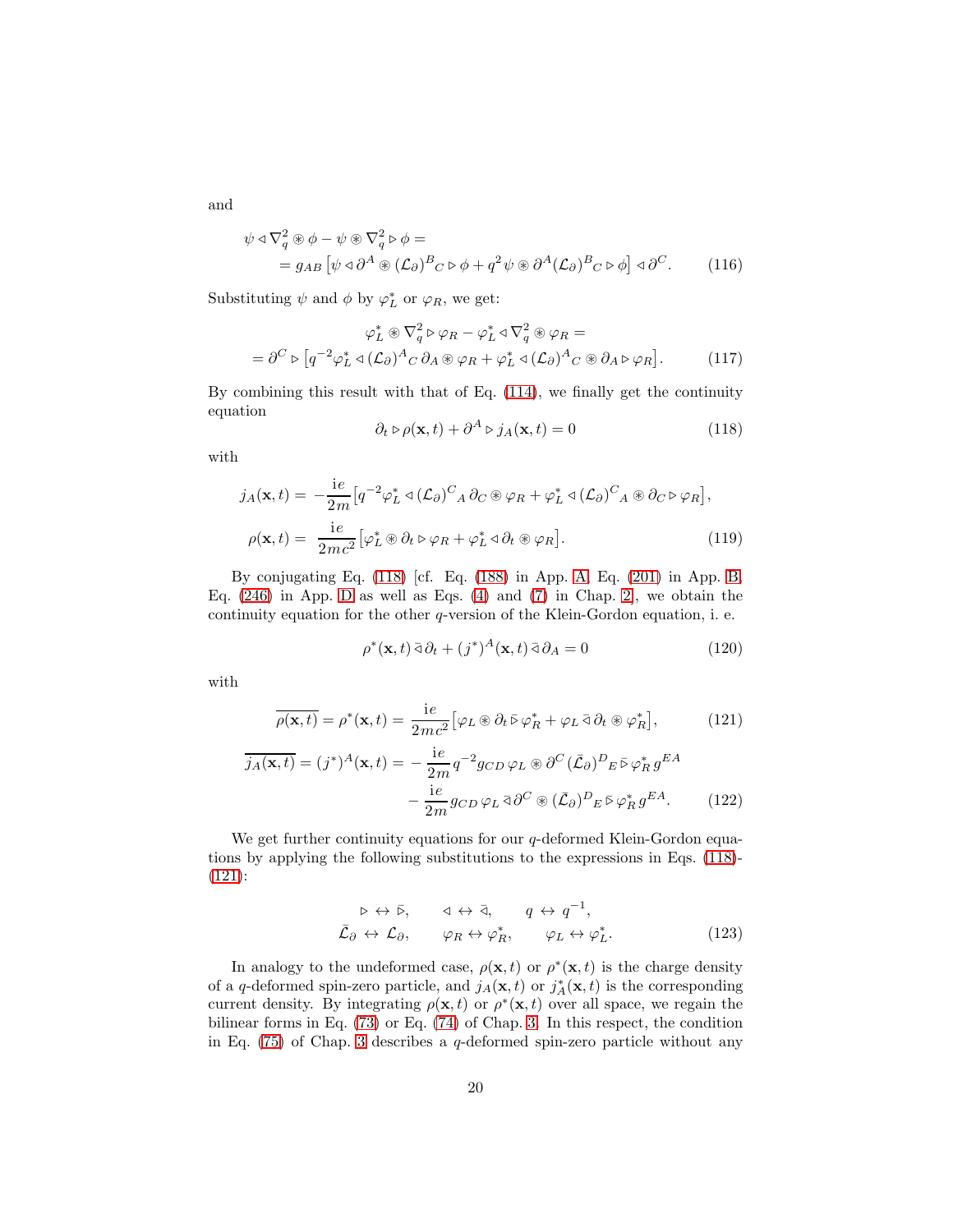electric charge. Using the continuity equation in Eq. [\(118\)](#page-19-0) or Eq. [\(120\)](#page-19-2), we can show that the overall charge of a q-deformed spin-zero particle is constant over time [cf. Eq. [\(210\)](#page-32-1) in App. [B\]](#page-29-0):

$$
\frac{\mathrm{i}e}{2mc^2}\partial_t \triangleright \int \mathrm{d}^3_q x \left[ \varphi_L^* \circledast \partial_t \triangleright \varphi_R + \varphi_L^* \triangleleft \partial_t \circledast \varphi_R \right] =
$$
\n
$$
= \partial_t \triangleright \int \mathrm{d}^3_q x \, \rho(\mathbf{x}, t) = \int \mathrm{d}^3_q x \, \partial_t \triangleright \rho(\mathbf{x}, t)
$$
\n
$$
= -\int \mathrm{d}^3_q x \, \partial^A \triangleright j_A(\mathbf{x}, t) = 0. \tag{124}
$$

We can modify the above reasonings such that they apply to a charged spinzero particle moving in the presence of an electromagnetic field. To this end, we substitute the time derivative  $\partial_t$  and each partial derivative  $\partial^C$  in Eq. [\(113\)](#page-18-0) by the corresponding covariant derivative  $D^0$  or  $D^C$  [cf. Eq. [\(8\)](#page-2-4) in Chap. [2\]](#page-1-0):

<span id="page-20-0"></span>
$$
\varphi_L^* \otimes c^{-2} D^0 D^0 \triangleright \varphi_R - \varphi_L^* \triangleleft D^0 D^0 c^{-2} \otimes \varphi_R - \varphi_L^* \otimes D^C D_C \triangleright \varphi_R + \varphi_L^* \triangleleft D^C D_C \otimes \varphi_R = 0.
$$
 (125)

We have shown in Ref. [\[7\]](#page-41-2) that the covariant derivatives  $D^{C}$  are subject to the following indentities:

$$
\psi \triangleleft D^{C} D_{C} \circledast \phi - \psi \circledast D^{C} D_{C} \circledast \phi =
$$
\n
$$
= -\partial^{F} \triangleright [q^{-2} \psi \triangleleft (\mathcal{L}_{\partial})^{B}{}_{F} D^{C} \circledast \phi + \psi \triangleleft (\mathcal{L}_{\partial})^{B}{}_{F} \circledast D^{C} \triangleright \phi] g_{BC}
$$
\n
$$
= g_{BC} [\psi \triangleleft D^{B} \circledast (\mathcal{L}_{\partial})^{C}{}_{F} \triangleright \phi + q^{2} \psi \circledast D^{B} (\mathcal{L}_{\partial})^{C}{}_{F} \triangleright \phi] \triangleleft \partial^{F}.
$$
\n(126)

A direct calculation shows that a similar identity holds for the covariant time derivative  $D^0$ :

$$
\varphi_L^* \otimes c^{-2} D^0 D^0 \rhd \varphi_R - \varphi_L^* \lhd D^0 D^0 c^{-2} \otimes \varphi_R =
$$
  
=  $\partial_t \rhd [\varphi_L^* \otimes c^{-2} D^0 \rhd \varphi_R + \varphi_L^* \lhd D^0 c^{-2} \otimes \varphi_R].$  (127)

The above identities enable us to rewrite Eq. [\(125\)](#page-20-0) as a continuity equation. We obtain the new charge density and the new current density from Eq. [\(119\)](#page-19-3) or Eq. [\(121\)](#page-19-1) by substituting the covariant derivatives  $D^0$  and  $D^C$  for the time derivative  $\partial_t$  or the q-deformed partial derivatives  $\partial^C$ . We get

$$
\partial_t \triangleright \rho(\mathbf{x}, t) + \partial^A \triangleright j_A(\mathbf{x}, t) = 0 \tag{128}
$$

with

$$
\rho(\mathbf{x},t) = \frac{ie}{2mc^2} \left[ \varphi_L^* \circledast D^0 \circ \varphi_R + \varphi_L^* \circ D^0 \circledast \varphi_R \right]
$$
  
= 
$$
\frac{ie}{2mc^2} \left[ \varphi_L^* \circledast \partial_t \circ \varphi_R + \varphi_L^* \circ \partial_t \circledast \varphi_R \right]
$$
  

$$
- \frac{e^2}{mc^2} \varphi_L^* \circledast A^0 \circledast \varphi_R
$$
 (129)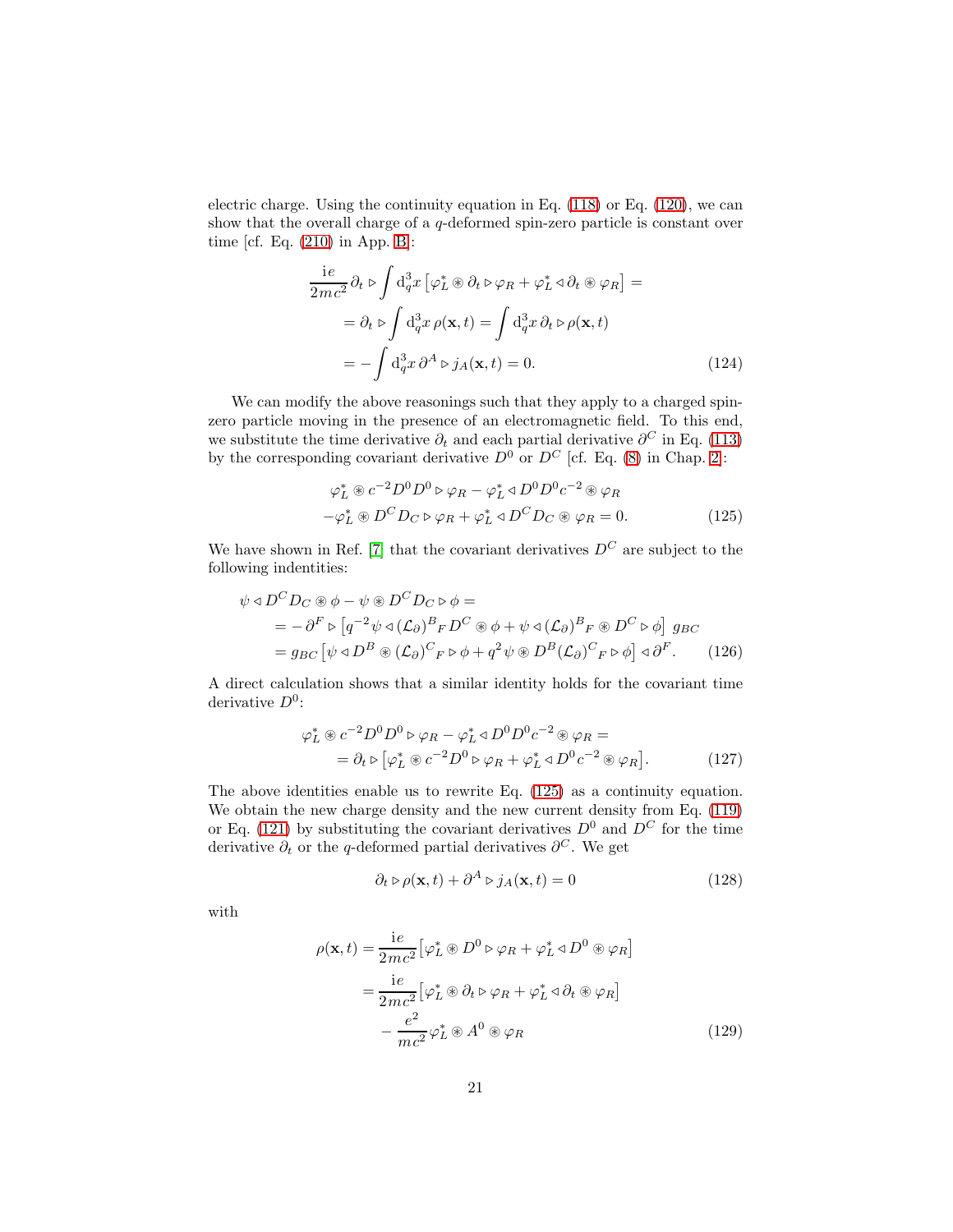and

$$
j_B(\mathbf{x},t) = -\frac{ie}{2m} \left[ q^{-2} \varphi_L^* \triangleleft (\mathcal{L}_\partial)^C{}_B D_C \otimes \varphi_R + \varphi_L^* \triangleleft (\mathcal{L}_\partial)^C{}_B \otimes D_C \triangleright \varphi_R \right] \right]
$$
  

$$
= -\frac{ie}{2m} \left[ q^{-2} \varphi_L^* \triangleleft (\mathcal{L}_\partial)^C{}_B \partial_C \otimes \varphi_R + \varphi_L^* \triangleleft (\mathcal{L}_\partial)^C{}_B \otimes \partial_C \triangleright \varphi_R \right] \right]
$$
  

$$
- \frac{e^2}{2mc} (q^{-2} + 1) \varphi_L^* \triangleleft (\mathcal{L}_\partial)^C{}_B \otimes A_C \otimes \varphi_R.
$$
 (130)

Conjugating the above identities and expressions gives us

$$
\rho^*(\mathbf{x},t) \,\bar{\vartheta}_t + (j^*)^A(\mathbf{x},t) \,\bar{\vartheta}_A = 0 \tag{131}
$$

with

$$
\overline{\rho(\mathbf{x},t)} = \rho^*(\mathbf{x},t) = \frac{ie}{2mc^2} \left[ \varphi_L \circledast D_0 \bar{\triangleright} \varphi_R^* + \varphi_L \bar{\triangleleft} D_0 \circledast \varphi_R^* \right],\tag{132}
$$

$$
\overline{j_A(\mathbf{x},t)} = (j^*)^A(\mathbf{x},t) = -\frac{ie}{2m}q^{-2}g_{CD}\varphi_L \circledast D^C(\overline{\mathcal{L}}_{\partial})^D{}_E \bar{\triangleright} \varphi_R^* g^{EA}
$$

$$
-\frac{ie}{2m}g_{CD}\varphi_L \bar{\triangleleft} D^C \circledast (\overline{\mathcal{L}}_{\partial})^D{}_E \bar{\triangleright} \varphi_R^* g^{EA}.
$$
(133)

# <span id="page-21-3"></span>6 Conservation of energy

We interpret the expression [cf. Eqs. [\(66\)](#page-11-0) and [\(67\)](#page-11-1) in Chap. [3\]](#page-5-0)

$$
\langle E \rangle_{\varphi} = \frac{1}{2} \sum_{\varepsilon = \pm} \int d_q^3 p \, h_{\mathbf{p}}^{[\varepsilon]} \circledast E_{\mathbf{p}} \circledast f_{\mathbf{p}}^{[\varepsilon]}
$$
  
= 
$$
- \frac{1}{2c^2} \int d_q^3 x \, \varphi_L^*(\mathbf{x}, t) \, \varphi_t \circledast \partial_t \varphi_R(\mathbf{x}, t)
$$
  

$$
- \frac{1}{2} \int d_q^3 x \, \varphi_L^*(\mathbf{x}, t) \, \varphi_t \circledast \partial_A \varphi_R(\mathbf{x}, t)
$$
  

$$
+ \frac{1}{2} \int d_q^3 x \, \varphi_L^*(\mathbf{x}, t) \circledast (mc)^2 \varphi_R(\mathbf{x}, t) \tag{134}
$$

as the expectation value for the energy of a q-deformed spin-zero particle if the following identity holds  $(\varepsilon = \pm)$ :

<span id="page-21-1"></span><span id="page-21-0"></span>
$$
\overline{h_{\mathbf{p}}^{[\varepsilon]}} = f_{\mathbf{p}}^{[\varepsilon]}.
$$
\n(135)

In addition to this, we require:

<span id="page-21-2"></span>
$$
\overline{f_{\mathbf{p}}^{[\pm]}} = f_{[\mp]}^{\mathbf{p}} \quad \text{and} \quad \overline{h_{\mathbf{p}}^{[\pm]}} = h_{[\mp]}^{\mathbf{p}}.
$$
 (136)

Due to the above condition, conjugating Eq. [\(134\)](#page-21-0) gives another expression for the energy of a  $q$ -deformed spin-zero particle [cf. also Eq. [\(188\)](#page-29-3) in App. [A,](#page-27-1)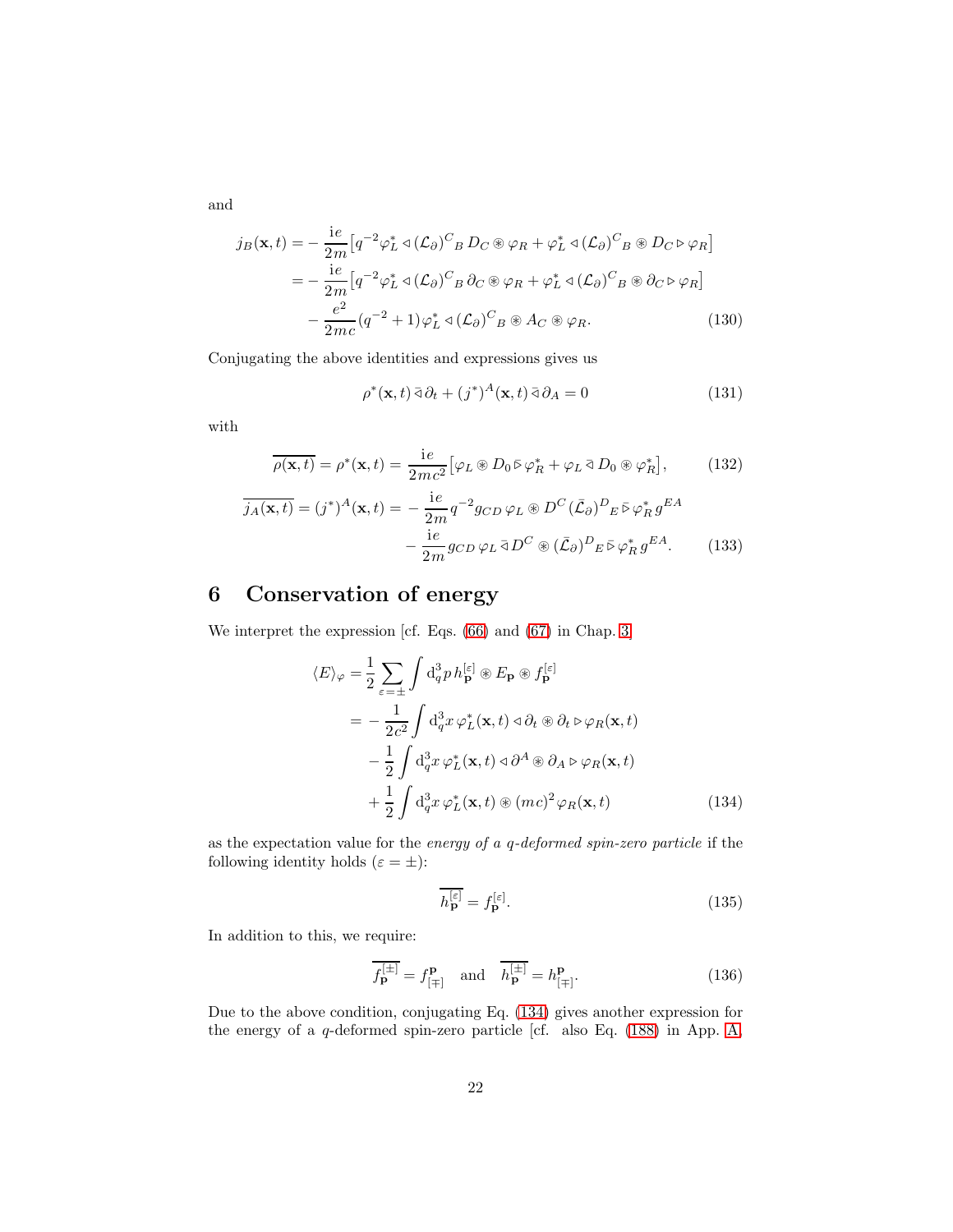Eqs.  $(201)$  and  $(212)$  in App. [B](#page-29-0) as well as Eqs.  $(4)$  and  $(7)$  in Chap. [2\]](#page-1-0):

$$
\langle E^* \rangle_{\varphi} = \frac{1}{2} \sum_{\varepsilon = \pm} \int d_q^3 p \, f_{[\varepsilon]}^{\mathbf{p}} \circledast E_{\mathbf{p}} \circledast h_{[\varepsilon]}^{\mathbf{p}} \n= -\frac{1}{2c^2} \int d_q^3 x \, \varphi_L(\mathbf{x}, t) \, \varphi \, \partial_t \circledast \partial_t \varphi \, \varphi_R^*(\mathbf{x}, t) \n- \frac{1}{2} \int d_q^3 x \, \varphi_L(\mathbf{x}, t) \, \varphi \, \partial_A \otimes \partial_A \varphi \, \varphi_R^*(\mathbf{x}, t) \n+ \frac{1}{2} \int d_q^3 x \, \varphi_L(\mathbf{x}, t) \circledast (mc)^2 \, \varphi_R^*(\mathbf{x}, t). \tag{137}
$$

In analogy to Eq. [\(135\)](#page-21-1), it holds:

<span id="page-22-0"></span>
$$
\overline{h_{\left[\varepsilon\right]}^{\mathbf{p}}} = f_{\left[\varepsilon\right]}^{\mathbf{p}}.\tag{138}
$$

In Eqs.  $(134)$  and  $(137)$ , we have written down the expectation value for the energy, both in momentum space and in position space. We briefly explain how to get the expression in momentum space from that in position space. As a first step, we have to substitute the wave functions in position space by their series expansions [cf. Eqs. [\(66\)](#page-11-0) and [\(67\)](#page-11-1) of Chap. [3\]](#page-5-0). This way, we can apply the time derivatives and  $q$ -deformed partial derivatives to our  $q$ -deformed plane wave solutions [cf Eqs.  $(39)$  and  $(52)$  in Chap. [3\]](#page-5-0). With the help of the energy-momentum relation [cf. Eq. [\(42\)](#page-6-1) in Chap. [3\]](#page-5-0), the orthogonality relations for  $q$ -deformed plane waves [cf. Eqs.  $(47)$  and  $(48)$  in Chap. [3\]](#page-5-0), and the identities for  $q$ -deformed delta functions [cf. Eq.  $(50)$  of Chap. [3\]](#page-5-0), we finally end up with the expression in momentum space.

Next, we derive continuity equations for the energy density of a free q-deformed spin-zero particle. A look at Eq. [\(134\)](#page-21-0) shows that the energy density takes on the following form:

<span id="page-22-1"></span>
$$
\mathcal{H} = -\frac{1}{2c^2} \varphi_L^*(\mathbf{x}, t) \triangleleft \partial_t \circledast \partial_t \triangleright \varphi_R(\mathbf{x}, t) \n- \frac{1}{2} \varphi_L^*(\mathbf{x}, t) \triangleleft \partial^C \circledast \partial_C \triangleright \varphi_R(\mathbf{x}, t) \n+ \frac{1}{2} \varphi_L^*(\mathbf{x}, t) \circledast (mc)^2 \varphi_R(\mathbf{x}, t).
$$
\n(139)

We can calculate the time derivative of the energy density by applying the usual Leibniz rule:

$$
\partial_t \triangleright \mathcal{H} = \frac{1}{2c^2} \varphi_L^* \triangleleft \partial_t \partial_t \otimes \partial_t \triangleright \varphi_R - \frac{1}{2c^2} \varphi_L^* \triangleleft \partial_t \otimes \partial_t \partial_t \triangleright \varphi_R \n+ \frac{1}{2} \varphi_L^* \triangleleft \partial_t \partial^C \otimes \partial_C \triangleright \varphi_R - \frac{1}{2} \varphi_L^* \triangleleft \partial^C \otimes \partial_C \partial_t \triangleright \varphi_R \n- \frac{1}{2} \varphi_L^* \triangleleft \partial_t \otimes (mc)^2 \varphi_R + \frac{1}{2} \varphi_L^* \otimes (mc)^2 \partial_t \triangleright \varphi_R.
$$
\n(140)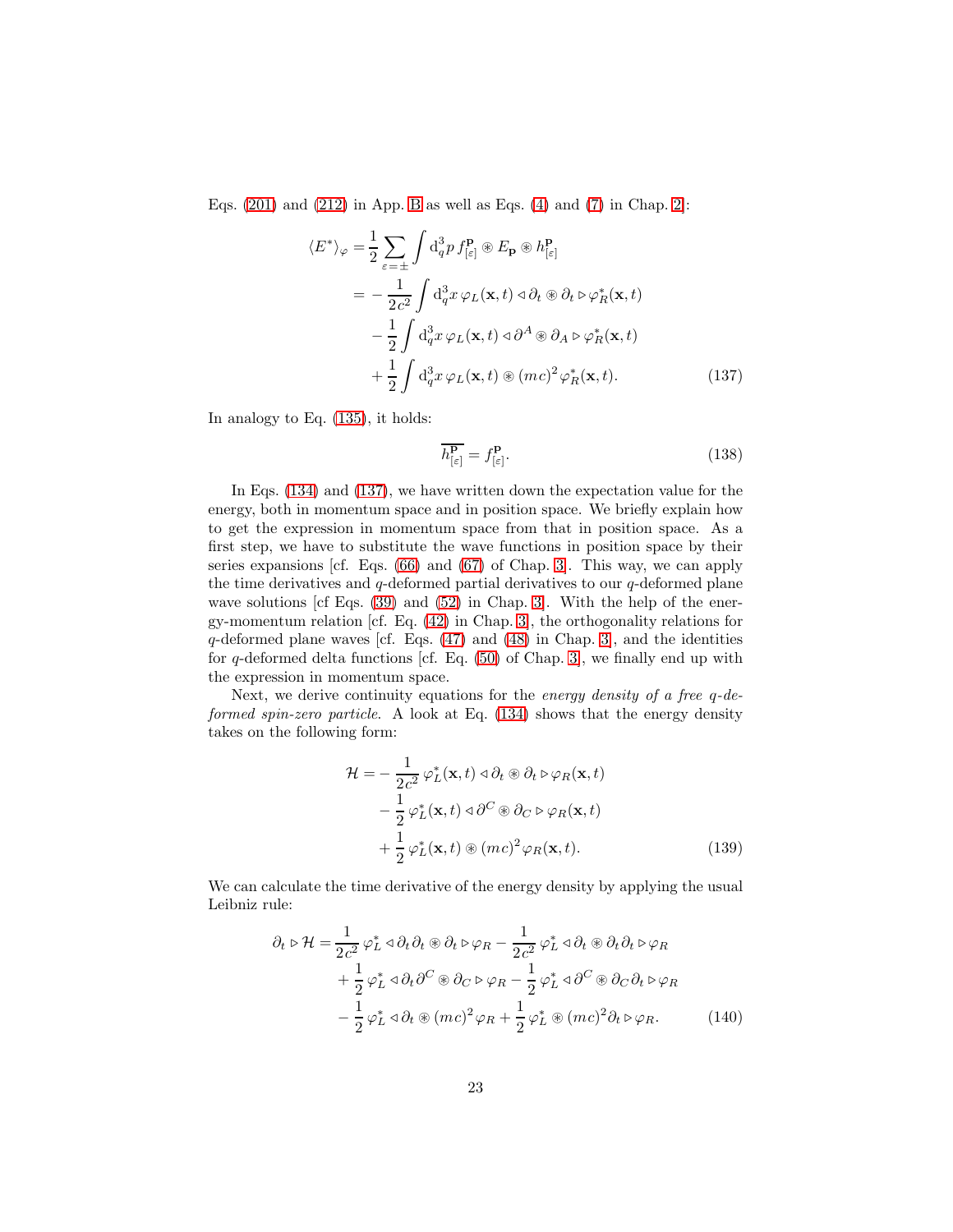Using the q-deformed Klein-Gordon equations for  $\varphi_R$  and  $\varphi_L^*$  [cf. Eqs. [\(1\)](#page-1-1) and [\(6\)](#page-2-2) in Chap. [2\]](#page-1-0), we can rewrite the above equation as follows:

$$
\partial_t \triangleright \mathcal{H} = \frac{1}{2} \varphi_L^* \triangleleft \partial^C \partial_C \circledast \partial_t \triangleright \varphi_R - \frac{1}{2} \varphi_L^* \triangleleft \partial_t \circledast \partial^C \partial_C \triangleright \varphi_R + \frac{1}{2} \varphi_L^* \triangleleft \partial_t \partial^C \circledast \partial_C \triangleright \varphi_R - \frac{1}{2} \varphi_L^* \triangleleft \partial^C \circledast \partial_C \partial_t \triangleright \varphi_R.
$$
 (141)

The Leibniz rules in Eq. [\(243\)](#page-39-2) of App. [D](#page-38-0) imply the following identities for actions of q-deformed partial derivatives (see Ref. [\[7\]](#page-41-2)):

<span id="page-23-1"></span><span id="page-23-0"></span>
$$
\psi \circledast \partial^C \triangleright \phi = \partial_{(2)}^C \triangleright [\psi \triangleleft \partial_{(1)}^C \circledast \phi] \n= \partial^B \triangleright [\psi \triangleleft (\mathcal{L}_{\partial})^C{}_B \circledast \phi] + \psi \triangleleft \partial^C \circledast \phi \n\tag{142}
$$

and

<span id="page-23-2"></span>
$$
\psi \triangleleft \partial^C \circledast \phi = [\psi \circledast \partial^C_{(1)} \triangleright \phi] \triangleleft \partial^C_{(2)} \n= [\psi \circledast (\mathcal{L}_{\partial})^C{}_B \triangleright \phi] \triangleleft \partial^B + \psi \circledast \partial^C \triangleright \phi.
$$
\n(143)

With the help of these identities, we can write the right-hand side of Eq. [\(141\)](#page-23-0) as divergency:

$$
\partial_t \triangleright \mathcal{H} = \frac{1}{2} \left[ \varphi_L^* \triangleleft \partial_t \circledast (\mathcal{L}_\partial)^B{}_C \partial_B \triangleright \varphi_R \right] \triangleleft \partial^C \right. \\
\left. - \frac{1}{2} \partial^C \triangleright [\varphi_L^* \triangleleft \partial^B (\mathcal{L}_\partial)^D{}_C g_{BD} \circledast \partial_t \triangleright \varphi_R \right].\n\tag{144}
$$

Eq. [\(142\)](#page-23-1) together with Eq. [\(143\)](#page-23-2) implies the following identity:

<span id="page-23-3"></span>
$$
[\psi \circledast (\mathcal{L}_{\partial})^C{}_B \circ \phi] \triangleleft \partial^B = -\partial^B \circ [\psi \triangleleft (\mathcal{L}_{\partial})^C{}_B \circledast \phi]. \tag{145}
$$

Moreover, we have shown in Ref. [\[7\]](#page-41-2) that the L-matrices are subject to

<span id="page-23-4"></span>
$$
g_{BD}\partial^B(\mathcal{L}_\partial)^D{}_C = q^{-2}(\mathcal{L}_\partial)^B{}_C\,\partial^D g_{BD}.\tag{146}
$$

With the help of Eq. [\(145\)](#page-23-3) and Eq. [\(146\)](#page-23-4), we finally get the continuity equation

<span id="page-23-6"></span><span id="page-23-5"></span>
$$
\partial_t \triangleright \mathcal{H} + \partial^C \triangleright S_C = 0 \tag{147}
$$

with the following energy flux density:

$$
S_C = \frac{1}{2} \varphi_L^* \triangleleft \partial_t (\mathcal{L}_{\partial})^B C \circledast \partial_B \triangleright \varphi_R
$$
  
+ 
$$
\frac{1}{2} q^{-2} \varphi_L^* \triangleleft (\mathcal{L}_{\partial})^B C \partial_B \circledast \partial_t \triangleright \varphi_R.
$$
 (148)

Integrating Eq. [\(147\)](#page-23-5) over all space leads to a surface term at spatial infinity. However, this surface term will be zero since the wave functions vanish at spatial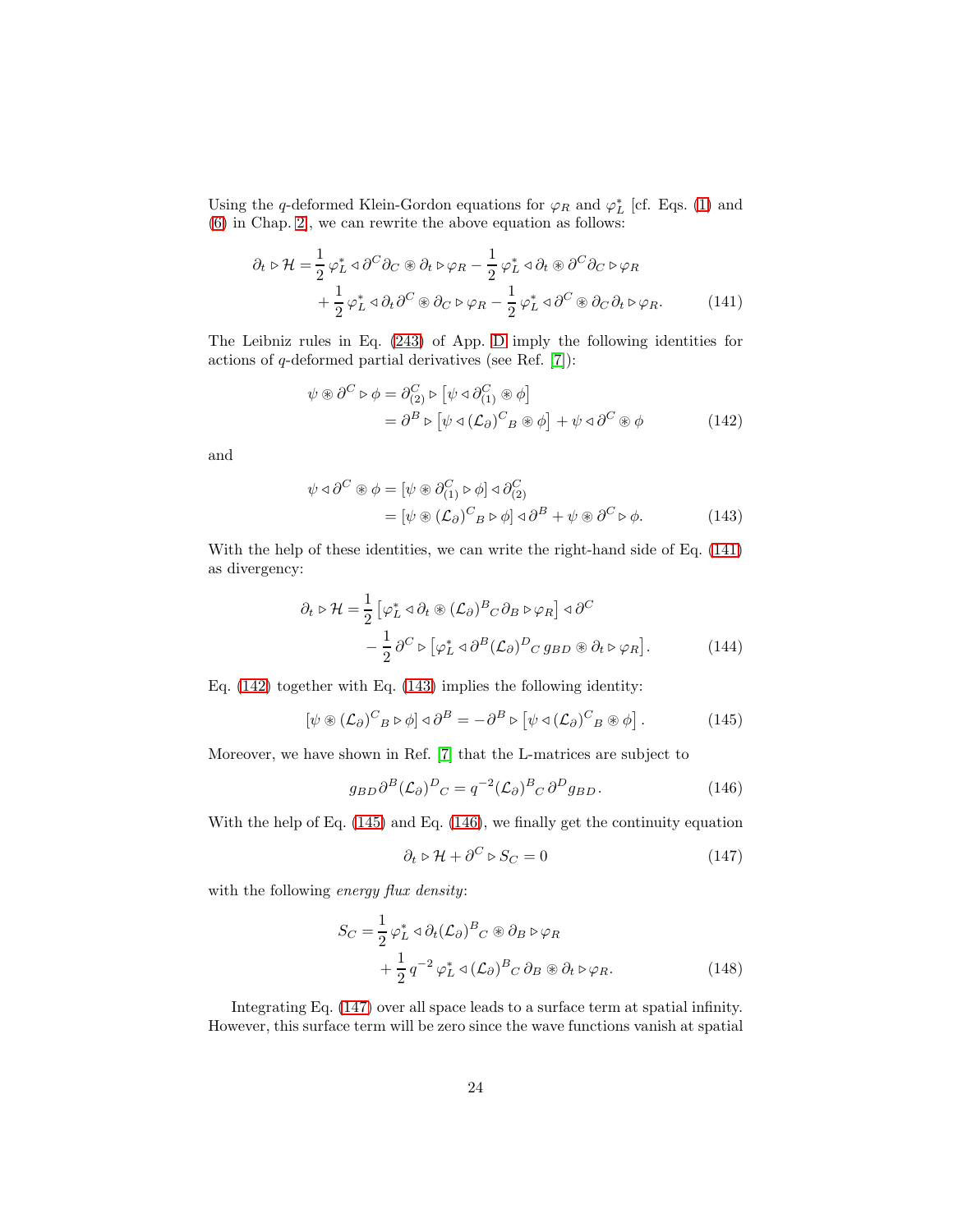infinity. Accordingly, the total energy of a q-deformed spin-zero particle is constant over time:

$$
\partial_t \triangleright \int \mathrm{d}_q^3 x \, \mathcal{H}(\mathbf{x}, t) = -\int \mathrm{d}_q^3 x \, \partial^C \triangleright S_C = 0. \tag{149}
$$

By conjugating Eqs. [\(139\)](#page-22-1), [\(147\)](#page-23-5), and [\(148\)](#page-23-6), we get another expression for the energy density and a corresponding continuity equation. Concretely, we have

$$
\mathcal{H}^* \mathop{\triangleleft} \partial_t + (S^*)^C \mathop{\triangleleft} \partial_C = 0 \tag{150}
$$

with

$$
\mathcal{H}^* = -\frac{1}{2c^2} \varphi_L \bar{\varphi} \partial_t \circledast \partial_t \bar{\varphi} \varphi_R^* - \frac{1}{2} \varphi_L \bar{\varphi} \partial^C \circledast \partial_C \bar{\varphi} \varphi_R^* + \frac{1}{2} \varphi_L \circledast (mc)^2 \varphi_R^* \tag{151}
$$

and

$$
(S^*)^C = \frac{1}{2} g_{BD} \varphi_L \bar{d} \partial^B \circledast (\bar{\mathcal{L}}_{\partial})^D{}_E \partial_t \bar{\varphi}_R^* g^{EC} + \frac{1}{2} q^{-2} g_{BD} \varphi_L \bar{d} \partial_t \circledast \partial^B (\bar{\mathcal{L}}_{\partial})^D{}_E \bar{\varphi}_R^* g^{EC}.
$$
(152)

Once again, we can apply the rules in Eq. [\(123\)](#page-19-4) of Chap. [5](#page-18-2) to the results of this chapter. This way, we get further q-versions of the continuity equation for the energy density of a spin-zero particle.

### 7 Conservation of momentum

The expectation value for the momentum of a q-deformed spin-zero particle is given by the following expression:

<span id="page-24-0"></span>
$$
\langle p^A \rangle = \frac{1}{2} \sum_{\varepsilon = \pm} \int d_q^3 p \, h_{\mathbf{p}}^{[\varepsilon]} \circledast p^A \circledast f_{\mathbf{p}}^{[\varepsilon]}
$$
  
= 
$$
\frac{1}{2c^2} \int d_q^3 x \, \varphi_L^*(\mathbf{x}, t) \triangleleft \partial_t \circledast \partial^A \triangleright \varphi_R(\mathbf{x}, t)
$$
  
+ 
$$
\frac{1}{2c^2} \int d_q^3 x \, \varphi_L^*(\mathbf{x}, t) \triangleleft \partial^A \circledast \partial_t \triangleright \varphi_R(\mathbf{x}, t).
$$
 (153)

Conjugating Eq. [\(153\)](#page-24-0) leads to another expression for the expectation value of a q-deformed spin-zero particle [cf. Eq. [\(188\)](#page-29-3) in App. [A,](#page-27-1) Eqs. [\(201\)](#page-31-0) and [\(212\)](#page-33-2) in App. [B,](#page-29-0) Eqs. [\(4\)](#page-1-3) and [\(7\)](#page-2-3) in Chap. [2,](#page-1-0) and Eq. [\(136\)](#page-21-2) in Chap. [6\]](#page-21-3):

<span id="page-24-1"></span>
$$
\langle p_A^* \rangle = \overline{\langle p^A \rangle} = \frac{1}{2} \sum_{\varepsilon = \pm} \int d_q^3 p f_{[\varepsilon]}^{\mathbf{p}} \otimes p_A \otimes h_{[\varepsilon]}^{\mathbf{p}} \n= \frac{1}{2c^2} \int d_q^3 x \, \varphi_L(\mathbf{x}, t) \, \bar{\partial} \partial_t \otimes \partial_A \bar{\triangleright} \varphi_R^*(\mathbf{x}, t) \n+ \frac{1}{2c^2} \int d_q^3 x \, \varphi_L(\mathbf{x}, t) \, \bar{\partial} \partial_A \otimes \partial_t \bar{\triangleright} \varphi_R^*(\mathbf{x}, t). \tag{154}
$$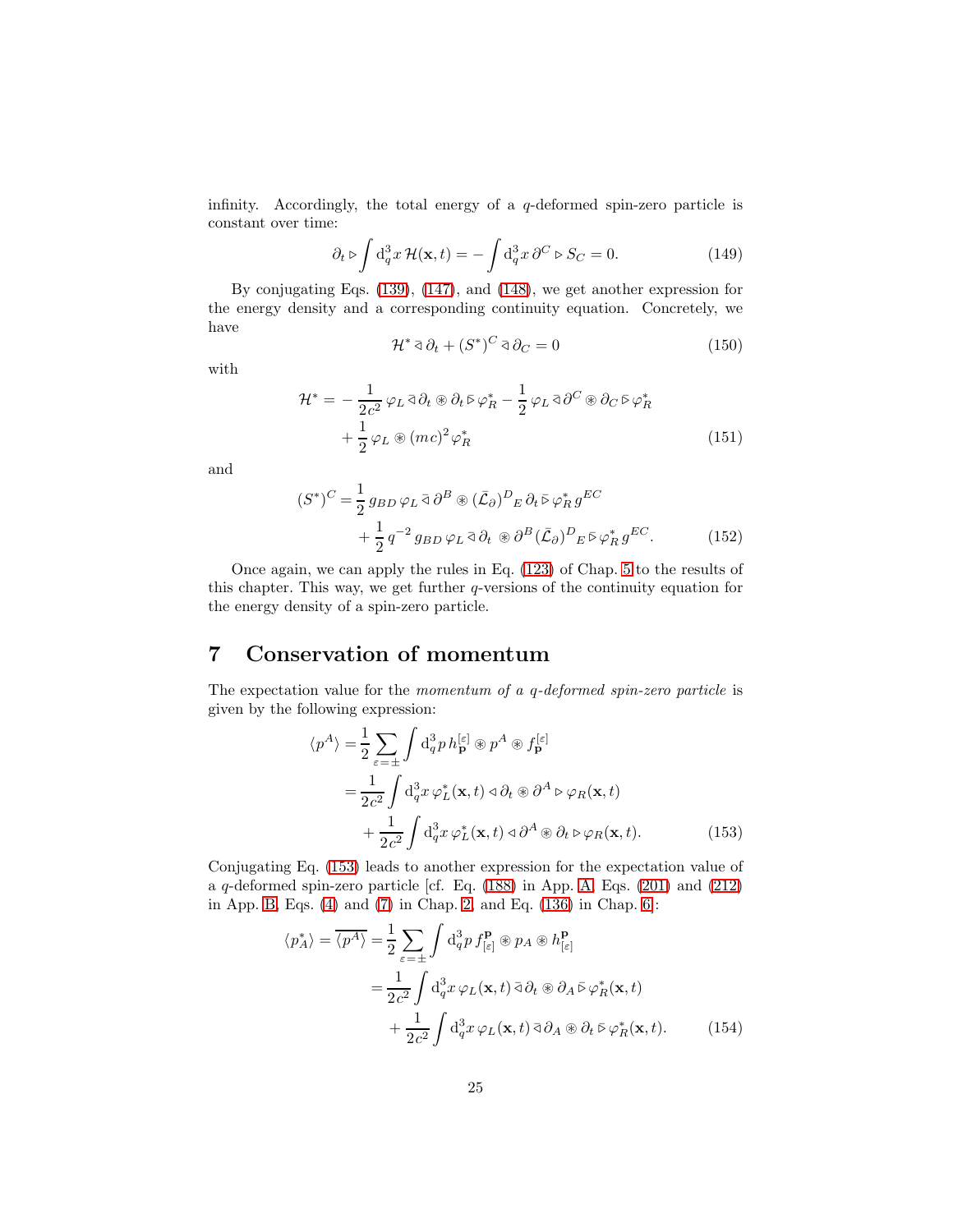In Eqs. [\(153\)](#page-24-0) and [\(154\)](#page-24-1), we have written down the expectation value for the momentum of a q-deformed spin-zero particle, both in momentum space and in position space. We can derive the expression in momentum space from that in position space by the same reasonings we have already applied to the expectation value for the energy of a  $q$ -deformed spin-zero particle [cf. Eqs. [\(134\)](#page-21-0) and [\(137\)](#page-22-0) ot the previous chapter].

We introduce the following expressions for the *momentum density of* a  $q$ deformed spin-zero particle:

$$
i^A = \frac{1}{2c^2} \varphi_L^* \triangleleft \partial_t \circledast \partial^A \triangleright \varphi_R + \frac{1}{2c^2} \varphi_L^* \triangleleft \partial^A \circledast \partial_t \triangleright \varphi_R,
$$
  

$$
i_A^* = \frac{1}{2c^2} \varphi_L \bar{\triangleleft} \partial_t \circledast \partial_A \bar{\triangleright} \varphi_R^* + \frac{1}{2c^2} \varphi_L \bar{\triangleleft} \partial_A \circledast \partial_t \bar{\triangleright} \varphi_R^*.
$$
 (155)

Using Eqs. [\(4\)](#page-1-3) and [\(7\)](#page-2-3) in Chap. [2](#page-1-0) together with Eq. [\(201\)](#page-31-0) in Chap. [B,](#page-29-0) we can show that the two expressions for the momentum density transform into each other by conjugation:

<span id="page-25-0"></span>
$$
\overline{i^A} = i_A^*.
$$
\n<sup>(156)</sup>

Next, we calculate the time derivative of the momentum density  $i^A$ :

$$
\partial_t \triangleright i^A = -\frac{1}{2c^2} \varphi_L^* \triangleleft \partial_t \partial_t \circledast \partial^A \triangleright \varphi_R + \frac{1}{2c^2} \varphi_L^* \triangleleft \partial_t \circledast \partial^A \partial_t \triangleright \varphi_R \n- \frac{1}{2c^2} \varphi_L^* \triangleleft \partial_t \partial^A \circledast \partial_t \triangleright \varphi_R + \frac{1}{2c^2} \varphi_L^* \triangleleft \partial^A \circledast \partial_t \partial_t \triangleright \varphi_R.
$$
\n(157)

We use the q-deformed Klein-Gordon equations for  $\varphi_R$  and  $\varphi_L^*$  [cf. Eqs. [\(1\)](#page-1-1) and [\(6\)](#page-2-2) in Chap. [2\]](#page-1-0) to rewrite the first and last term on the right-hand side of the above equation:

$$
\partial_t \triangleright i^A = -\frac{1}{2} (\varphi_L^* \triangleleft \partial^B \partial_B - \varphi_L^* (mc)^2) \circledast \partial^A \triangleright \varphi_R \n+ \frac{1}{2} \varphi_L^* \triangleleft \partial^A \circledast (\partial^B \partial_B \triangleright \varphi_R - (mc)^2 \varphi_R) \n+ \frac{1}{2c^2} \varphi_L^* \triangleleft \partial_t \circledast \partial^A \partial_t \triangleright \varphi_R - \frac{1}{2c^2} \varphi_L^* \triangleleft \partial_t \partial^A \circledast \partial_t \triangleright \varphi_R.
$$
\n(158)

By applying the identities in Eqs. [\(142\)](#page-23-1) and [\(143\)](#page-23-2) of the previous chapter, the first expression on the right-hand side takes on the following form:

$$
(\varphi_L^* \triangleleft \partial^B \partial_B - \varphi_L^* (mc)^2) \circledast \partial^A \triangleright \varphi_R =
$$
  
=\n
$$
(\varphi_L^* \triangleleft \partial^A \partial^B \partial_B - \varphi_L^* \triangleleft \partial^A (mc)^2) \circledast \varphi_R
$$
  
+ \partial^D \triangleright [(\varphi\_L^\* \triangleleft \partial^B \partial\_B - \varphi\_L^\* (mc)^2)(\mathcal{L}\_{\partial})^A\_D] \circledast \varphi\_R.\n(159)

Similar reasoning leads to

$$
\varphi_L^* \lhd \partial_t \circledast \partial^A \partial_t \rhd \varphi_R = \varphi_L^* \lhd \partial^A \partial_t \circledast \partial_t \rhd \varphi_R + \partial^D \rhd \left[ \varphi_L^* \lhd \partial_t (\mathcal{L}_{\partial})^A{}_D \circledast \partial_t \rhd \varphi_R \right]
$$
(160)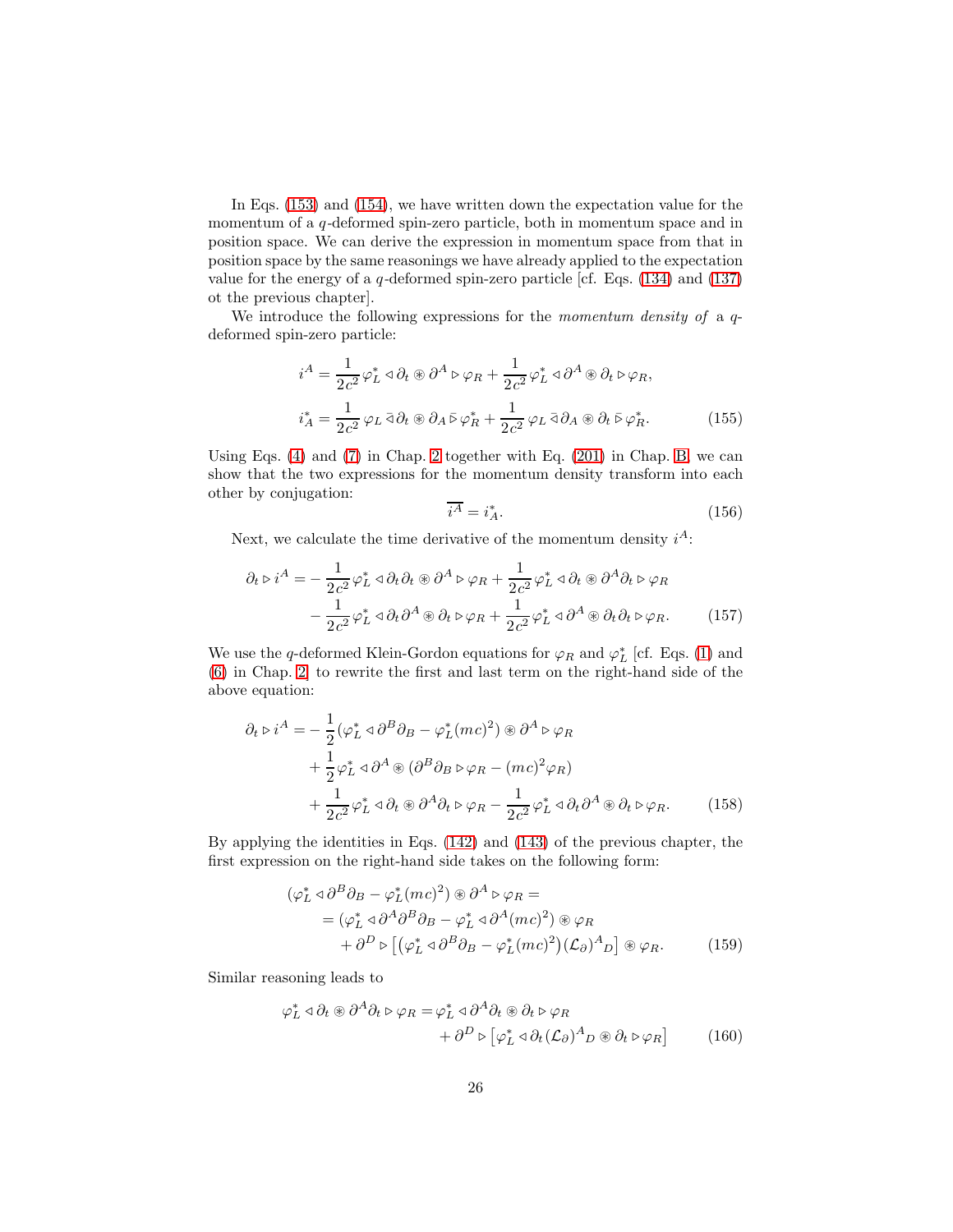and

$$
\varphi_L^* \triangleleft \partial^A \circledast \partial^B \partial_B \triangleright \varphi_R = \varphi_L^* \triangleleft \partial^A \partial^B \circledast \partial_B \triangleright \varphi_R \n+ \partial^D \triangleright [\varphi_L^* \triangleleft \partial^A (\mathcal{L}_{\partial})^B{}_D \circledast \partial_B \triangleright \varphi_R] \n= \varphi_L^* \triangleleft \partial^A \partial^B \partial_B \circledast \varphi_R \n+ \partial^D \triangleright [\varphi_L^* \triangleleft \partial^A \partial^B (\mathcal{L}_{\partial})^C{}_D g_{BC} \circledast \varphi_R] \n+ \partial^D \triangleright [\varphi_L^* \triangleleft \partial^A (\mathcal{L}_{\partial})^B{}_D \circledast \partial_B \triangleright \varphi_R].
$$
\n(161)

Putting these results together and considering the identity

$$
(\partial^B \partial_B - (mc)^2)(\mathcal{L}_\partial)^A{}_D = q^{-4}(\mathcal{L}_\partial)^A{}_D(\partial^B \partial_B - (mc)^2),\tag{162}
$$

we can write the right-hand side of Eq. [\(158\)](#page-25-0) as divergency. This way, we end up with the continuity equation

<span id="page-26-0"></span>
$$
\partial_t \triangleright i^A + \partial^D \triangleright T_D^A = 0,\tag{163}
$$

where the *stress-tensor* takes on the following form:

$$
T_D^A = -\frac{1}{2} \varphi_L^* \triangleleft \partial^A \partial^B (\mathcal{L}_{\partial})^C D g_{BC} \circledast \varphi_R + \frac{1}{2q^4} \varphi_L^* \triangleleft (\mathcal{L}_{\partial})^A D \partial^B \partial_B \circledast \varphi_R - \frac{1}{2q^4} \varphi_L^* \triangleleft (\mathcal{L}_{\partial})^A D (mc)^2 \circledast \varphi_R - \frac{1}{2} \varphi_L^* \triangleleft \partial^A (\mathcal{L}_{\partial})^B D \circledast \partial_B \triangleright \varphi_R - \frac{1}{2c^2} \varphi_L^* \triangleleft \partial_t (\mathcal{L}_{\partial})^A D \circledast \partial_t \triangleright \varphi_R.
$$
 (164)

Conjugating Eqs. [\(163\)](#page-26-0) and [\(164\)](#page-26-1) gives us another continuity equation, i. e.

<span id="page-26-1"></span>
$$
(i^*)_A \bar{\triangleleft} \partial_t + (T^*)^D_A \bar{\triangleleft} \partial_D = 0 \tag{165}
$$

and

$$
(T^*)^D_A = -\frac{1}{2}\varphi_L \circledast (\bar{\mathcal{L}}_{\partial})^B{}_C \partial_B \partial_A \bar{\triangleright} \varphi_R^* g^{CD}
$$
  
+ 
$$
\frac{1}{2q^4} g_{AE} \varphi_L \circledast \partial^B \partial_B (\bar{\mathcal{L}}_{\partial})^E{}_C \bar{\triangleright} \varphi_R^* g^{CD}
$$
  
- 
$$
\frac{1}{2q^4} g_{AE} \varphi_L \circledast (mc)^2 (\bar{\mathcal{L}}_{\partial})^E{}_C \bar{\triangleright} \varphi_R^* g^{CD}
$$
  
- 
$$
\frac{1}{2} g_{BE} \varphi_L \bar{\triangleleft} \partial^B (\bar{\mathcal{L}}_{\partial})^E{}_C \circledast \partial_A \bar{\triangleright} \varphi_R^* g^{CD}
$$
  
- 
$$
\frac{1}{2c^2} g_{AE} \varphi_L \bar{\triangleleft} \partial_t \circledast (\bar{\mathcal{L}}_{\partial})^E{}_C \partial_t \bar{\triangleright} \varphi_R^* g^{CD}.
$$
(166)

We can get further  $q$ -deformed continuity equations from the above results using the rules in Eq. [\(123\)](#page-19-4) of Chap. [5.](#page-18-2)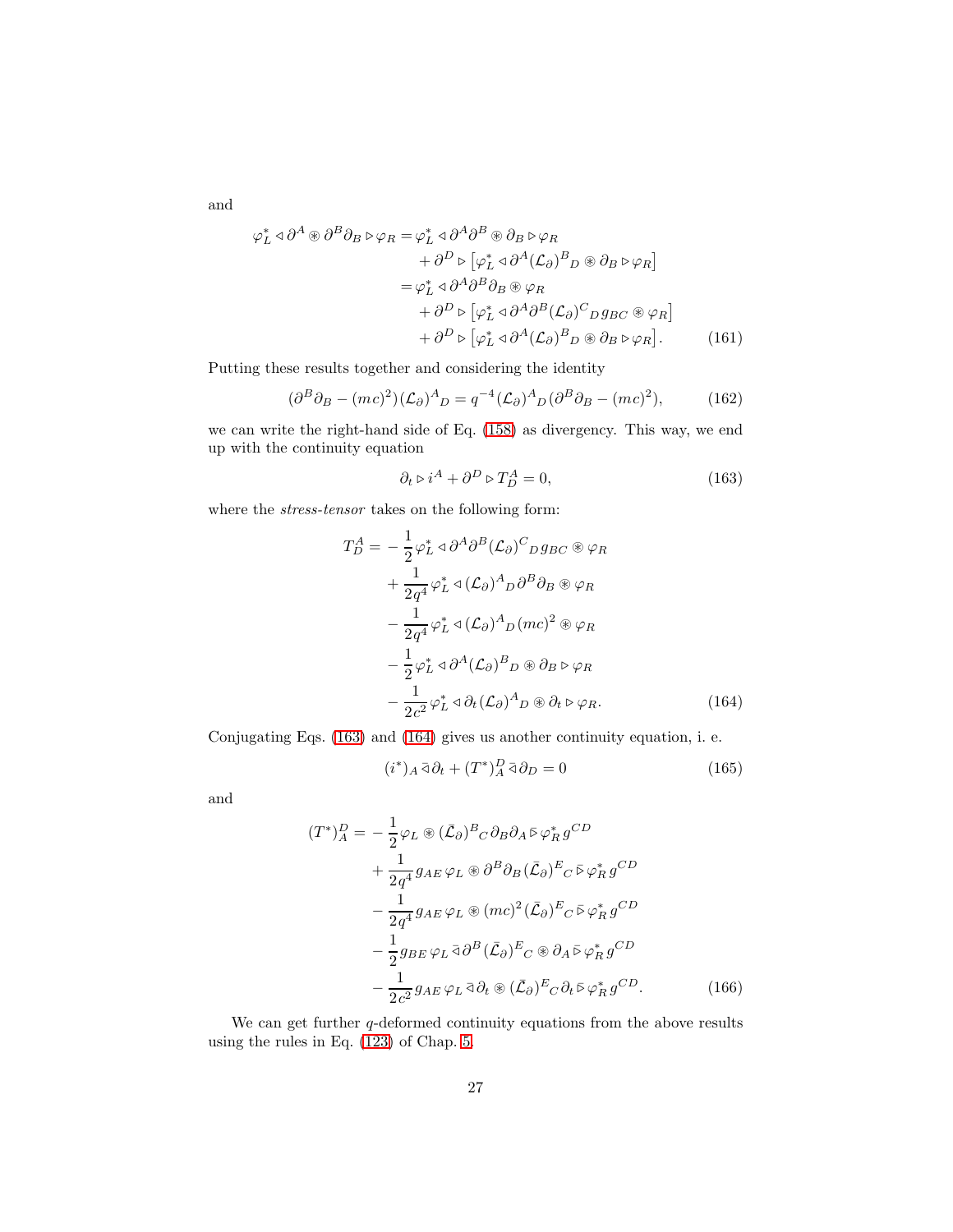### <span id="page-27-1"></span>A Star-products

The three-dimensional q-deformed Euclidean space  $\mathbb{R}^3_q$  has the generators  $X^+$ ,  $X^3$ , and  $X^-$ , subject to the following commutation relations [\[5\]](#page-41-0):

<span id="page-27-3"></span>
$$
X^{3}X^{+} = q^{2}X^{+}X^{3},
$$
  
\n
$$
X^{3}X^{-} = q^{-2}X^{-}X^{3},
$$
  
\n
$$
X^{-}X^{+} = X^{+}X^{-} + (q - q^{-1})X^{3}X^{3}.
$$
\n(167)

We can extend the algebra of  $\mathbb{R}^3_q$  by a time element  $X^0$ , which commutes with the generators  $X^+$ ,  $X^3$ , and  $X^-$  [\[14\]](#page-41-6):

<span id="page-27-4"></span>
$$
X^{0}X^{A} = X^{A}X^{0}, \qquad A \in \{+, 3, -\}.
$$
 (168)

In the following,  $\mathbb{R}^{3,t}_q$  denotes the algebra generated by  $X^i$  with  $i \in \{0, +, 3, -\}.$ 

There is a q-version of the three-dimensional Euclidean metric  $g^{AB}$  with its inverse  $g_{AB}$  [\[5\]](#page-41-0) (rows and columns are arranged in the order +, 3, -):

<span id="page-27-0"></span>
$$
g_{AB} = g^{AB} = \begin{pmatrix} 0 & 0 & -q \\ 0 & 1 & 0 \\ -q^{-1} & 0 & 0 \end{pmatrix}.
$$
 (169)

We can use the  $q$ -deformed metric to raise and lower indices:

<span id="page-27-6"></span>
$$
X_A = g_{AB} X^B, \qquad X^A = g^{AB} X_B. \tag{170}
$$

The algebra  $\mathbb{R}^{3,t}_q$  has a semilinear, involutive, and anti-multiplicative mapping, which we call quantum space conjugation. If we indicate conjugate elements of a quantum space by a  $bar,$ <sup>[4](#page-27-2)</sup> we can write the properties of quantum space conjugation as follows  $(\alpha, \beta \in \mathbb{C} \text{ and } u, v \in \mathbb{R}_q^{3,t})$ :

$$
\overline{\alpha u + \beta v} = \overline{\alpha} \overline{u} + \overline{\beta} \overline{v}, \quad \overline{\overline{u}} = u, \quad \overline{u v} = \overline{v} \overline{u}.
$$
 (171)

The commutation relations in Eq. [\(167\)](#page-27-3) and Eq. [\(168\)](#page-27-4) are invariant under conjugation if the following applies [\[14\]](#page-41-6):

<span id="page-27-5"></span>
$$
\overline{X^A} = X_A = g_{AB} X^B, \qquad \overline{X^0} = X_0. \tag{172}
$$

We can write each element  $F \in R_q^{3,t}$  as an expansion in terms of normal-ordered monomials (*Poincaré-Birkhoff-Witt property*):

$$
F = \sum_{n_+,\dots,n_0} a_{n_+ \dots n_0} (X^+)^{n_+} (X^3)^{n_3} (X^-)^{n_-} (X^0)^{n_0}, \qquad a_{n_+ \dots n_0} \in \mathbb{C}. \tag{173}
$$

There is a vector space isomorphism

$$
\mathcal{W}: \mathbb{C}[x^+, x^3, x^-, t] \to \mathbb{R}_q^{3,t} \tag{174}
$$

<span id="page-27-2"></span><sup>4</sup>A bar over a complex number indicates complex conjugation.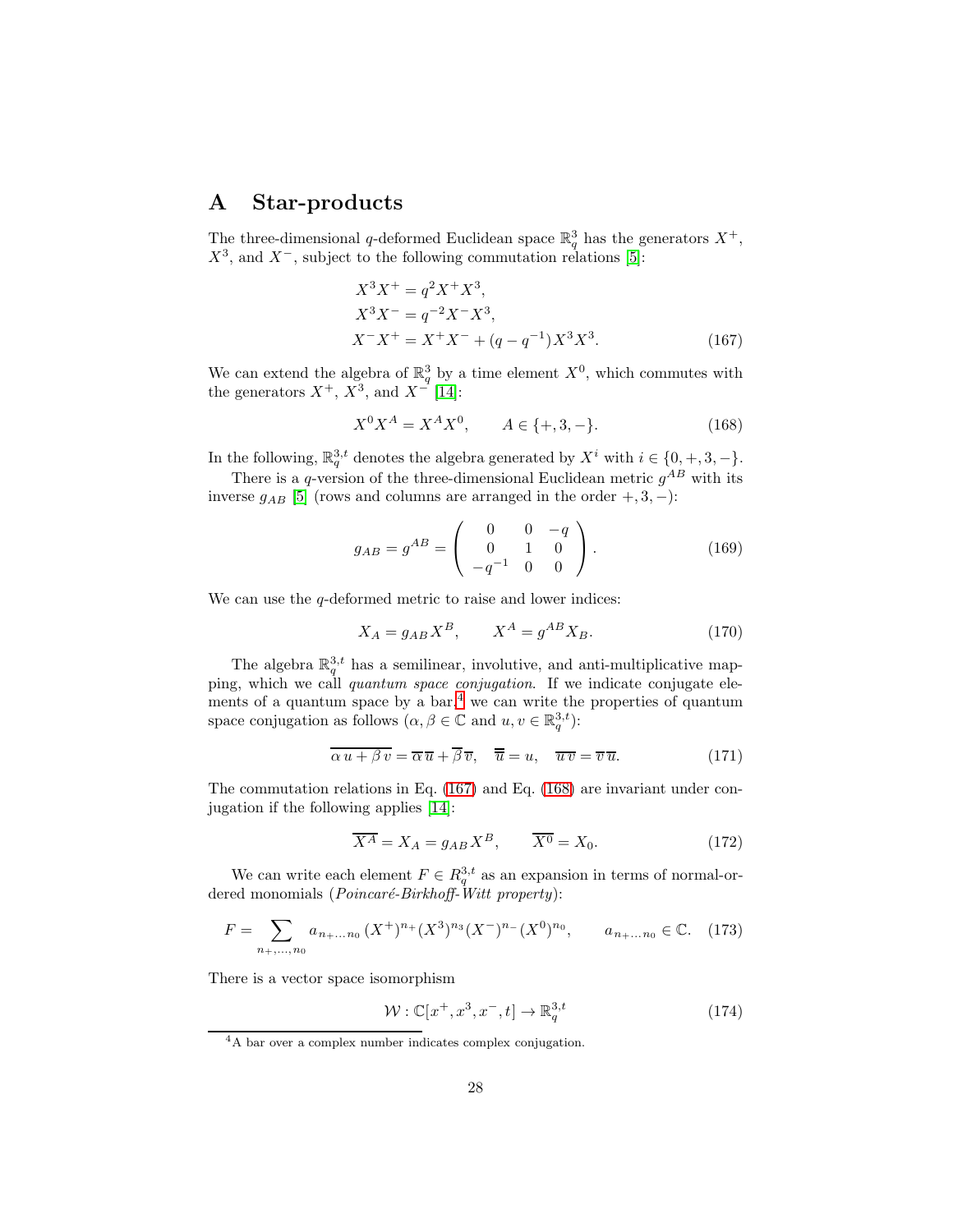with

<span id="page-28-0"></span>
$$
W((x^+)^{n_+}(x^3)^{n_3}(x^-)^{n_-}t^{n_0}) = (X^+)^{n_+}(X^3)^{n_3}(X^-)^{n_-}(X^0)^{n_0}.
$$
 (175)

In general, we have

$$
\mathbb{C}[x^+, x^3, x^-, t] \ni f \mapsto F \in \mathbb{R}_q^{3,t},\tag{176}
$$

where

$$
f = \sum_{n_+,\dots,n_0} a_{n_+ \dots n_0} (x^+)^{n_+} (x^3)^{n_3} (x^-)^{n_-} t^{n_0},
$$
  

$$
F = \sum_{n_+,\dots,n_0} a_{n_+ \dots n_0} (X^+)^{n_+} (X^3)^{n_3} (X^-)^{n_-} (X^0)^{n_0}.
$$
 (177)

The vector space isomorphism  $W$  is nothing else than the *Moyal-Weyl mapping* giving an operator F to a complex-valued function  $f$  [\[19](#page-41-11)[–22\]](#page-42-0).

We can extend this vector space isomorphism to an algebra isomorphism. To this end, we introduce the so-called star-product, subject to the following homomorphism condition:

$$
W(f \circledast g) = W(f) \cdot W(g). \qquad (178)
$$

Since the Moyal-Weyl mapping is invertible, we can write the star-product as follows:

$$
f \circledast g = \mathcal{W}^{-1}(\mathcal{W}(f) \cdot \mathcal{W}(g)). \tag{179}
$$

The product of two normal-ordered monomials can again be written as an expansion in terms of normal-ordered monomials (see Ref. [\[23\]](#page-42-1) for details):

$$
(X^+)^{n_+}\dots (X^0)^{n_0} \cdot (X^+)^{m_+}\dots (X^0)^{m_0} = \sum_{\underline{k}=0} B_{\underline{k}}^{n,m}(X^+)^{k_+}\dots (X^0)^{k_0}.\tag{180}
$$

This expansion leads to a general formula for the star-product of two power series in commutative space-time coordinates  $(\lambda = q - q^{-1})$ :

$$
f(\mathbf{x},t) \circledast g(\mathbf{x},t) =
$$
  

$$
\sum_{k=0}^{\infty} \lambda^k \frac{(x^3)^{2k}}{[[k]]_{q^4}!} q^{2(\hat{n}_3 \hat{n}'_+ + \hat{n}_-\hat{n}'_3)} D^k_{q^4,x^-} f(\mathbf{x},t) D^k_{q^4,x'^+} g(\mathbf{x}',t)|_{x'\to x}.
$$
 (181)

The expression above depends on the operators

<span id="page-28-1"></span>
$$
\hat{n}_A = x^A \frac{\partial}{\partial x^A} \tag{182}
$$

and the so-called Jackson derivatives [\[24\]](#page-42-2):

$$
D_{q^k, x} f = \frac{f(q^k x) - f(x)}{q^k x - x}.
$$
\n(183)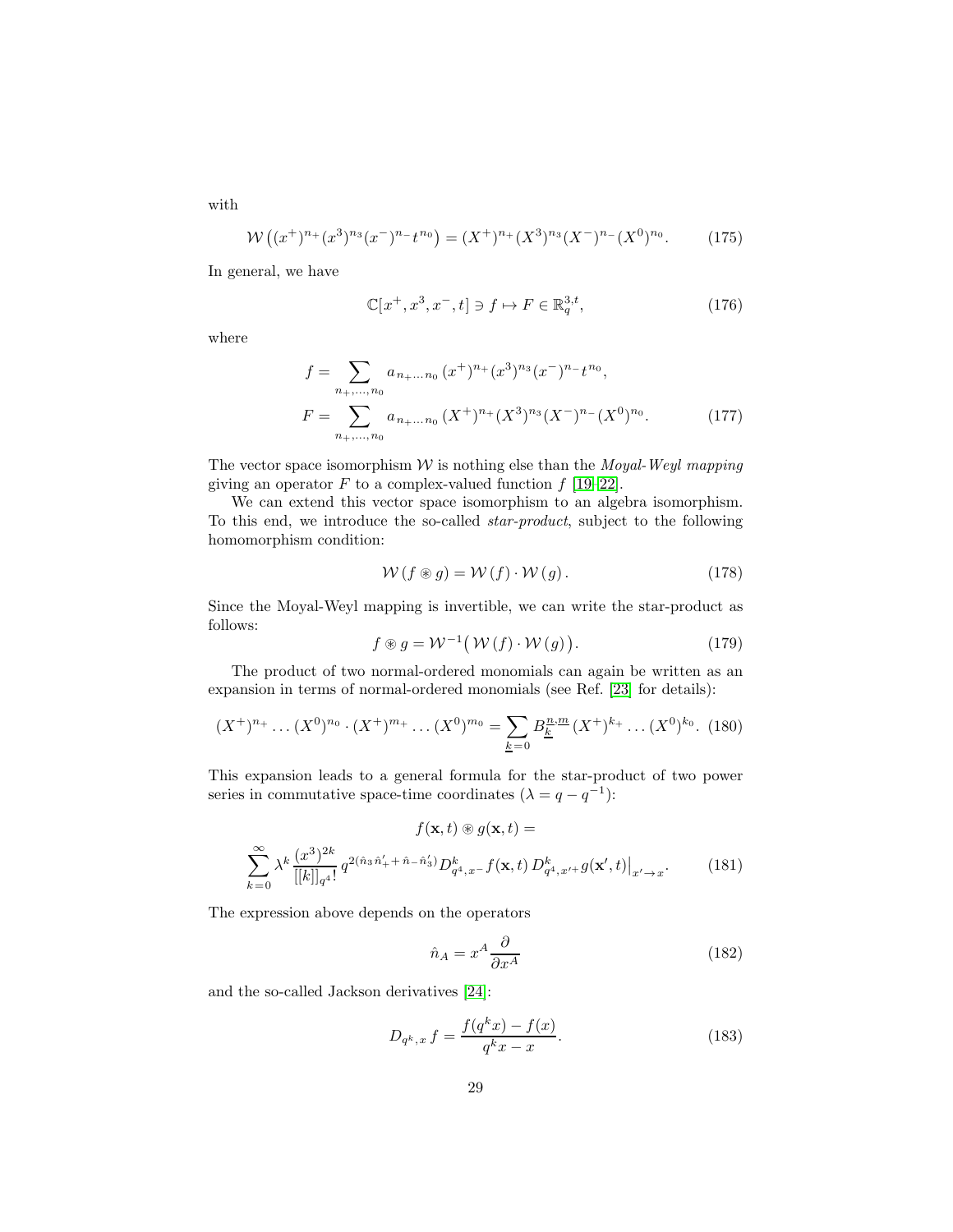Moreover, the  $q$ -numbers are given by

$$
[[a]]_q = \frac{1 - q^a}{1 - q},\tag{184}
$$

and the q-factorials are defined in complete analogy to the undeformed case:

<span id="page-29-2"></span>
$$
[[n]]_q! = [[1]]_q[[2]]_q \dots [[n-1]]_q[[n]]_q, \qquad [[0]]_q! = 1. \tag{185}
$$

We require that  $W^{-1}$  is a ∗-algebra homomorphism. This way, we can define a new conjugation on the commutative space-time algebra  $\mathbb{C}[x^+, x^3, x^-, t]$ :

<span id="page-29-4"></span>
$$
\mathcal{W}(\overline{f}) = \overline{\mathcal{W}(f)} \qquad \Leftrightarrow \qquad \overline{f} = \mathcal{W}^{-1}(\overline{\mathcal{W}(f)}). \tag{186}
$$

It follows from Eq. [\(172\)](#page-27-5) and Eq. [\(186\)](#page-29-4) that  $\bar{f}$  takes the following form [\[14,](#page-41-6) [25\]](#page-42-3):

$$
\overline{f(\mathbf{x},t)} = \sum_{n} \bar{a}_{n+,n_3,n_-,n_0} (-qx^-)^{n_+}(x^3)^{n_3}(-q^{-1}x^+)^{n_-}t^{n_0}
$$
  
= 
$$
\sum_{n} (-q)^{n_--n_+} \bar{a}_{n_-,n_3,n_+,n_0} (x^+)^{n_+}(x^3)^{n_3}(x^-)^{n_-}t^{n_0}
$$
  
= 
$$
\bar{f}(\mathbf{x},t). \tag{187}
$$

The coefficient  $\bar{a}_{n_+,n_3,n_-,n_0}$  is the complex conjugate of  $a_{n_+,n_3,n_-,n_0}$ . The starproduct behaves as follows under quantum space conjugation:

<span id="page-29-3"></span><span id="page-29-1"></span>
$$
\overline{f \circledast g} = \overline{g} \circledast \overline{f}.
$$
\n(188)

### <span id="page-29-0"></span>B Partial derivatives and integrals

There are partial derivatives for q-deformed space-time coordinates [\[26,](#page-42-4) [27\]](#page-42-5). These q-deformed partial derivatives satisfy the same commutation relations as the covariant coordinate generators  $X_i$ :

$$
\partial_0 \partial_+ = \partial_+ \partial_0, \quad \partial_0 \partial_- = \partial_- \partial_0, \quad \partial_0 \partial_3 = \partial_3 \partial_0, \n\partial_+ \partial_3 = q^2 \partial_3 \partial_+, \quad \partial_3 \partial_- = q^2 \partial_- \partial_3, \n\partial_+ \partial_- - \partial_- \partial_+ = \lambda \partial_3 \partial_3.
$$
\n(189)

The commutation relations above are invariant under conjugation if the following conjugation properties hold:[5](#page-29-5)

$$
\overline{\partial_A} = -\partial^A = -g^{AB}\partial_B, \qquad \overline{\partial_0} = -\partial^0 = -\partial_0.
$$
 (190)

There are two ways of commuting q-deformed partial derivatives with  $q$ -deformed space-time coordinates. Concretely, we have the following  $q$ -deformed

<span id="page-29-5"></span><sup>5</sup>The indices of partial derivatives are raised and lowered in the same way as those of coordinates [see Eq. [\(170\)](#page-27-6) in Chap. [A\]](#page-27-1).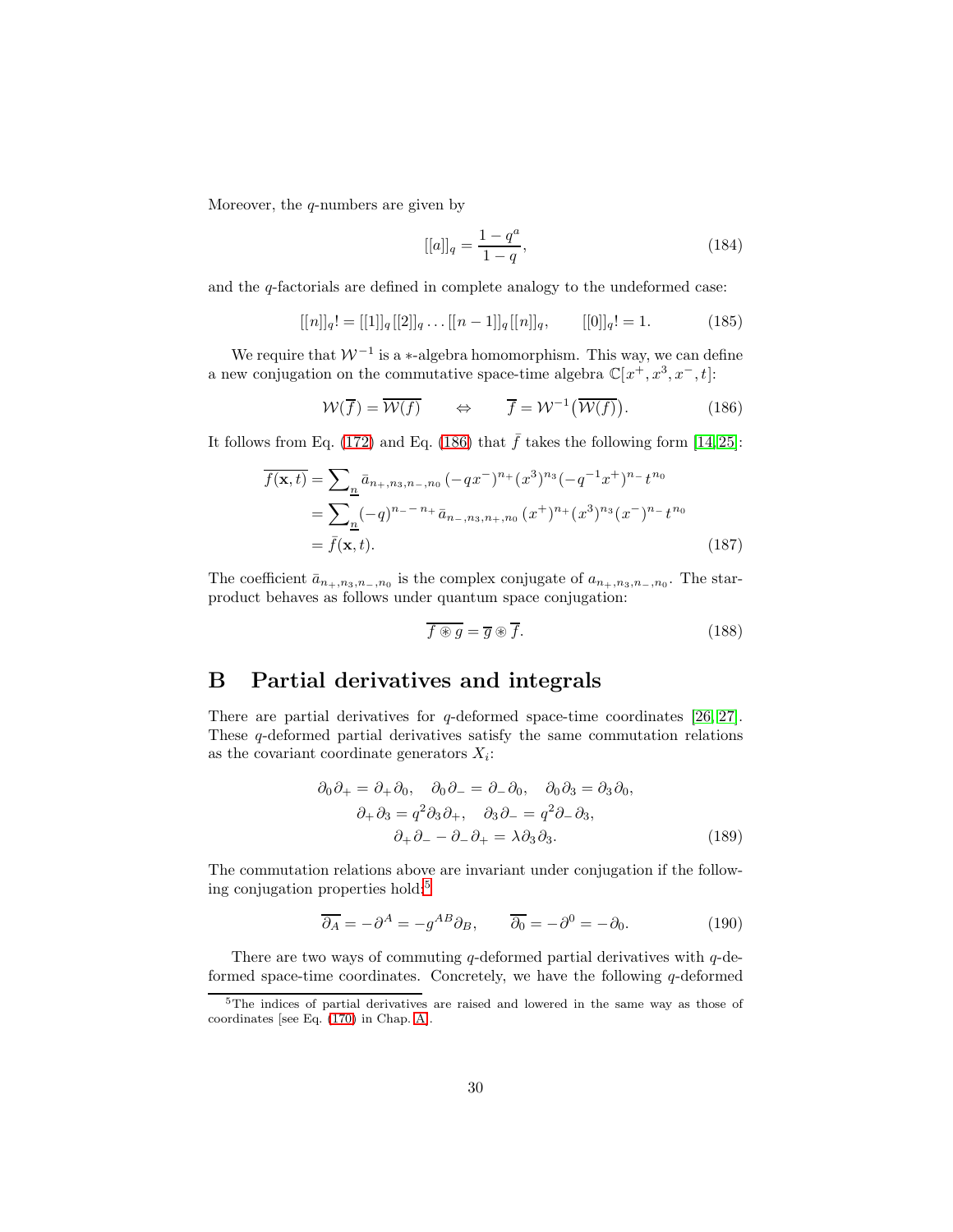Leibniz rules  $[14, 26, 27]$  $[14, 26, 27]$  $[14, 26, 27]$ :

<span id="page-30-1"></span>
$$
\partial_B X^A = \delta_B^A + q^4 \hat{R}^{AC}{}_{BD} X^D \partial_C,
$$
  
\n
$$
\partial_A X^0 = X^0 \partial_A,
$$
  
\n
$$
\partial_0 X^A = X^A \partial_0,
$$
  
\n
$$
\partial_0 X^0 = 1 + X^0 \partial_0.
$$
\n(191)

 $\hat{R}^{AC}{}_{BD}$  denotes the vector representation of the R-matrix for the three-dimensional q-deformed Euclidean space. Introducing  $\hat{\partial}_A = q^6 \partial_A$  and  $\hat{\partial}_0 = \partial_0$ , we can write the Leibniz rules of the second differential calculus in the following form:

<span id="page-30-2"></span>
$$
\hat{\partial}_B X^A = \delta_B^A + q^{-4} (\hat{R}^{-1})^{AC}{}_{BD} X^D \hat{\partial}_C,
$$
  
\n
$$
\hat{\partial}_A X^0 = X^0 \hat{\partial}_A,
$$
  
\n
$$
\hat{\partial}_0 X^A = X^A \hat{\partial}_0,
$$
  
\n
$$
\hat{\partial}_0 X^0 = 1 + X^0 \hat{\partial}_0.
$$
\n(192)

Using the Leibniz rules in Eq. [\(191\)](#page-30-1) or Eq. [\(192\)](#page-30-2), we can calculate how partial derivatives act on normal-ordered monomials of noncommutative coordinates. We can carry over these actions to commutative coordinate monomials with the help of the Moyal-Weyl mapping:

$$
\partial^{i} \mathcal{P}(x^{+})^{n_{+}}(x^{3})^{n_{3}}(x^{-})^{n_{-}}t^{n_{0}} = \mathcal{W}^{-1}(\partial^{i} \mathcal{P}(X^{+})^{n_{+}}(X^{3})^{n_{3}}(X^{-})^{n_{-}}(X^{0})^{n_{0}}). \tag{193}
$$

Since the Moyal-Weyl mapping is linear, we can apply the action above to a power series in commutative space-time coordinates:

$$
\partial^i \triangleright f(\mathbf{x}, t) = \mathcal{W}^{-1}(\partial^i \triangleright \mathcal{W}(f(\mathbf{x}, t))). \tag{194}
$$

If we use the normal-ordered monomials in Eq. [\(175\)](#page-28-0) of the previous chapter, the Leibniz rules in Eq. [\(191\)](#page-30-1) lead to the following operator representations [\[16\]](#page-41-8):

$$
\partial_{+} \triangleright f(\mathbf{x}, t) = D_{q^4, x^+} f(\mathbf{x}, t), \n\partial_{3} \triangleright f(\mathbf{x}, t) = D_{q^2, x^3} f(q^2 x^+, x^3, x^-, t), \n\partial_{-} \triangleright f(\mathbf{x}, t) = D_{q^4, x^-} f(x^+, q^2 x^3, x^-, t) + \lambda x^+ D_{q^2, x^3}^2 f(\mathbf{x}, t).
$$
\n(195)

The derivative  $\partial_0$ , however, is represented on the commutative space-time algebra by the standard time derivative:

<span id="page-30-4"></span><span id="page-30-3"></span><span id="page-30-0"></span>
$$
\partial_0 \triangleright f(\mathbf{x}, t) = \frac{\partial f(\mathbf{x}, t)}{\partial t}.
$$
\n(196)

Using the Leibniz rules in Eq. [\(192\)](#page-30-2), we get operator representations for the partial derivatives  $\hat{\partial}_i$ . The Leibniz rules in Eq. [\(191\)](#page-30-1) and Eq. [\(192\)](#page-30-2) are transformed into each other by the following substitutions:

$$
q \to q^{-1}, \quad X^- \to X^+, \quad X^+ \to X^-,
$$
  

$$
\partial^+ \to \hat{\partial}^-, \quad \partial^- \to \hat{\partial}^+, \quad \partial^3 \to \hat{\partial}^3, \quad \partial^0 \to \hat{\partial}^0.
$$
 (197)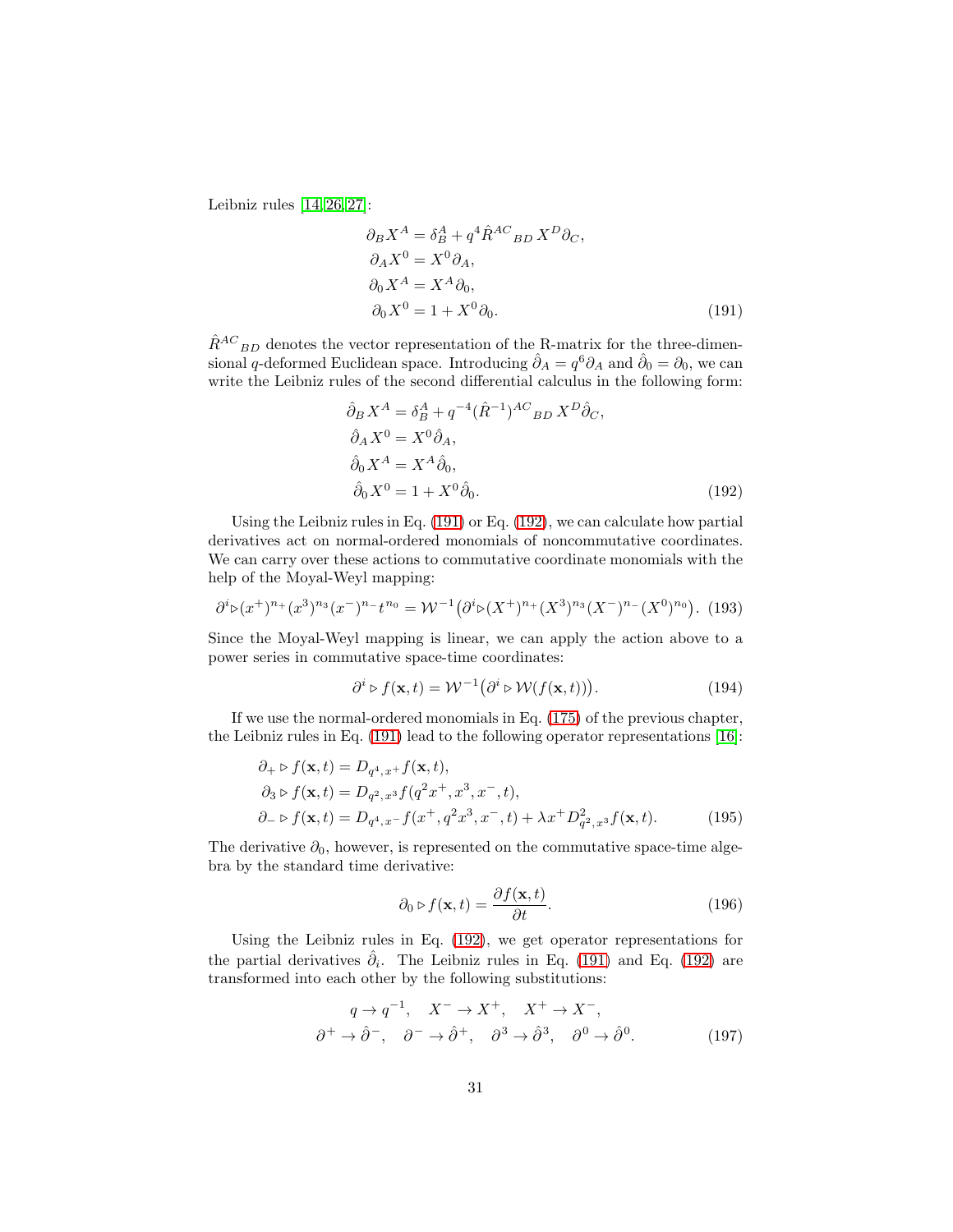Thus, we obtain the operator representations of the partial derivatives  $\hat{\partial}_A$  from those of the partial derivatives  $\partial_A$  [cf. Eq. [\(195\)](#page-30-0)] if we replace q by  $q^{-1}$  and exchange the indices + and −:

$$
\hat{\partial}_{-} \bar{\triangleright} f(\mathbf{x}, t) = D_{q^{-4}, x^{-}} f(\mathbf{x}, t), \n\hat{\partial}_{3} \bar{\triangleright} f(\mathbf{x}, t) = D_{q^{-2}, x^{3}} f(q^{-2} x^{-}, x^{3}, x^{+}, t), \n\hat{\partial}_{+} \bar{\triangleright} f(\mathbf{x}, t) = D_{q^{-4}, x^{+}} f(x^{-}, q^{-2} x^{3}, x^{+}, t) - \lambda x^{-} D_{q^{-2}, x^{3}}^{2} f(\mathbf{x}, t).
$$
\n(198)

Once again,  $\hat{\partial}_0$  is represented on the commutative space-time algebra by the standard time derivative:

<span id="page-31-2"></span><span id="page-31-1"></span>
$$
\hat{\partial}_0 \bar{\triangleright} f(\mathbf{x}, t) = \frac{\partial f(\mathbf{x}, t)}{\partial t}.
$$
\n(199)

Due to the substitutions given in Eq. [\(197\)](#page-30-3), the actions in Eqs. [\(198\)](#page-31-1) and [\(199\)](#page-31-2) refer to normal-ordered monomials different from those in Eq. [\(175\)](#page-28-0) of the previous chapter:

$$
\widetilde{\mathcal{W}}\left(t^{n_0}(x^+)^{n_+}(x^3)^{n_3}(x^-)^{n_-}\right) = (X^0)^{n_0}(X^-)^{n_-}(X^3)^{n_3}(X^+)^{n_+}.\tag{200}
$$

We can also commute q-deformed partial derivatives from the *right* side of a normal-ordered monomial to the left side using the Leibniz rules. This way, we get the so-called right-representations of partial derivatives, for which we write  $\hat{f} \,\overline{\partial} \partial^i$  or  $f \triangleleft \hat{\partial}^i$ . Conjugation transforms left actions of partial derivatives into right actions and vice versa [\[16\]](#page-41-8):

$$
\overline{\partial^i \triangleright f} = -\overline{f} \triangleleft \partial_i, \qquad \overline{f \triangleleft \partial^i} = -\partial_i \triangleright \overline{f}, \n\overline{\partial^i \triangleright f} = -\overline{f} \triangleleft \hat{\partial}_i, \qquad \overline{f \triangleleft \hat{\partial}^i} = -\hat{\partial}_i \triangleright \overline{f}.
$$
\n(201)

The operator representations in Eqs. [\(195\)](#page-30-0) and [\(198\)](#page-31-1) consist of two terms which we call  $\partial_{\text{cla}}^A$  and  $\partial_{\text{cor}}^A$ :

<span id="page-31-0"></span>
$$
\partial^A \triangleright F = \left(\partial^A_{\text{cla}} + \partial^A_{\text{cor}}\right) \triangleright F. \tag{202}
$$

In the undeformed limit  $q \to 1$ ,  $\partial_{\text{cla}}^A$  becomes a standard partial derivative, and  $\partial_{\text{cor}}^{A}$  disappears. We get a solution to the difference equation  $\partial^{A} \triangleright F = f$  by using the following formula [\[28\]](#page-42-6):

$$
F = (\partial^A)^{-1} \triangleright f = \left(\partial^A_{\text{cla}} + \partial^A_{\text{cor}}\right)^{-1} \triangleright f
$$
  
= 
$$
\sum_{k=0}^{\infty} \left[ -(\partial^A_{\text{cla}})^{-1} \partial^A_{\text{cor}} \right]^k (\partial^A_{\text{cla}})^{-1} \triangleright f.
$$
 (203)

Applying the above formula to the operator representations in Eq. [\(195\)](#page-30-0), we get

<span id="page-31-3"></span>
$$
(\partial_{+})^{-1} \triangleright f(\mathbf{x}, t) = D_{q^{4}, x^{+}}^{-1} f(\mathbf{x}, t),
$$
  

$$
(\partial_{3})^{-1} \triangleright f(\mathbf{x}, t) = D_{q^{2}, x^{3}}^{-1} f(q^{-2} x^{+}, x^{3}, x^{-}, t),
$$
 (204)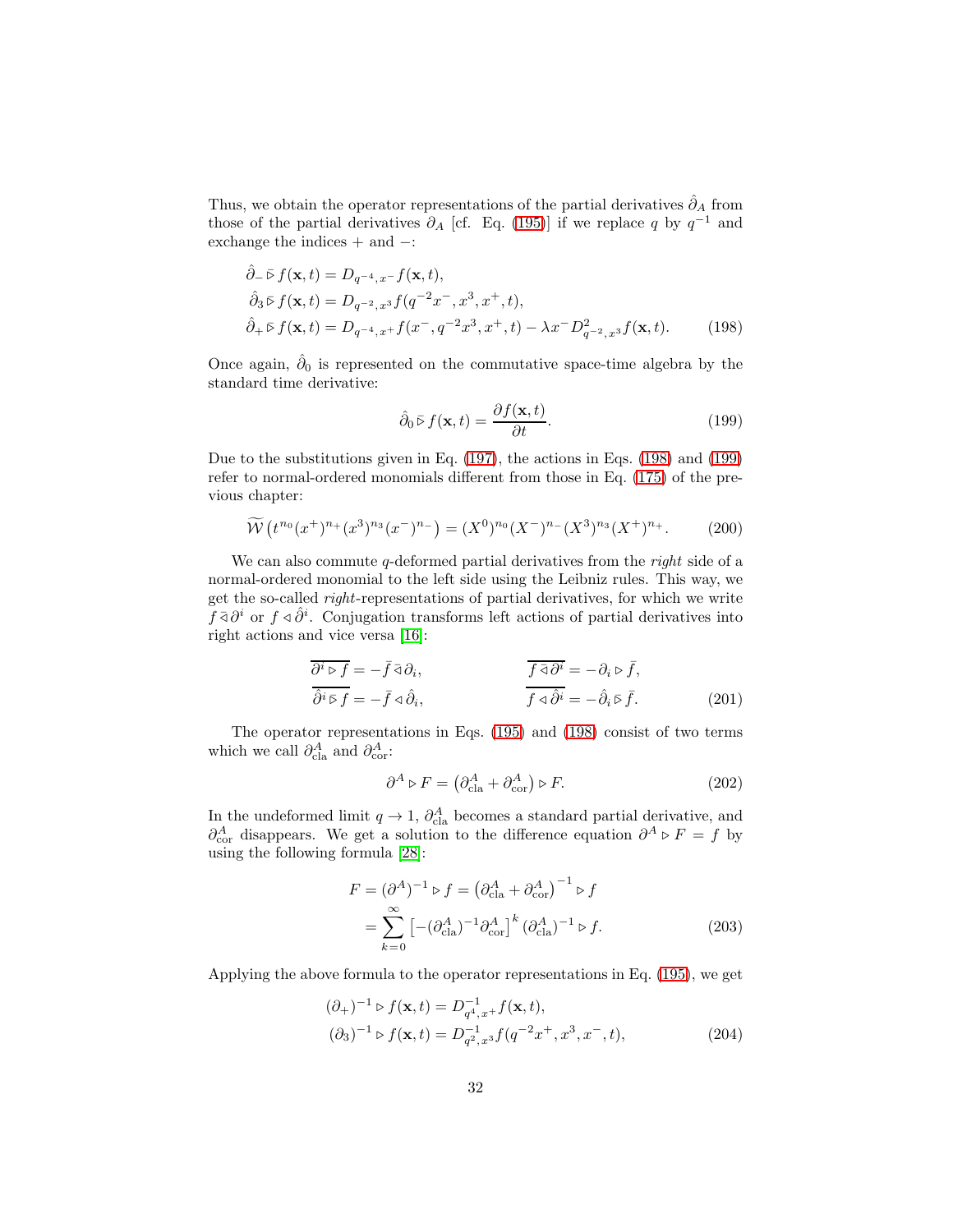$$
(\partial_-)^{-1} \triangleright f(\mathbf{x}, t) =
$$
  
= 
$$
\sum_{k=0}^{\infty} q^{2k(k+1)} \left( -\lambda x^+ D_{q^4, x^-}^{-1} D_{q^2, x^3}^2 \right)^k D_{q^4, x^-}^{-1} f(x^+, q^{-2(k+1)} x^3, x^-, t).
$$
 (205)

Note that  $D_{q,x}^{-1}$  stands for a Jackson integral, with x being the variable of integration [\[29\]](#page-42-7). The explicit form of this Jackson integral depends on its limits of integration and the value for the deformation parameter q. If  $x > 0$  and  $q > 1$ , for example, the following applies:

<span id="page-32-2"></span>
$$
\int_0^x \mathrm{d}_q z f(z) = (q-1)x \sum_{j=1}^\infty q^{-j} f(q^{-j}x). \tag{206}
$$

The integral for the time coordinate has the same form as in the undeformed case [cf. Eq. [\(196\)](#page-30-4)]:

$$
(\partial_0)^{-1} \triangleright f(\mathbf{x}, t) = \int \mathrm{d}t \, f(\mathbf{x}, t). \tag{207}
$$

The considerations above also apply to the partial derivatives with a hat. However, we can obtain the representations of  $\hat{\partial}_i$  from those of  $\partial_i$  if we replace q with  $q^{-1}$  and exchange the indices + and −. Applying these substitutions to the expressions in Eqs. [\(204\)](#page-31-3) and [\(205\)](#page-32-2), we immediately get the corresponding results for the partial derivatives  $\hat{\partial}_i$ .

By successively applying the integral operators given in Eqs. [\(204\)](#page-31-3) and [\(205\)](#page-32-2), we can define an integration over all space [\[25,](#page-42-3) [28\]](#page-42-6):

<span id="page-32-0"></span>
$$
\int_{-\infty}^{+\infty} d_q^3 x f(x^+, x^3, x^-) = (\partial_-)^{-1}\Big|_{-\infty}^{+\infty} (\partial_3)^{-1}\Big|_{-\infty}^{+\infty} (\partial_+)^{-1}\Big|_{-\infty}^{+\infty} \triangleright f. \tag{208}
$$

On the right-hand side of the above relation, the different integral operators can be simplified to Jackson integrals [\[28,](#page-42-6) [30\]](#page-42-8):

$$
\int d_q^3 x f = \int_{-\infty}^{+\infty} d_q^3 x f(\mathbf{x}) = D_{q^2, x^-}^{-1} \Big|_{-\infty}^{+\infty} D_{q, x^3}^{-1} \Big|_{-\infty}^{+\infty} D_{q^2, x^+}^{-1} \Big|_{-\infty}^{+\infty} f(\mathbf{x}). \tag{209}
$$

In the above formula, the Jackson integrals refer to a smaller  $q$ -lattice. Using such a smaller  $q$ -lattice ensures that the integral over all space is a scalar with trivial braiding properties [\[18\]](#page-41-10).

There are q-deformed versions of *Stokes' theorem* for the q-integral over all space [\[25,](#page-42-3) [30\]](#page-42-8):

<span id="page-32-1"></span>
$$
\int_{-\infty}^{+\infty} d_q^3 x \, \partial^A \triangleright f = \int_{-\infty}^{+\infty} d_q^3 x \, f \, \bar{\triangleleft} \partial^A = 0,
$$
  

$$
\int_{-\infty}^{+\infty} d_q^3 x \, \partial^A \bar{\triangleright} f = \int_{-\infty}^{+\infty} d_q^3 x \, f \, \bar{\triangleleft} \partial^A = 0.
$$
 (210)

and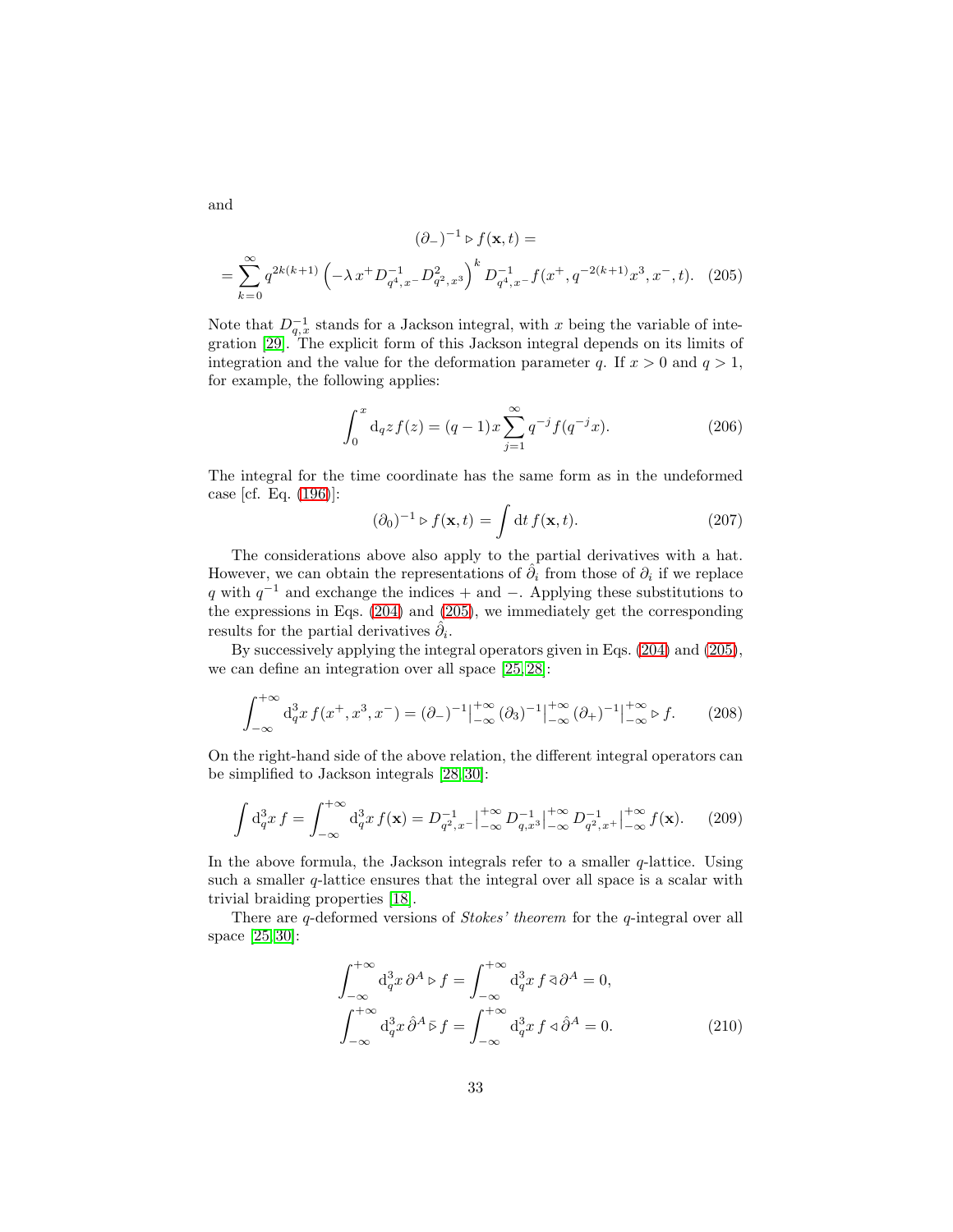

<span id="page-33-3"></span>Figure 1: Eigenvalue equations of  $q$ -exponentials.

The q-deformed Stokes' theorem implies rules for integration by parts:

$$
\int_{-\infty}^{+\infty} d_q^3 x f \circledast (\partial^A \triangleright g) = \int_{-\infty}^{+\infty} d_q^3 x (f \triangleleft \partial^A) \circledast g,
$$
  

$$
\int_{-\infty}^{+\infty} d_q^3 x f \circledast (\partial^A \triangleright g) = \int_{-\infty}^{+\infty} d_q^3 x (f \triangleleft \partial^A) \circledast g.
$$
 (211)

Finally, the  $q$ -integral over all space behaves as follows under quantum space conjugation:

<span id="page-33-2"></span>
$$
\overline{\int_{-\infty}^{+\infty} d_q^3 x f} = \int_{-\infty}^{+\infty} d_q^3 x \bar{f}.
$$
 (212)

# <span id="page-33-0"></span>C Exponentials and Translations

An exponential of a  $q$ -deformed quantum space is an eigenfunction of each  $q$ deformed partial derivative  $[31-33]$ . In the following, we consider q-deformed exponentials that are eigenfunctions for left actions or right actions of partial derivatives:

<span id="page-33-1"></span>
$$
i^{-1}\partial^{A} \triangleright \exp_{q}(\mathbf{x}|\mathbf{ip}) = \exp_{q}(\mathbf{x}|\mathbf{ip}) \circledast p^{A},
$$
  
\n
$$
\exp_{q}(i^{-1}\mathbf{p}|\mathbf{x}) \bar{\triangleleft} \partial^{A}i^{-1} = p^{A} \circledast \exp_{q}(i^{-1}\mathbf{p}|\mathbf{x}).
$$
\n(213)

The above eigenvalue equations are shown graphically in Fig. [1.](#page-33-3) The  $q$ -exponentials are defined by their eigenvalue equations and the following normalization conditions:

<span id="page-33-4"></span>
$$
\exp_q(\mathbf{x}|\mathbf{ip})|_{x=0} = \exp_q(\mathbf{x}|\mathbf{ip})|_{p=0} = 1,
$$
  
\n
$$
\exp_q(\mathbf{i}^{-1}\mathbf{p}|\mathbf{x})|_{x=0} = \exp_q(\mathbf{i}^{-1}\mathbf{p}|\mathbf{x})|_{p=0} = 1.
$$
\n(214)

Using the operator representation in Eq. [\(195\)](#page-30-0) of the last chapter, we have found the following expressions for the  $q$ -exponentials of three-dimensional Eu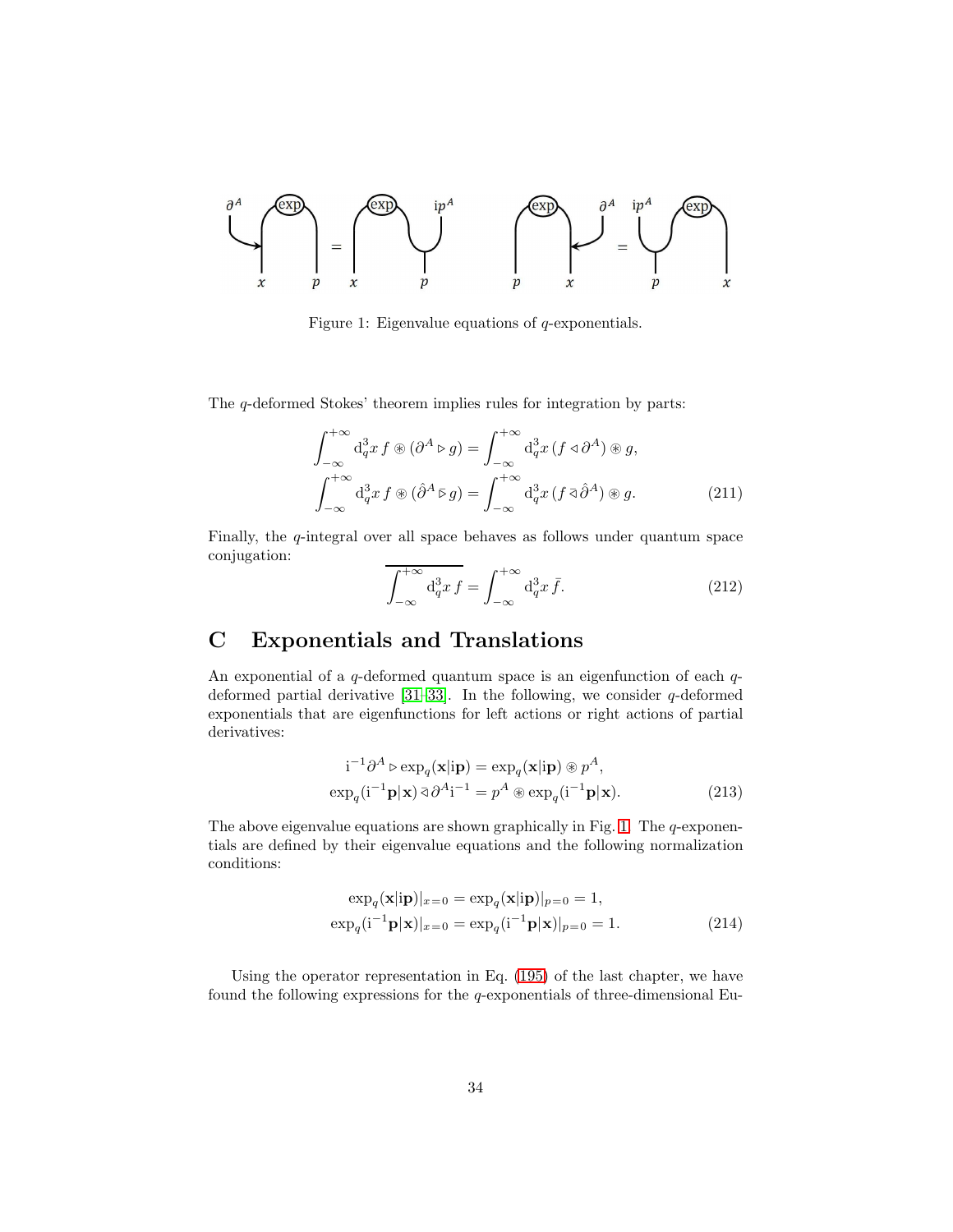clidean quantum space [\[33\]](#page-42-10):

$$
\exp_q(\mathbf{i}^{-1}\mathbf{p}|\mathbf{x}) = \sum_{n=0}^{\infty} \frac{(\mathbf{i}^{-1}p^+)^{n_+}(\mathbf{i}^{-1}p^3)^{n_3}(\mathbf{i}^{-1}p^-)^{n_-}(x_-)^{n_-}(x_3)^{n_3}(x_+)^{n_+}}{[[n_+]]_{q^4}![[n_3]]_{q^2}![[n_-]]_{q^4}},
$$

$$
\exp_q(\mathbf{x}|\mathbf{i}\mathbf{p}) = \sum_{n=0}^{\infty} \frac{(x^+)^{n_+}(x^3)^{n_3}(x^-)^{n_-}(\mathbf{i}p_-)^{n_-}(\mathbf{i}p_3)^{n_3}(\mathbf{i}p_+)^{n_+}}{[[n_+]]_{q^4}![[n_3]]_{q^2}![[n_-]]_{q^4}!}.
$$
(215)

If we substitute q with  $q^{-1}$  in both expressions of Eq. [\(215\)](#page-34-0), we get two more q-exponentials which we designate  $\overline{\exp}_q(x|\mathbf{ip})$  and  $\overline{\exp}_q(i^{-1}\mathbf{p}|x)$ . We obtain the eigenvalue equations and normalization conditions of these two  $q$ -exponentials by applying the following substitutions to Eqs. [\(213\)](#page-33-1) and [\(214\)](#page-33-4):

$$
\exp_q \to \overline{\exp}_q, \qquad \triangleright \to \bar{\triangleright}, \qquad \bar{\triangleleft} \to \vartriangleleft, \qquad \partial^A \to \hat{\partial}^A. \tag{216}
$$

We can use q-exponentials to calculate q-translations [\[34\]](#page-42-11). If we replace the momentum coordinates in the expressions for  $q$ -exponentials with derivatives, it applies [\[25,](#page-42-3) [31,](#page-42-9) [35\]](#page-42-12)

<span id="page-34-0"></span>
$$
\exp_q(x|\partial_y) \triangleright g(y) = g(x \oplus y),
$$
  
\n
$$
\overline{\exp}_q(x|\hat{\partial}_y) \triangleright g(y) = g(x \oplus y),
$$
\n(217)

and

$$
g(y) \bar{\triangleleft} \exp_q(-\partial_y | x) = g(y \bar{\oplus} x),
$$
  
\n
$$
g(y) \bar{\triangleleft} \exp_q(-\hat{\partial}_y | x) = g(y \bar{\oplus} x).
$$
\n(218)

In the case of the three-dimensional  $q$ -deformed Euclidean space, for example, we can get the following formula for calculating  $q$ -translations [\[36\]](#page-43-0):

$$
f(\mathbf{x} \oplus \mathbf{y}) = \sum_{i_{+}=0}^{\infty} \sum_{i_{3}=0}^{\infty} \sum_{i_{-}=0}^{\infty} \sum_{k=0}^{i_{3}} \frac{(-q^{-1}\lambda\lambda_{+})^{k}}{[[2k]]_{q^{-2}}!!} \frac{(x^{-})^{i_{-}}(x^{3})^{i_{3}-k}(x^{+})^{i_{+}+k}(y^{-})^{k}}{[[i_{-}]]_{q^{-2}}![[i_{+}]]_{q^{-2}}!} \times (D_{q^{-4},y}^{i_{-}}-D_{q^{-2},y^{3}}^{i_{3}+k}D_{q^{-4},y}^{i_{+}}+f)(q^{2(k-i_{3})}y^{-}, q^{-2i_{+}}y^{3}).
$$
 (219)

In analogy to the undeformed case, q-exponentials satisfy the addition theorems [\[25,](#page-42-3) [31,](#page-42-9) [32\]](#page-42-13)

<span id="page-34-1"></span>
$$
\exp_q(\mathbf{x} \oplus \mathbf{y}|\mathbf{ip}) = \exp_q(\mathbf{x}|\exp_q(\mathbf{y}|\mathbf{ip}) \circledast \mathbf{ip}),
$$
  
\n
$$
\exp_q(\mathbf{ix}|\mathbf{p} \oplus \mathbf{p}') = \exp_q(\mathbf{x} \circledast \exp_q(\mathbf{x}|\mathbf{ip})|\mathbf{ip}'),
$$
\n(220)

and

$$
\overline{\exp}_{q}(\mathbf{x} \oplus \mathbf{y}|\mathbf{ip}) = \overline{\exp}_{q}(\mathbf{x}|\overline{\exp}_{q}(\mathbf{y}|\mathbf{ip}) \circledast \mathbf{ip}),
$$
  
\n
$$
\overline{\exp}_{q}(\mathbf{i}\mathbf{x}|\mathbf{p} \oplus \mathbf{p}') = \overline{\exp}_{q}(\mathbf{x} \circledast \overline{\exp}_{q}(\mathbf{x}|\mathbf{ip})|\mathbf{ip}').
$$
\n(221)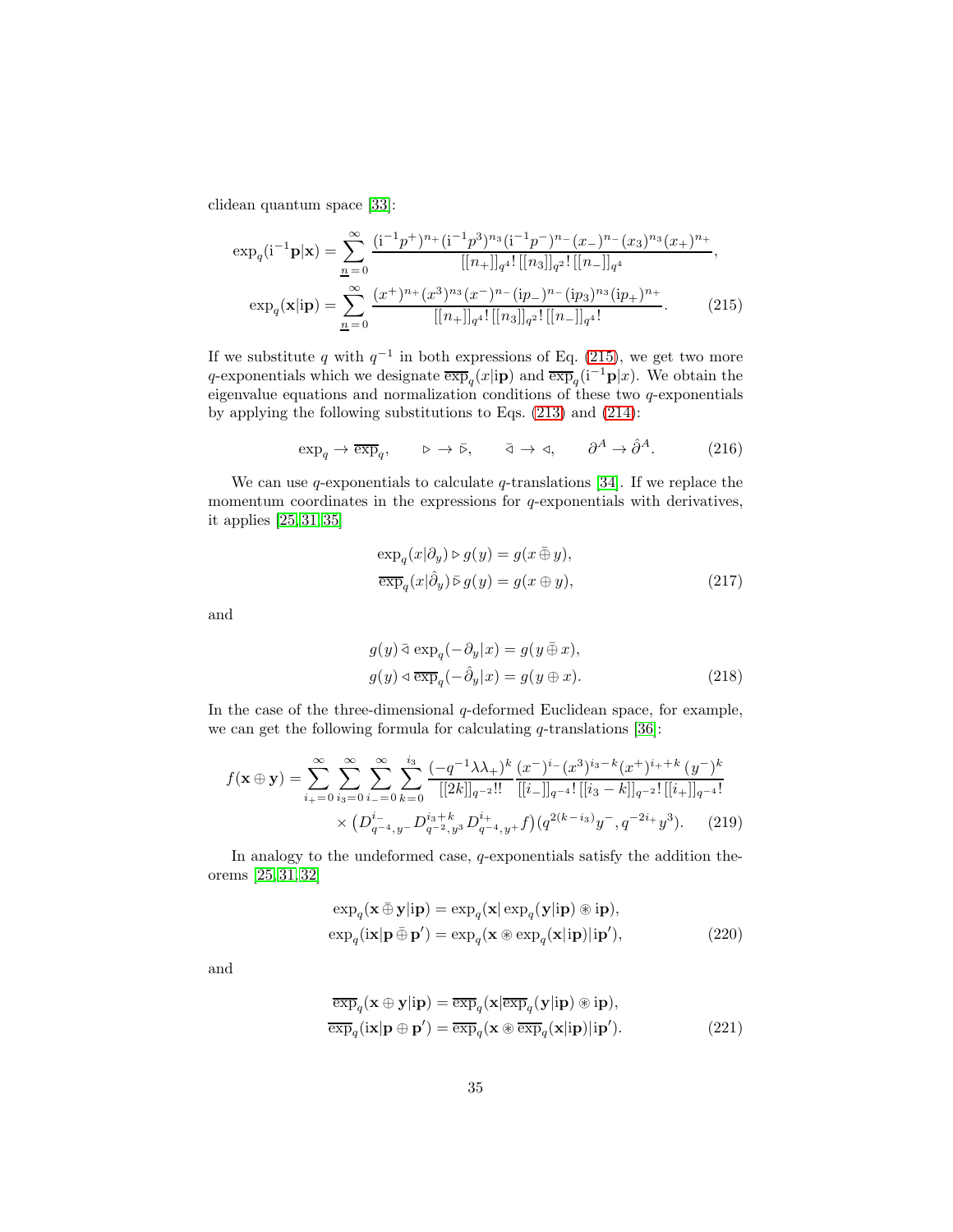

<span id="page-35-0"></span>Figure 2: Laws of addition for  $q$ -exponentials

We can obtain further addition theorems from the above identities by substituting position coordinates with momentum coordinates and vice versa. In Fig. [2,](#page-35-0) we have given graphic representations of the two addition theorems in Eq. [\(220\)](#page-34-1).

The q-deformed quantum spaces considered so far are so-called braided Hopf algebras [\[37\]](#page-43-1). From this point of view, the two versions of  $q$ -translations are nothing else than the representations of two braided co-products  $\Delta$  and  $\overline{\Delta}$  on the corresponding commutative coordinate algebras [\[25\]](#page-42-3):

$$
f(\mathbf{x} \oplus \mathbf{y}) = ((\mathcal{W}^{-1} \otimes \mathcal{W}^{-1}) \circ \underline{\Delta})(\mathcal{W}(f)),
$$
  

$$
f(\mathbf{x} \oplus \mathbf{y}) = ((\mathcal{W}^{-1} \otimes \mathcal{W}^{-1}) \circ \underline{\Delta})(\mathcal{W}(f)).
$$
 (222)

The braided Hopf algebras have braided antipodes  $S$  and  $\overline{S}$  as well. We can represent these antipodes on the corresponding commutative algebras, too:

<span id="page-35-1"></span>
$$
f(\ominus \mathbf{x}) = (\mathcal{W}^{-1} \circ \underline{S})(\mathcal{W}(f)),
$$
  

$$
f(\bar{\ominus} \mathbf{x}) = (\mathcal{W}^{-1} \circ \underline{\bar{S}})(\mathcal{W}(f)).
$$
 (223)

In the following, we refer to the operations in Eq.  $(223)$  as *q-inversions*. In the case of the q-deformed Euclidean space, for example, we have found the following operator representation for  $q$ -inversions [\[36\]](#page-43-0):

$$
\hat{U}^{-1}f(\ominus \mathbf{x}) =
$$
\n
$$
= \sum_{i=0}^{\infty} (-q\lambda\lambda_{+})^{i} \frac{(x^{+}x^{-})^{i}}{[[2i]]_{q^{-2}}!!} q^{-2\hat{n}_{+}(\hat{n}_{+}+\hat{n}_{3})-2\hat{n}_{-}(\hat{n}_{-}+\hat{n}_{3})-\hat{n}_{3}\hat{n}_{3}}
$$
\n
$$
\times D_{q^{-2},x^{3}}^{2i} f(-q^{2-4i}x^{-}, -q^{1-2i}x^{3}, -q^{2-4i}x^{+}).
$$
\n(224)

The operators  $\hat{U}$  and  $\hat{U}^{-1}$  act on a commutative function  $f(x^+, x^3, x^-)$  as follows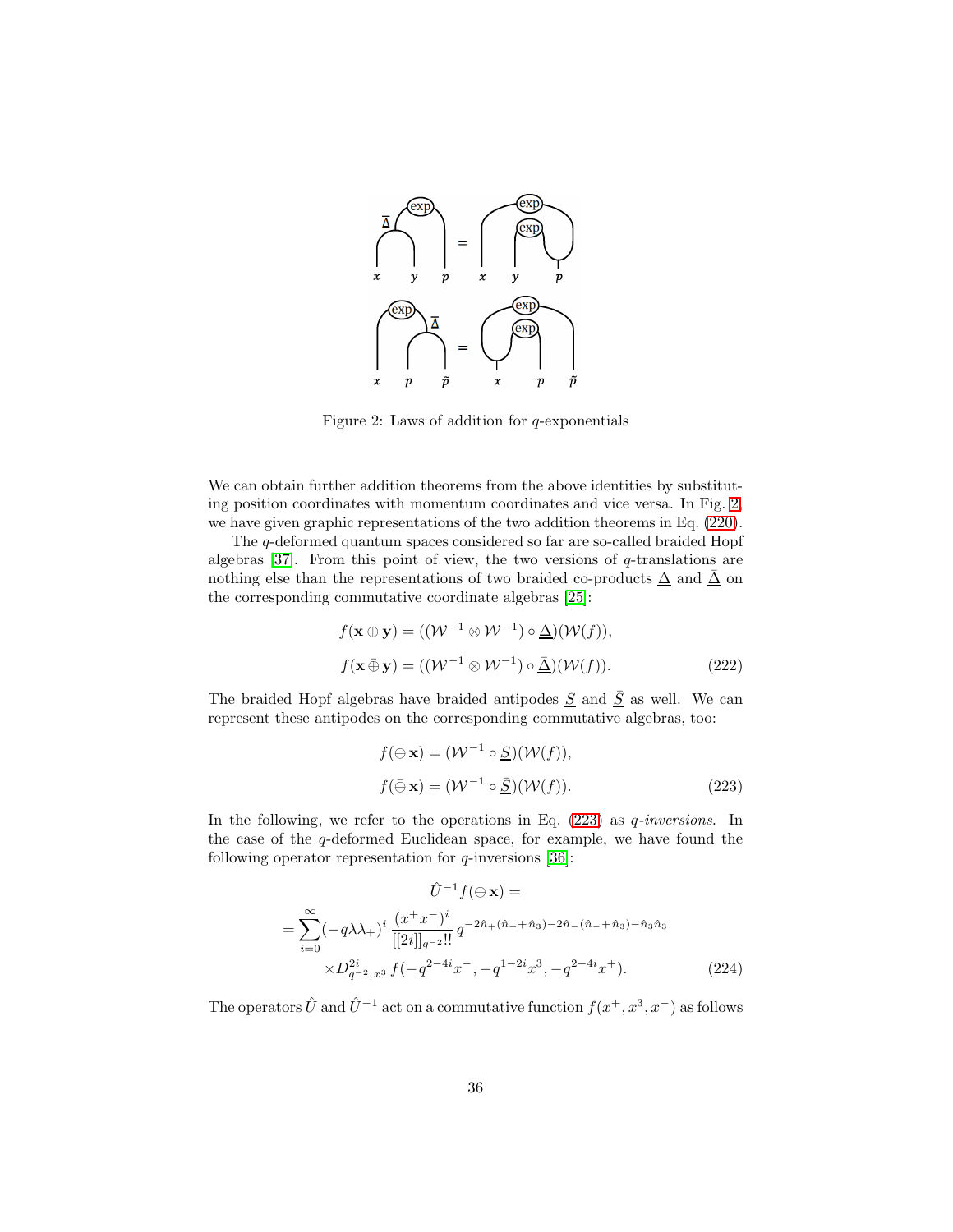[cf. Eq. [\(182\)](#page-28-1) in App. [A\]](#page-27-1):

$$
\hat{U}f = \sum_{k=0}^{\infty} (-\lambda)^k \frac{(x^3)^{2k}}{[[k]]_{q^{-4}}} q^{-2\hat{n}_3(\hat{n}_+ + \hat{n}_- + k)} D^k_{q^{-4},x} D^k_{q^{-4},x} - f,
$$
  

$$
\hat{U}^{-1}f = \sum_{k=0}^{\infty} \lambda^k \frac{(x^3)^{2k}}{[[k]]_{q^4}!} q^{2\hat{n}_3(\hat{n}_+ + \hat{n}_- + k)} D^k_{q^4,x} D^k_{q^4,x} - f.
$$
 (225)

The braided co-products and braided antipodes satisfy the axioms (also see Ref. [\[37\]](#page-43-1))

$$
m \circ (\underline{S} \otimes id) \circ \underline{\Delta} = m \circ (id \otimes \underline{S}) \circ \underline{\Delta} = \underline{\varepsilon},
$$
  
\n
$$
m \circ (\underline{\overline{S}} \otimes id) \circ \underline{\overline{\Delta}} = m \circ (id \otimes \underline{\overline{S}}) \circ \underline{\overline{\Delta}} = \underline{\overline{\varepsilon}},
$$
\n(226)

and

<span id="page-36-0"></span>
$$
(\mathrm{id} \otimes \underline{\varepsilon}) \circ \underline{\Delta} = \mathrm{id} = (\underline{\varepsilon} \otimes \mathrm{id}) \circ \underline{\Delta},
$$
  
\n
$$
(\mathrm{id} \otimes \underline{\varepsilon}) \circ \underline{\bar{\Delta}} = \mathrm{id} = (\underline{\varepsilon} \otimes \mathrm{id}) \circ \underline{\bar{\Delta}}.
$$
\n(227)

In the identities above, we denote multiplication on the braided Hopf algebra by m. Both co-units  $\underline{\varepsilon}, \underline{\bar{\varepsilon}}$  of the two braided Hopf structures are linear mappings vanishing on the coordinate generators:

<span id="page-36-1"></span>
$$
\varepsilon(X^i) = \underline{\bar{\varepsilon}}(X^i) = 0. \tag{228}
$$

For this reason, we can represent the co-units  $\varepsilon$  and  $\overline{\varepsilon}$  on a commutative coordinate algebra as follows:

$$
\underline{\varepsilon}(\mathcal{W}(f)) = \underline{\bar{\varepsilon}}(\mathcal{W}(f)) = f(\mathbf{x})|_{x=0} = f(0). \tag{229}
$$

Next, we translate the Hopf algebra axioms in Eqs. [\(226\)](#page-36-0) and [\(227\)](#page-36-1) into corresponding rules for  $q$ -translations and  $q$ -inversions [\[25\]](#page-42-3), i. e.

$$
f((\ominus \mathbf{x}) \oplus \mathbf{x}) = f(\mathbf{x} \oplus (\ominus \mathbf{x})) = f(0),
$$
  

$$
f((\bar{\ominus} \mathbf{x}) \bar{\oplus} \mathbf{x}) = f(\mathbf{x} \bar{\oplus} (\bar{\ominus} \mathbf{x})) = f(0),
$$
 (230)

and

$$
f(\mathbf{x} \oplus \mathbf{y})|_{y=0} = f(\mathbf{x}) = f(\mathbf{y} \oplus \mathbf{x})|_{y=0},
$$
  

$$
f(\mathbf{x} \oplus \mathbf{y})|_{y=0} = f(\mathbf{x}) = f(\mathbf{y} \oplus \mathbf{x})|_{y=0}.
$$
 (231)

Using  $q$ -inversions, we are also able to introduce inverse  $q$ -exponentials:

$$
\exp_q(\bar{\ominus} \mathbf{x}|\mathbf{ip}) = \exp_q(\mathbf{ix}|\bar{\ominus} \mathbf{p}).\tag{232}
$$

Due to the addition theorems and the normalization conditions of our  $q$ -exponentials, the following holds:

$$
\exp_q(\mathrm{i}\mathbf{x}\otimes\exp_q(\bar{\ominus}\mathbf{x}|\mathrm{i}\mathbf{p})\otimes\mathbf{p}) = \exp_q(\mathbf{x}\bar{\oplus}(\bar{\ominus}\mathbf{x})|\mathrm{i}\mathbf{p}) = \exp_q(\mathbf{x}|\mathrm{i}\mathbf{p})|_{x=0} = 1. \tag{233}
$$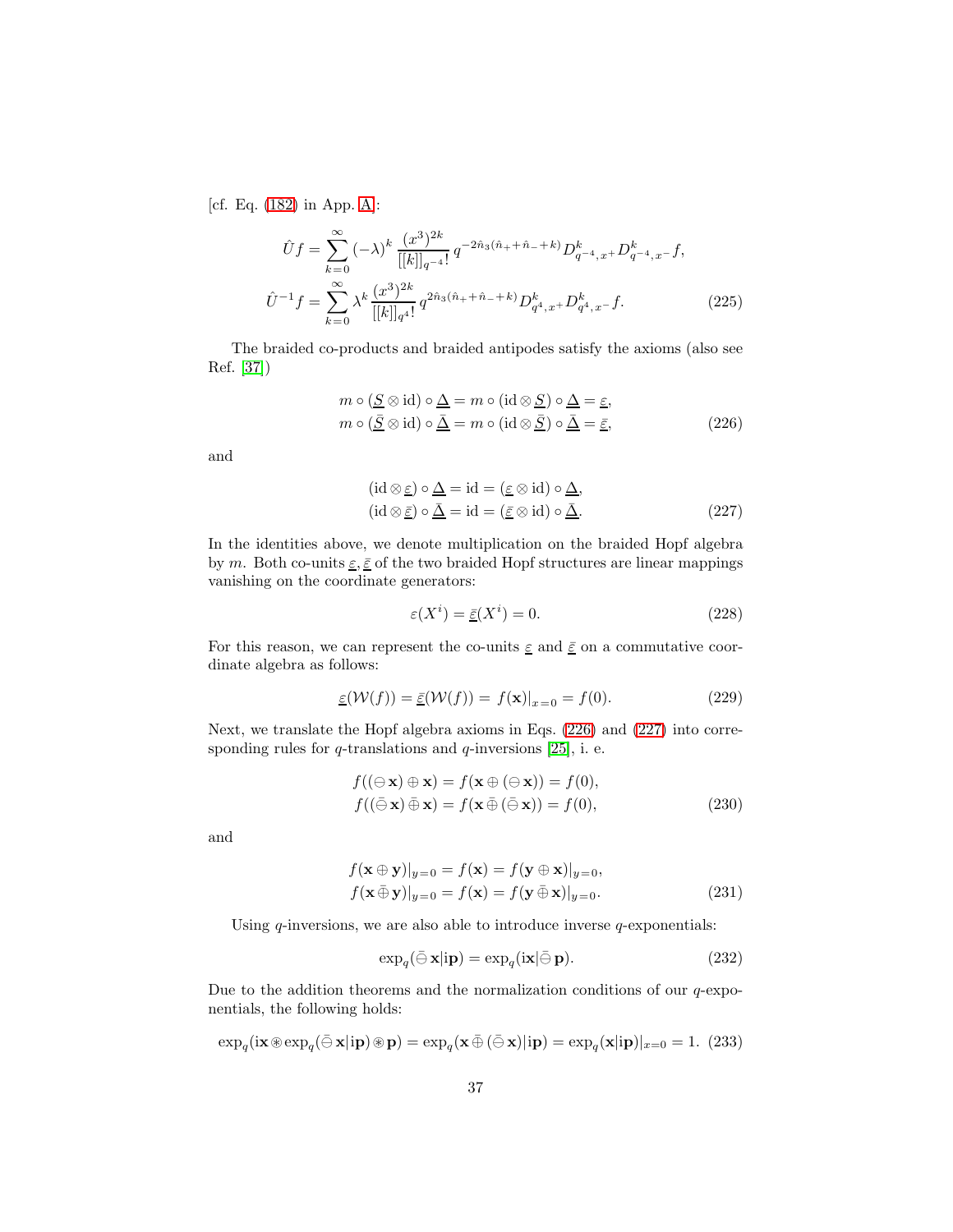

<span id="page-37-2"></span>Figure 3: Invertibility of  $q$ -exponentials

In Fig. [3,](#page-37-2) we have given graphic representations of these identities.<sup>[6](#page-37-3)</sup> The conjugate q-exponentials  $\overline{\exp}_q$  are subject to similar rules obtained from the above identities by using the following substitutions:

$$
\exp_q \to \overline{\exp}_q, \qquad \bar{\oplus} \to \oplus, \qquad \bar{\ominus} \to \ominus. \tag{234}
$$

Next, we describe another way of obtaining  $q$ -exponentials. We exchange the two tensor factors of a q-exponential using the inverse of the so-called universal R-matrix (also see the graphic representation in Fig. [4\)](#page-38-2):

$$
\exp_q^*(i\mathbf{p}|\mathbf{x}) = \tau \circ [(\mathcal{R}_{[2]}^{-1} \otimes \mathcal{R}_{[1]}^{-1}) \triangleright \exp_q(i\mathbf{x}|\ominus \mathbf{p})],
$$
  
\n
$$
\exp_q^*(\mathbf{x}|\mathbf{i}\mathbf{p}) = \tau \circ [(\mathcal{R}_{[2]}^{-1} \otimes \mathcal{R}_{[1]}^{-1}) \triangleright \exp_q(\ominus \mathbf{p}|\mathbf{i}\mathbf{x})].
$$
\n(235)

In the expressions above,  $\tau$  denotes the ordinary twist operator. One can show that the new  $q$ -exponentials satisfy the following eigenvalue equations (see Fig. [4\)](#page-38-2):

<span id="page-37-1"></span><span id="page-37-0"></span>
$$
\exp_{q}^{*}(\mathbf{ip}|\mathbf{x}) \triangleleft \partial^{A} = \mathrm{i}p^{A} \circledast \exp_{q}^{*}(\mathbf{ip}|\mathbf{x}),
$$
  

$$
\partial^{A} \bar{\triangleright} \exp_{q}^{*}(\mathbf{x}|\mathbf{i}^{-1}\mathbf{p}) = \exp_{q}^{*}(\mathbf{x}|\mathbf{i}^{-1}\mathbf{p}) \circledast \mathrm{i}p^{A}.
$$
 (236)

Similar considerations apply to the conjugate q-exponentials. We only need to modify Eqs. [\(235\)](#page-37-0) and [\(236\)](#page-37-1) by performing the following substitutions:

$$
\exp_q^* \to \overline{\exp}_q^*, \qquad \mathcal{R}_{[2]}^{-1} \otimes \mathcal{R}_{[1]}^{-1} \to \mathcal{R}_{[1]} \otimes \mathcal{R}_{[2]}, \qquad \ominus \to \bar{\ominus},
$$
  

$$
\bar{\triangleright} \to \triangleright, \qquad \triangleleft \to \bar{\triangle}, \qquad \partial^A \to \hat{\partial}^A. \tag{237}
$$

The q-exponentials in Eq.  $(235)$  are related to the conjugate q-exponentials. To show this, we rewrite the eigenvalue equations in [\(236\)](#page-37-1) using the identity  $\hat{\partial}^A = q^6 \partial^A$ :

$$
\exp_q^*(i\mathbf{p}|\mathbf{x}) \triangleleft \hat{\partial}^A = iq^6 p^A \circledast \exp_q^*(i\mathbf{p}|\mathbf{x}),
$$
  

$$
\hat{\partial}^A \bar{\triangleright} \exp_q^*(\mathbf{x}|i^{-1}\mathbf{p}) = \exp_q^*(\mathbf{x}|i^{-1}\mathbf{p}) \circledast iq^6 p^A.
$$
 (238)

<span id="page-37-3"></span> $6$ You find some explanations of this sort of graphical calculations in Ref. [\[38\]](#page-43-2).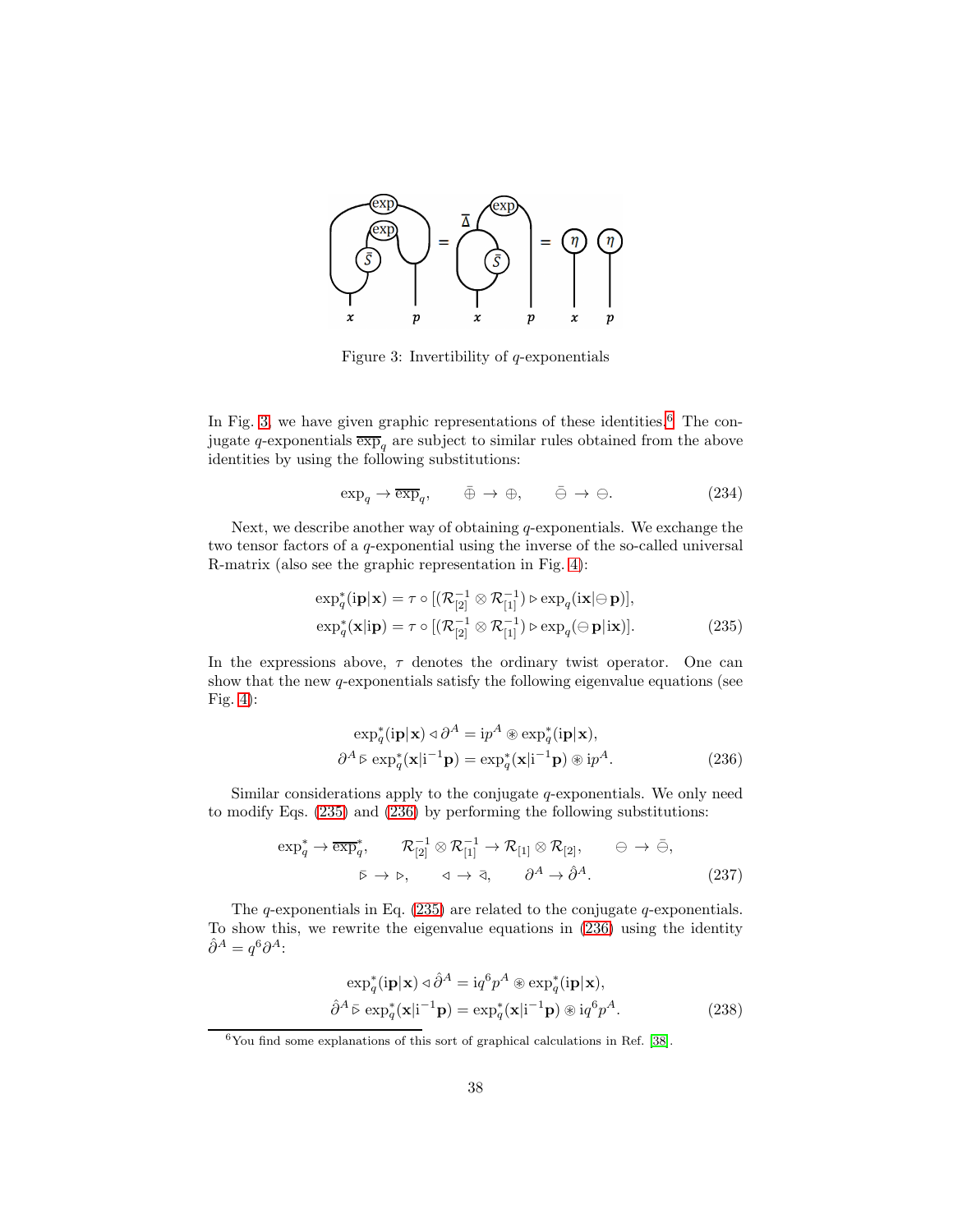

<span id="page-38-2"></span>Figure 4: Eigenvalue equation of twisted  $q$ -exponential

These are the eigenvalue equations for  $\overline{\exp}_q(i^{-1}q^6\mathbf{p}|\mathbf{x})$  and  $\overline{\exp}_q(\mathbf{x}|iq^6\mathbf{p})$ , so the following identifications are valid:

$$
\exp_q^*(i\mathbf{p}|\mathbf{x}) = \overline{\exp}_q(i^{-1}q^6\mathbf{p}|\mathbf{x}), \qquad \exp_q^*(\mathbf{x}|i^{-1}\mathbf{p}) = \overline{\exp}_q(\mathbf{x}|iq^6\mathbf{p}). \tag{239}
$$

For the sake of completeness, we write down how the  $q$ -exponentials of the q-deformed Euclidean space behave under quantum space conjugation:

$$
\overline{\exp_q(\mathbf{x}|\mathbf{ip})} = \exp_q(\mathbf{i}^{-1}\mathbf{p}|\mathbf{x}), \qquad \overline{\overline{\exp_q(\mathbf{x}|\mathbf{ip})}} = \overline{\exp_q(\mathbf{i}^{-1}\mathbf{p}|\mathbf{x})},
$$
\n
$$
\overline{\exp_q^*(\mathbf{ip}|\mathbf{x})} = \exp_q^*(\mathbf{x}|\mathbf{i}^{-1}\mathbf{p}), \qquad \overline{\overline{\exp_q^*(\mathbf{ip}|\mathbf{x})}} = \overline{\exp_q^*(\mathbf{x}|\mathbf{i}^{-1}\mathbf{p})}. \qquad (240)
$$

## <span id="page-38-0"></span>D Hopf structures and L-matrices

The three-dimensional q-deformed Euclidean space  $\mathbb{R}^3_q$  is a three-dimensional representation of the Drinfeld-Jimbo algebra  $\mathcal{U}_q(\text{su}_2)$ . The latter is a deformation of the universal enveloping algebra of the Lie algebra  $su<sub>2</sub>$  [\[39\]](#page-43-3). Accordingly, the algebra  $\mathcal{U}_q(\text{su}_2)$  has the three generators  $T^+$ ,  $T^-$ , and  $T^3$ , subject to the following relations [\[40\]](#page-43-4):

<span id="page-38-1"></span>
$$
q^{-1}T^{+}T^{-} - qT^{-}T^{+} = T^{3},
$$
  
\n
$$
q^{2}T^{3}T^{+} - q^{-2}T^{+}T^{3} = (q + q^{-1})T^{+},
$$
  
\n
$$
q^{2}T^{-}T^{3} - q^{-2}T^{3}T^{-} = (q + q^{-1})T^{-}.
$$
\n(241)

These relations are compatible with the following conjugation assignment:

$$
\overline{T^+} = q^{-2}T^-, \qquad \overline{T^-} = q^2T^+, \qquad \overline{T^3} = T^3. \tag{242}
$$

The algebra of the q-deformed partial derivatives  $\partial^A$ ,  $A \in \{+, 3, -\}$ , together with  $U_q(\text{su}_2)$  form the cross-product algebra  $\mathbb{R}^3_q \rtimes U_q(\text{su}_2)$  [\[41,](#page-43-5)[42\]](#page-43-6). We know that the algebra  $\mathbb{R}^3_q \rtimes \mathcal{U}_q(\text{su}_2)$  is a Hopf algebra [\[43\]](#page-43-7). Accordingly, the q-deformed partial derivatives as elements of  $\mathbb{R}^3_q \rtimes \mathcal{U}_q(\text{su}_2)$  have a co-product, an antipode, and a co-unit.

There are two ways of choosing the Hopf structure of the q-deformed partial derivatives. The two different co-products of the q-deformed partial derivatives are related to the two versions of Leibniz rules given in Eq. [\(191\)](#page-30-1) or Eq. [\(192\)](#page-30-2).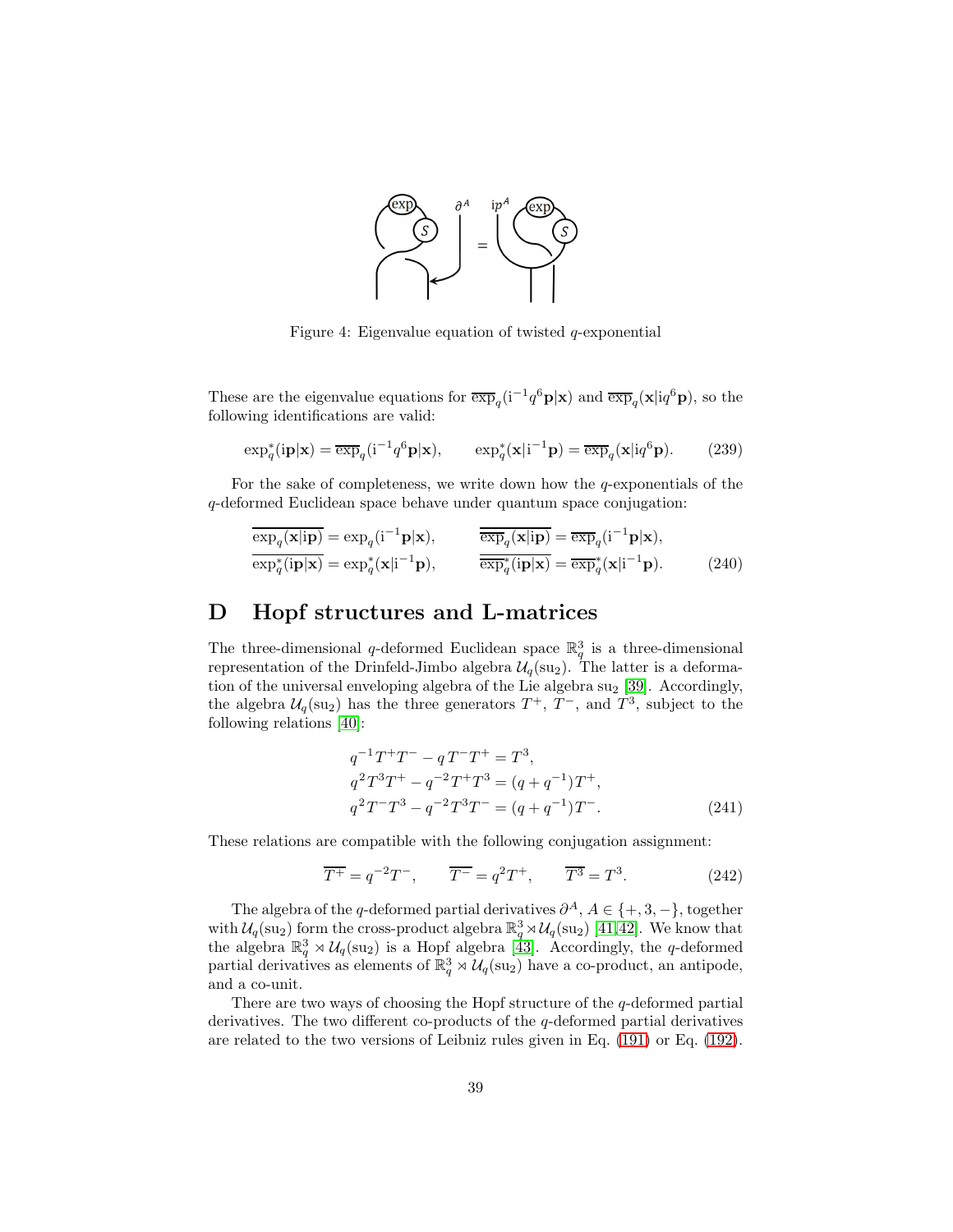We can generalize these Leibniz rules by introducing the L-matrices  $\mathcal{L}_{\partial}$  and  $\bar{\mathcal{L}}_{\partial}$  $(u \in \mathbb{R}_q^3)$ :

$$
\partial^A u = (\partial^A_{(1)} \triangleright u) \partial^A_{(2)} = \partial^A \triangleright u + ((\mathcal{L}_{\partial})^A{}_B \triangleright u) \partial^B,
$$
  

$$
\hat{\partial}^A u = (\hat{\partial}^A_{(\bar{1})} \triangleright u) \hat{\partial}^A_{(\bar{2})} = \hat{\partial}^A \triangleright u + ((\bar{\mathcal{L}}_{\partial})^A{}_B \triangleright u) \hat{\partial}^B.
$$
 (243)

From the above identities, you can see that the two L-matrices determine the two co-products<sup>[7](#page-39-3)</sup> of the q-deformed partial derivatives [\[15\]](#page-41-7):

<span id="page-39-2"></span>
$$
\partial_{(1)}^A \otimes \partial_{(2)}^A = \partial^A \otimes 1 + (\mathcal{L}_{\partial})^A{}_B \otimes \partial^B,
$$
  
\n
$$
\hat{\partial}_{(1)}^A \otimes \hat{\partial}_{(2)}^A = \hat{\partial}^A \otimes 1 + (\bar{\mathcal{L}}_{\partial})^A{}_B \otimes \hat{\partial}^B.
$$
\n(244)

The entries of the two L-matrices consist of generators of the Hopf algebra  $U_q(su_2)$  and powers of a unitary scaling operator  $\Lambda$  [also see Eq. [\(248\)](#page-39-4)]. For this reason, the L-matrices can act on any element of  $\mathbb{R}^3_q$ . In this respect, an element of  $\mathbb{R}^3_q$  has trivial braiding if the L-matrices act on it as follows:

<span id="page-39-5"></span><span id="page-39-0"></span>
$$
(\mathcal{L}_{\partial})^{A}{}_{B} \triangleright u = \delta^{A}_{B} u,
$$
  
\n
$$
(\bar{\mathcal{L}}_{\partial})^{A}{}_{B} \triangleright u = \delta^{A}_{B} u.
$$
\n(245)

Moreover, the two L-matrices transform into each other by conjugation:

<span id="page-39-1"></span>
$$
\overline{(\mathcal{L}_{\partial})^A{}_B} = g_{AC} (\overline{\mathcal{L}}_{\partial})^C{}_D g^{DB}, \qquad \overline{(\overline{\mathcal{L}}_{\partial})^A{}_B} = g_{AC} (\mathcal{L}_{\partial})^C{}_D g^{DB}.
$$
 (246)

In Ref. [\[16\]](#page-41-8) and Ref. [\[44\]](#page-43-8), we have written down the co-products of the partial derivatives  $\partial^A$  or  $\hat{\partial}^A$ ,  $A \in \{+,3,-\}$ . By taking into account Eq. [\(244\)](#page-39-5), you can read off the entries of the L-matrices  $\mathcal{L}_{\partial}$  and  $\bar{\mathcal{L}}_{\partial}$  from these co-products. You find, for example:<sup>[8](#page-39-6)</sup>

$$
(\mathcal{L}_{\partial})^{-} = \Lambda^{1/2} \tau^{-1/2} \text{ and } (\bar{\mathcal{L}}_{\partial})^{+} = \Lambda^{-1/2} \tau^{-1/2}. \tag{247}
$$

The scaling operator  $\Lambda$  acts on the spatial coordinates or the corresponding partial derivatives as follows:

<span id="page-39-4"></span>
$$
\Lambda \triangleright X^A = q^4 X^A, \qquad \Lambda \triangleright \partial^A = q^{-4} \partial^A. \tag{248}
$$

These actions imply the commutation relations

$$
\Lambda X^A = q^4 X^A \Lambda, \qquad \Lambda \partial^A = q^{-4} \partial^A \Lambda \tag{249}
$$

if we take into account the Hopf structure of  $\Lambda$  [\[15\]](#page-41-7):

$$
\Delta(\Lambda) = \Lambda \otimes \Lambda, \qquad S(\Lambda) = \Lambda^{-1}, \qquad \varepsilon(\Lambda) = 1. \tag{250}
$$

<span id="page-39-6"></span><span id="page-39-3"></span><sup>&</sup>lt;sup>7</sup>We write the co-product in the so-called Sweedler notation, i. e.  $\Delta(a) = a_{(1)} \otimes a_{(2)}$ . <sup>8</sup>Instead of  $T^3$ , one often uses  $\tau = 1 - (q - q^{-1})T^3$ .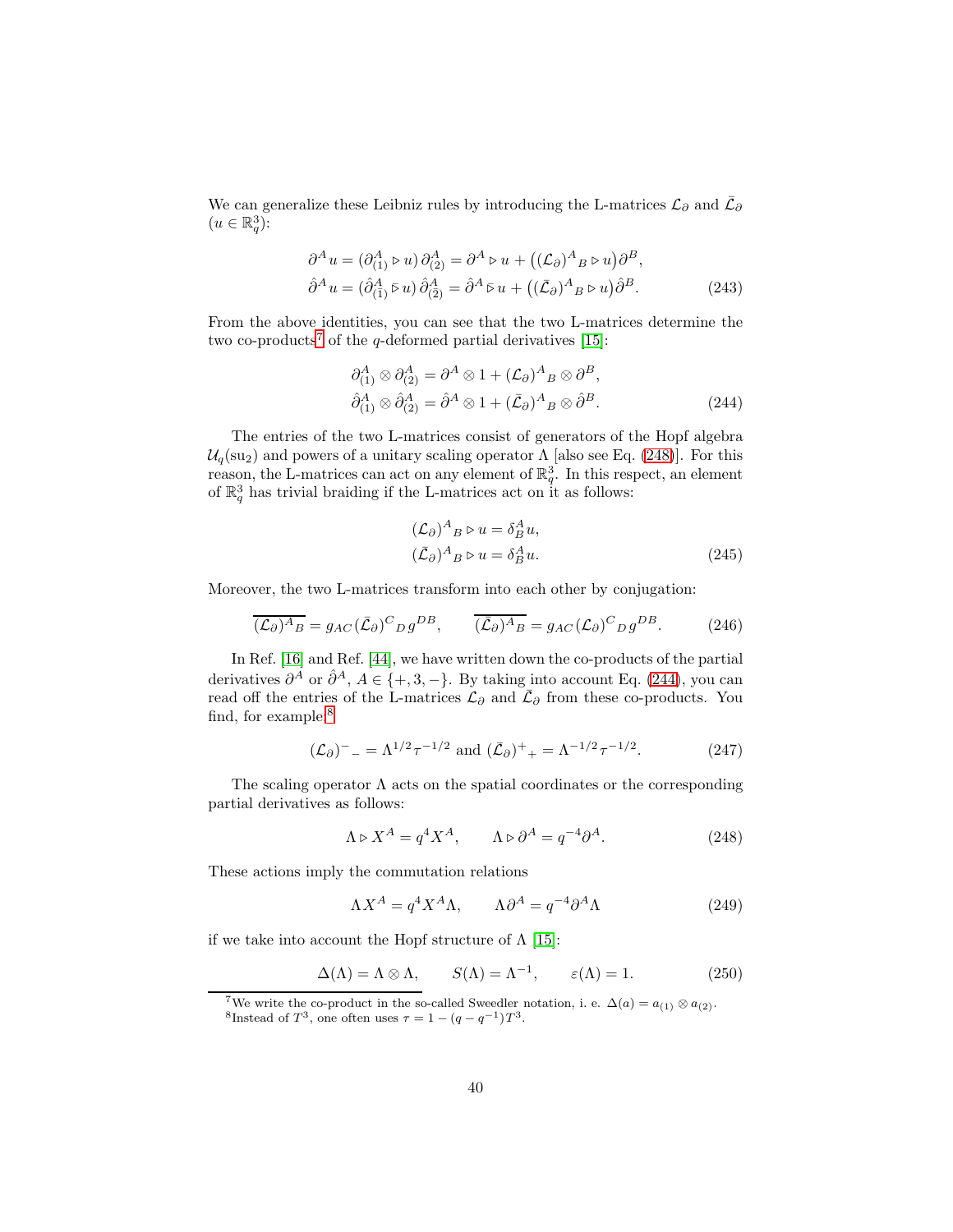The Hopf structure of the partial derivatives also includes an antipode and a co-unit. Regarding the co-unit of the partial derivatives, the following holds [\[15\]](#page-41-7):

$$
\varepsilon(\partial^A)=0.
$$

We can obtain the antipodes of the partial derivatives from their co-products using the following Hopf algebra axioms:

$$
a_{(1)} \cdot S(a_{(2)}) = \varepsilon(a) = S(a_{(1)}) \cdot a_{(2)}.
$$
\n(251)

Due to this axiom, we have:

$$
S(\partial^A) = -S(\mathcal{L}_\partial)^A{}_B \partial^B, \qquad \bar{S}(\hat{\partial}^A) = -S^{-1}(\bar{\mathcal{L}}_\partial)^A{}_B \hat{\partial}^B. \tag{252}
$$

For example, we get the following expressions for the antipodes of the partial derivatives  $\partial^-$  and  $\hat{\partial}^+$  (also see Ref. [\[16\]](#page-41-8)):

$$
S(\partial^-) = -\Lambda^{-1/2} \tau^{1/2} \partial^-, \qquad \bar{S}(\hat{\partial}^+) = -\Lambda^{1/2} \tau^{1/2} \hat{\partial}^+. \tag{253}
$$

With the help of the antipodes of partial derivatives, we can write the left actions of partial derivatives as right actions and vice versa. Concretely, we have

$$
\partial^{A} \triangleright f = f \triangleleft S(\partial^{A}) = -(f \triangleleft S(\mathcal{L}_{\partial})^{A}{}_{B}) \triangleleft \partial^{B}
$$
  
= -(( $\mathcal{L}_{\partial}$ )<sup>A</sup><sub>B</sub>  $\triangleright f$ )  $\triangleleft \partial^{B}$ ,  

$$
\hat{\partial}^{A} \triangleright f = f \triangleleft \overline{S}(\hat{\partial}^{A}) = -(f \triangleleft S(\bar{\mathcal{L}}_{\partial})^{A}{}_{B}) \triangleleft \hat{\partial}^{B}
$$
  
= -(( $\overline{\mathcal{L}}_{\partial}$ )<sup>A</sup><sub>B</sub>  $\triangleright f$ )  $\triangleleft \hat{\partial}^{B}$ , (254)

and

$$
f \triangleleft \hat{\partial}^{A} = S^{-1}(\hat{\partial}^{A}) \triangleright f = -\hat{\partial}^{B} \triangleright (S^{-1}(\mathcal{L}_{\partial})^{A}{}_{B} \triangleright f)
$$
  
\n
$$
= -\hat{\partial}^{B} \triangleright (f \triangleleft (\mathcal{L}_{\partial})^{A}{}_{B}),
$$
  
\n
$$
f \bar{\triangleleft} \partial^{A} = \bar{S}^{-1}(\partial^{A}) \bar{\triangleright} f = -\partial^{B} \bar{\triangleright} (S^{-1}(\bar{\mathcal{L}}_{\partial})^{A}{}_{B} \triangleright f)
$$
  
\n
$$
= -\partial^{B} \bar{\triangleright} (f \triangleleft (\bar{\mathcal{L}}_{\partial})^{A}{}_{B}).
$$
\n(255)

### <span id="page-40-0"></span>References

- [1] C. A. Mead. Observable consequences of fundamental-length hypotheses. Phys. Rev., 143:990–1005, 1966.
- <span id="page-40-1"></span>[2] L. J. Garay. Quantum gravity and minimum length. Int. J. Phys. A, 10:145–165, 1995.
- <span id="page-40-2"></span>[3] L. D. Faddeev, N. Yu. Reshetikhin, and L. A. Takhtajan. Quantization of Lie groups and Lie algebras. Leningrad Math. J., 1:193–225, 1990.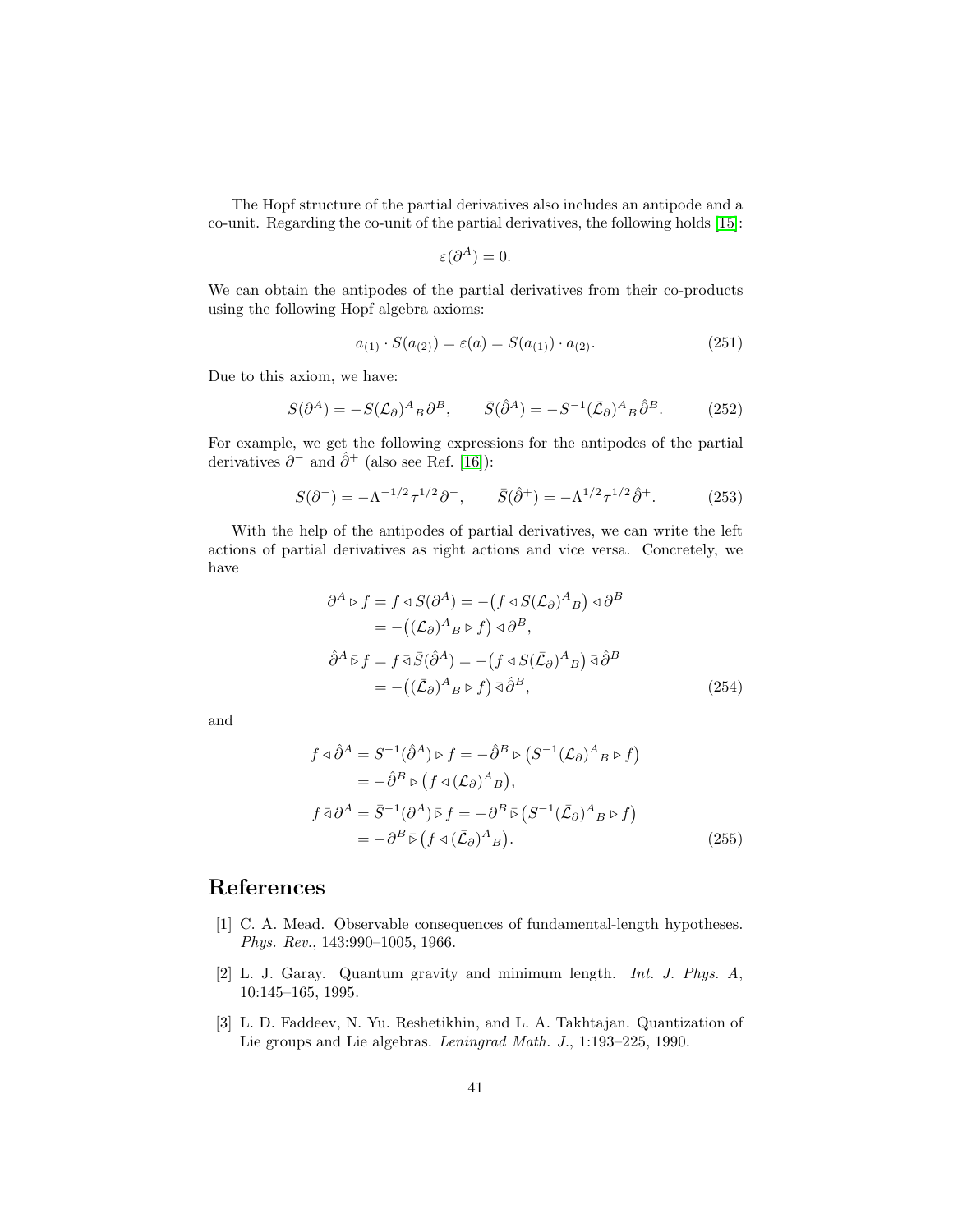- [4] M. Fichtmüller, A. Lorek, and J. Wess. q-deformed phase space and its lattice structure. Z. Phys. C, 71(3):533–537, 1996.
- <span id="page-41-1"></span><span id="page-41-0"></span>[5] A. Lorek, W. Weich, and J. Wess. Non-commutative Euclidean and Minkowski structures. Z. Phys. C, 76:375–386, 1997.
- [6] H. Wachter. Nonrelativistic one-particle problem on q-deformed euclidean space. 2020. arXiv:quant-ph/2010.08826.
- <span id="page-41-2"></span>[7] H. Wachter. Conservation laws for a q-deformed nonrelativistic particle. 2020. arXiv:math.QA/2103.03356.
- <span id="page-41-3"></span>[8] M. Pillin, W. B. Schmidke, and J. Wess q-deformed relativistic one particle states. Nucl. Phys., B403:223–237, 1993.
- [9] U. Meyer. Wave equations on q-Minkowski space. Commun. Math. Phys., 174:457–476, 1995. arXiv:hep-th/9404054.
- [10] P. Podles. Solutions of klein-gordon and dirac equations on quantum minkowski space. Commun. Math. Phys., 181:560–586, 1996. qalg/9510019.
- [11] C. Blohmann. Spin Representations of the  $q$ -Poincaré Algebra. Dissertation, Fak. f. Phys., LMU München, 2001. arXiv:math.QA/0110219.
- <span id="page-41-4"></span>[12] F. Bachmaier. The free particle on  $q$ -minkowski space. Diplomarbeit, Fak. f. Phys., LMU München, 2003.
- <span id="page-41-5"></span>[13] U. Carow-Watamura, M. Schlieker, M. Scholl, and S. Watamura. Tensor representation of the quantum group  $SL_q(2,\mathbb{C})$  and quantum Minkowski space. Z. Phys. C, 48:159–166, 1990.
- <span id="page-41-6"></span>[14] H. Wachter. Quantum dynamics on the three-dimensional q-deformed euclidean space. 2020. arXiv:math-ph/2004.05444.
- <span id="page-41-7"></span>[15] O. Ogievetsky, W. B. Schmidke, J. Wess, and B. Zumino. q-deformed poincaré algebra. Comm. Math. Phys., 150(3):495–518, 1992.
- <span id="page-41-8"></span>[16] C. Bauer and H. Wachter. Operator representations on quantum spaces. Eur. Phys. J. C, 31:261–275, 2003. arXiv:math-ph/0201023.
- <span id="page-41-9"></span>[17] H. Wachter. Momentum and position representations for the q-deformed euclidean space. 2019. arXiv:math-ph/1910.02283.
- <span id="page-41-10"></span>[18] A. Kempf and S. Majid. Algebraic q-integration and Fourier theory on quantum and braided spaces. J. Math. Phys., 35:6802–6837, 1994. arXiv:hep-th/9402037.
- <span id="page-41-11"></span>[19] F. Bayen, M. Flato, C. Fronsdal, A. Lichnerowicz, and D. Sternheimer. Deformation theory and quantization. 1. Deformations of symplectic structures. Ann. Phys., 111:61–110, 1978.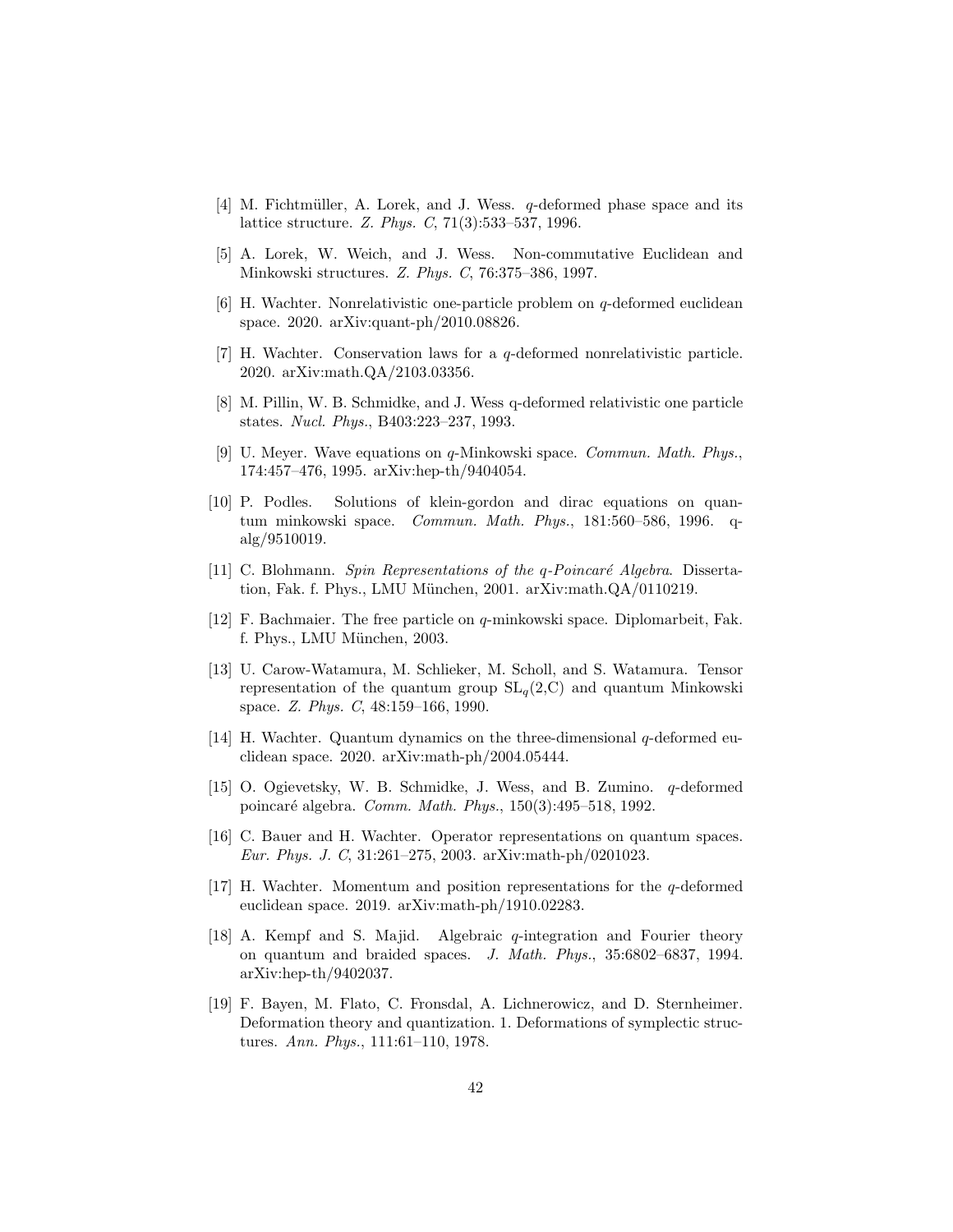- [20] M. Kontsevich. Deformation quantization of Poisson manifolds, I. arXiv:qalg/9709040, 1997.
- <span id="page-42-0"></span>[21] J. Madore, S. Schraml, P. Schupp, and J. Wess. Gauge theory on noncommutative spaces. Eur. Phys. J. C, 16:161–167, 2000. arXiv:hep-th/0001203.
- <span id="page-42-1"></span>[22] J. E. Moyal. Quantum mechanics as a statistical theory. Proc. Cambridge Philos. Soc., 45:99–124, 1949.
- [23] H. Wachter and M. Wohlgenannt. ∗-Products on quantum spaces. Eur. Phys. J. C, 23:761–767, 2002. arXiv:hep-th/0103120.
- <span id="page-42-3"></span><span id="page-42-2"></span>[24] F. N. Jackson. q-Difference equations. Amer. J. Math., 32:305–314, 1910.
- [25] H. Wachter. Analysis on q-deformed quantum spaces. *Int. J. Mod. Phys.* A, 22:95–164, 2007. arXiv:math-ph/0604028.
- <span id="page-42-4"></span>[26] U. Carow-Watamura, M. Schlieker, and S. Watamura.  $SO_q(N)$ -covariant differential calculus on quantum space and quantum deformation of Schroedinger equation. Z. Phys. C, 49:439–446, 1991.
- <span id="page-42-5"></span>[27] J. Wess and B. Zumino. Covariant differential calculus on the quantum hyperplane. Nucl. Phys. Proc. Suppl. B, 18:302–312, 1991.
- <span id="page-42-6"></span>[28] H. Wachter. q-Integration on quantum spaces. Eur. Phys. J. C, 32:281–297, 2004. arXiv:hep-th/0206083.
- <span id="page-42-7"></span>[29] F. N. Jackson. On q-definite integrals. Quart. J. Pure and Appl. Math., 41:193–203, 1910.
- <span id="page-42-8"></span>[30] C. Jambor. Non-Commutative Analysis on Quantum Spaces. Dissertation, Fak. f. Phys., LMU München, 2004.
- <span id="page-42-9"></span>[31] S. Majid. Free braided differential calculus, braided binomial theorem and the braided exponential map. J. Math. Phys., 34:4843–4856, 1993.
- <span id="page-42-13"></span>[32] A. Schirrmacher. Generalized q-exponentials related to orthogonal quantum groups and Fourier transformations of noncommutative spaces. J. Math. Phys., 36:1531–1546, 1995.
- <span id="page-42-10"></span>[33] H. Wachter. q-Exponentials on quantum spaces. Eur. Phys. J. C, 37:370– 389, 2004. arXiv:hep-th/040113.
- <span id="page-42-11"></span>[34] C. Chryssomalakos and B. Zumino. Translations, integrals and Fourier transforms in the quantum plan. In A. Ali, J. Ellis, and S. Randjbar-Daemi, editors, Salamfestschrift, Proccedings of the Conference on Highlights of Particle and Condensed Matter Physics, ICTP, Trieste/Italy, 1993. LBL-34803.
- <span id="page-42-12"></span>[35] G. Carnovale. On the braided Fourier transform in the *n*-dimensional quantum space. J. Math. Phys., 40:5972–5997, 1999. arXiv:math/9810011.